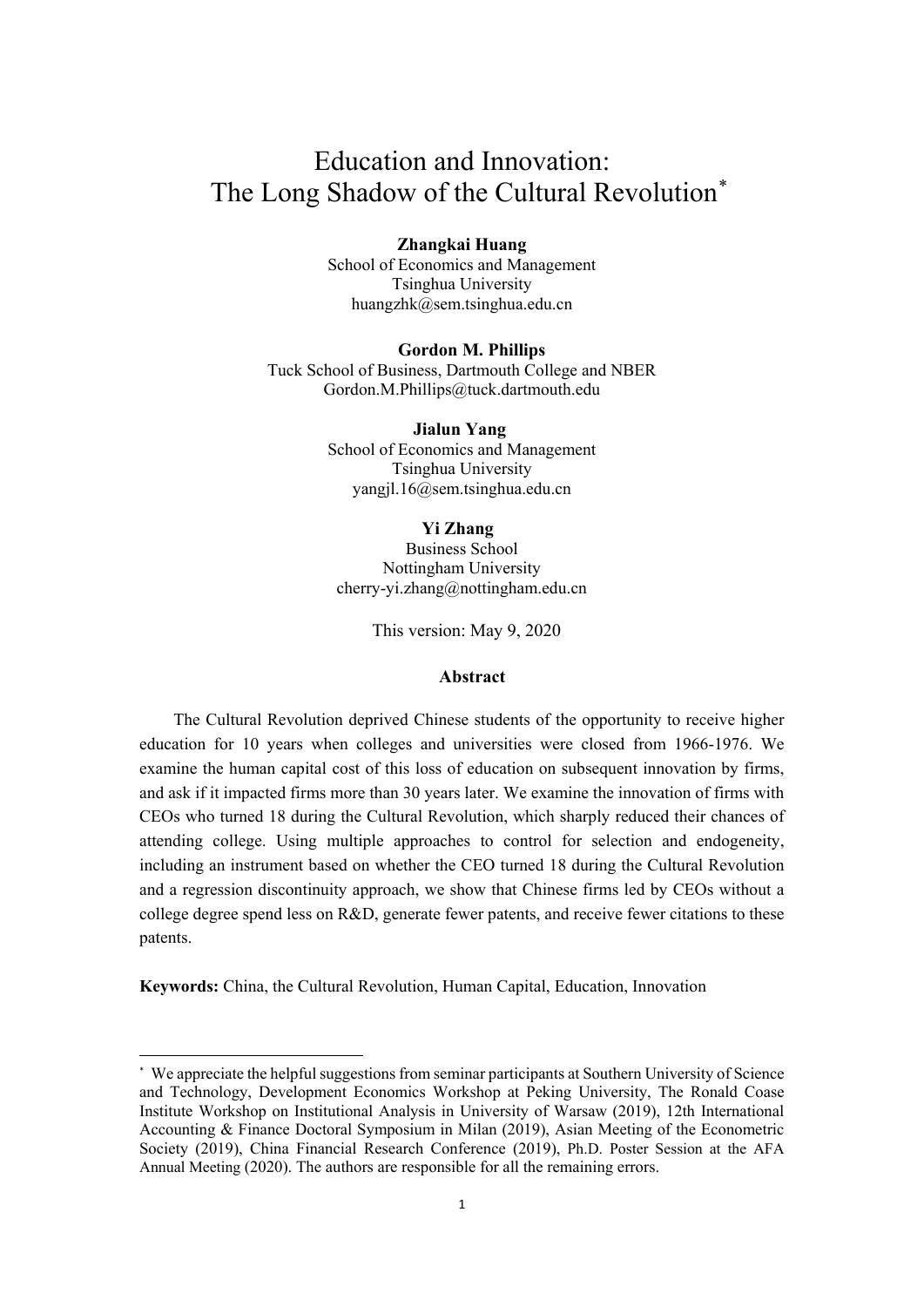#### **1. Introduction**

A key insight from Romer (1990) is that human capital is critically important to economic growth through research and the production of ideas. As Romer discusses, each person accumulates human capital through both education and training. The generation of new ideas through human capital can also lead to positive knowledge spillovers that raise the productivity of other researchers, giving rise to endogenous economic growth. This growth can be sustained through the accumulation of inputs that generate these positive externalities, such as access to education and on job training.

Many firms seek to capitalize on the human capital of their employees by organizing in such a way that maximizes positive spillover effects. Firms can encourage innovation and human capital sharing in multiple ways, e.g., through hiring practices, incentive systems, and a company culture that tolerates failure in the pursuit of new ideas. Often, a firm's CEO is responsible for setting a culture that can either encourage or discourage innovation. We examine the importance of education to new ideas and innovation by examining the impact of education on innovation by firms through the leadership their CEOs. In this paper, we examine if the CEO's education influences innovation that arises from the firm.

We use a particular historical episode of China-- the Cultural Revolution (1966-1976) to examine the lingering impact of closing universities and colleges on firms over 30 years after the Cultural Revolution. The Cultural Revolution was one of the largest adverse events in the 20th century. It not only affected millions of Chinese—political elites and ordinary people alike—but also prevented individuals from accessing higher education during peak college learning years due to the government shut down of all colleges and universities. Chinese students were unable to obtain higher education for a ten-year period, until the colleges and universities were reopened in 1977. During this time, an entire cohort of students missed their opportunity to attain formal higher education during their peak learning years. We explore how access to education in key college attendance years can impact firm spending on R&D and innovation and use the Cultural Revolution as a negative shock that impacted individuals for a generation. [1](#page-1-0)

<span id="page-1-0"></span> <sup>1</sup> See Li and Meng (2017) document evidence on the scarring impact of the Cultural Revolution. Affected individuals experienced sizeable reductions in earnings and wealth that persisted for over 30 years. Our evidence adds to the debate on whether or not education adds value or is just a signal of quality, as Spence(1973) models.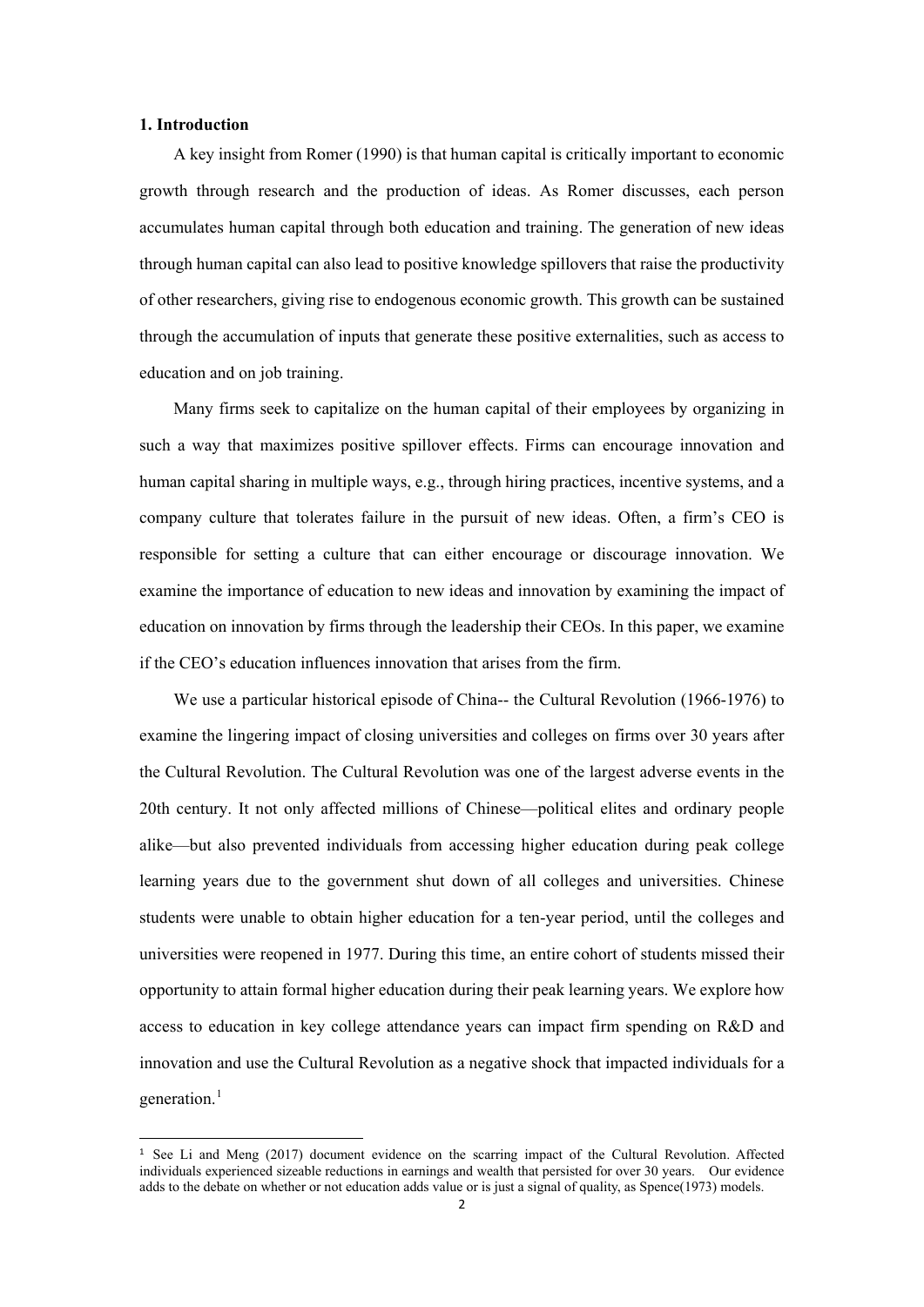When the Cultural Revolution finally ended in 1976, individuals who missed the chance to attend college could take the college admission test in the winter of 1977 and enter college in the summer of 1978. However, even if they decided to retake the test and give up the job they may currently held, they would have had to compete with new high school graduates who were perhaps better prepared for the entry test. Thus, few who graduated high school during the Cultural Revolution ended up attending college, and it took almost a decade for China's higher education system to recover as the number of college students only gradually increased during the 1980s.

We assess the long-run human capital cost of the Cultural Revolution by examining the education background of CEOs of listed companies in China – focusing on those CEOs who would have entered college during the Cultural Revolution. We examine the relation between a company's innovation expenditures, innovation output, and the education of its CEO. Specifically, we look at firm R&D expenditures, patents, and a measure of firm innovation efficiency to test whether these innovation inputs and outputs are related to whether the CEO has a college degree. We use data from China Stock Market & Accounting Research Database and Wind Economic Database ranging from the year of 2008 to 2016 and construct a panel dataset for all listed companies in China. We control for year and firm fixed effects and also examine firms surrounding exogenous CEO turnovers, which occur when the CEO is close to their mandatory retirement age as in Dittmar and Duchin (2006).

We identify CEOs who were unlucky to have been born during 1948-1958, thus turning 18 during the Cultural Revolution and sharply reducing their chance of going to college. We create a binary variable, denoted as *Unlucky,* to indicate if the CEO was born during this period. We use this variable to instrument whether a CEO has a college degree. This instrumental variable is highly correlated with our core explanatory variable, CEO *College Degree*, and should have little impact on firm's innovation policies except through the channel of CEO education. We use the *Unlucky* instrument both in the full sample and in the exogenous turnover sample.

In all of our tests, we find that firms led by a CEO without a college degree have lower firm R&D expenditures, fewer patent applications, fewer granted patents and fewer patent citations. These results hold within firms, thus removing firm-specific permanent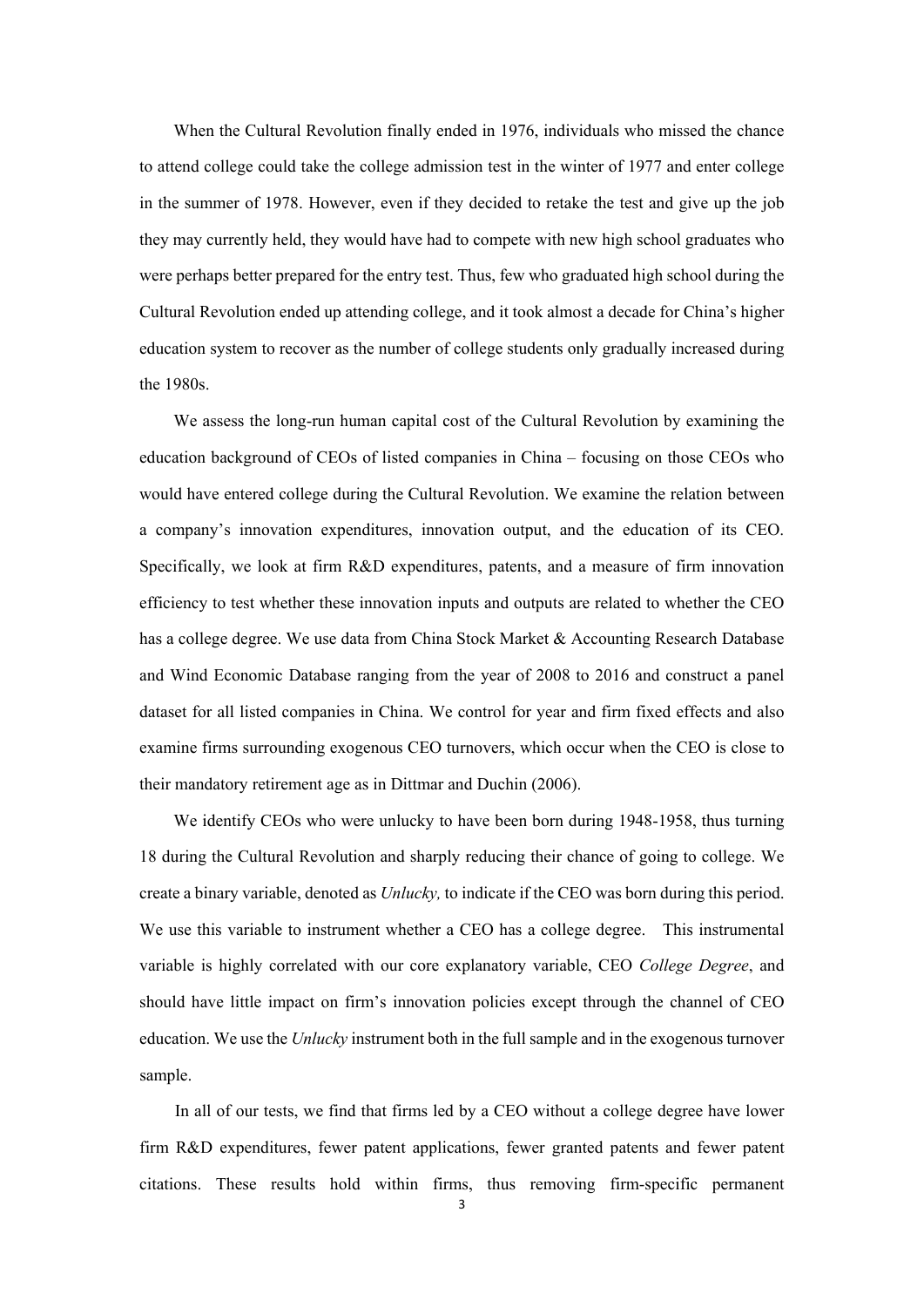characteristics. The results also hold when the college degree of the CEO is instrumented by our *Unlucky* instrument that identifies when a CEO turned 18 during the Cultural Revolution thus impacting whether or not they were able to attend college after high school. This instrument is completely exogenous to CEO characteristics other than age, as the Cultural Revolution impacted all college age individuals during this period. Our results support the idea that decreased access to education and less available human capital have long lasting negative effects for firms, as the Cultural Revolution sharply reduced the stock of experienced CEOs that have a college education.

We extend our analysis and apply a regression discontinuity design methodology using the 1977 policy shock when Deng Xiaoping ended the college prohibition. We take advantage of the fact that CEOs who reached the age of 18 before 1977 had a much lower probability of attending college, as they either had to prepare for the entrance exam while still working full time or had to opt for part-time college studies. Our regression discontinuity results show that firms with CEOs turned 18 prior to 1977 during the Cultural Revolution have lower R&D expenditures and fewer patent applications, and also fewer patent citations compared to those firms with CEOs turning 18 in 1977 or afterwards. Both the instrumental variable results and the regression discontinuity results show a large economic effect on innovation associated with having a college educated CEO. The results add to evidence that education not only serves as a signal for CEOs' capabilities, but also increases human capital inside the firm.

The question naturally arises: if there is a large benefit to having a college educated CEO, why don't firms with a non-college educated CEO replace him? Several factors could explain this question. First, CEO accession in China frequently involves internal promotion of existing management based on seniority and political connections.<sup>[2](#page-3-0)</sup> Because the Cultural Revolution deprived a full cohort of college access, promoting someone with a college education to CEO is often not possible without promoting someone of a younger age over those with more seniority, which is uncommon in China.

Second, the supply of educated CEOs is rather limited in China, partially due to the Cultural Revolution. The median CEO age of our sample is 55 years old. In 2012, the middle

<span id="page-3-0"></span> <sup>2</sup> See Cao, Pan and Qian (2011), Fan, Wong and Zhang (2007), You and Du (2012).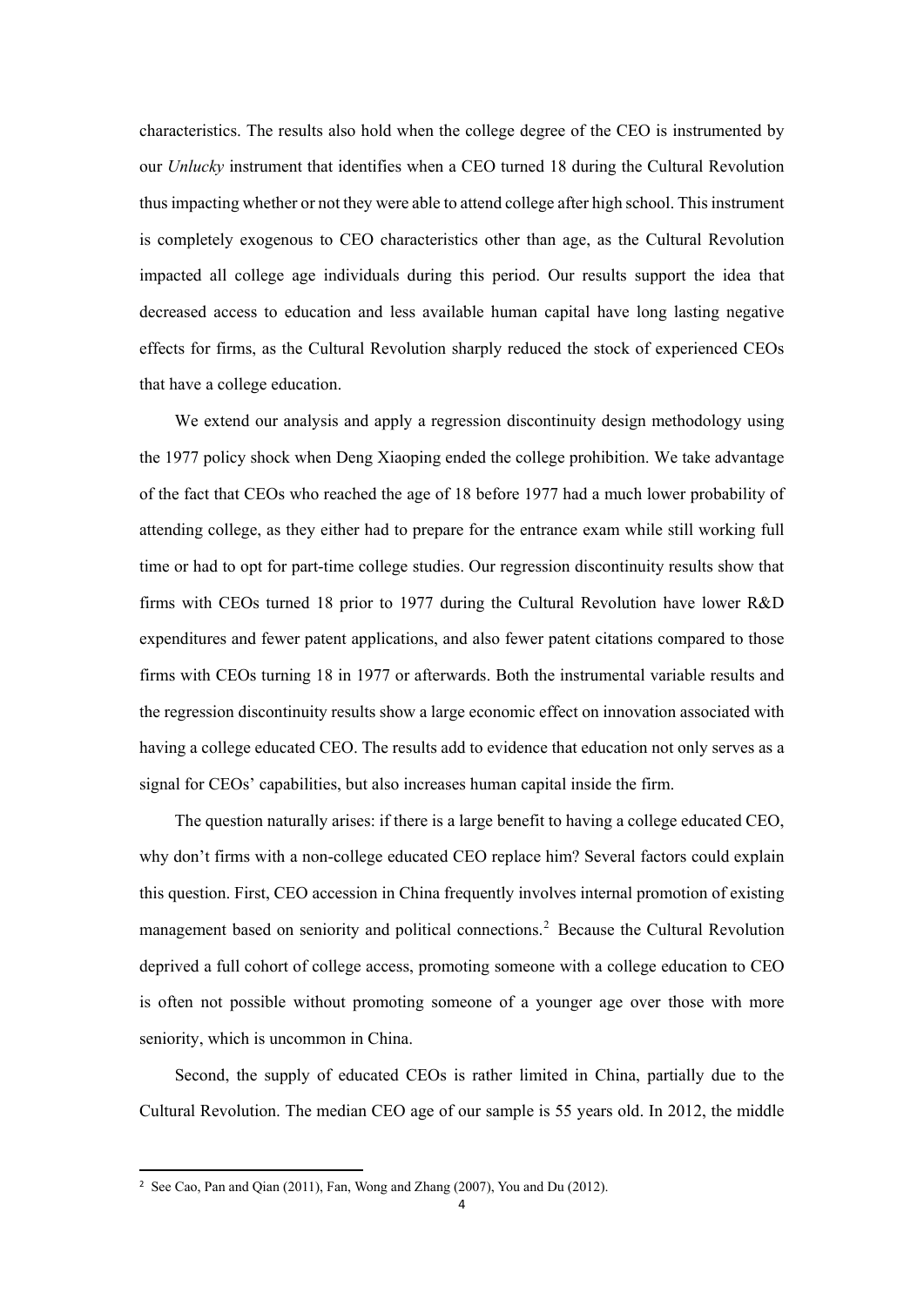year of our sample, the college graduate proportion of the population aged between 50 to 60 is approximately 0.75%, calculated using data from the China Statistical Yearbook. Currently, 49.21% of CEOs in China do not have a college degree, which is a large fraction relative to CEOs in the West. In contrast, in the U.S. only 8.3% of Forbes 800 CEOs in the years 1987- 1996 do not have college degrees, as documented by Jalbert, Rao and Jalbert, (2002) and Jalbert, Jalbert and Perrina (2004).

Third, the importance of the CEO's education for managing or appointing other innovative employees may not be recognized in China as important to overall corporate innovation. All of these cultural and historical factors may explain why a much smaller fraction of Chinese companies have college-educated CEOS relative to the West, despite evidence of their benefits.

Our paper adds to the literature studying the importance of human capital and education. An early famous article by Spence (1973) models education as a costly endeavor that signals fundamental human capital but does not add value or add to economic output. Romer (1990) includes human capital in the macroeconomic production function and shows how human capital stock can impact an economy's growth rate. Mankiw, Romer and Weil (1992) develop an augmented Solow model that includes the accumulation of human capital and show that it provides an excellent description of cross-country differences in growth rates. Barro (2001) emphasizes the role of education as a determinant for long term growth. Stroombergen et al. (2002) conclude that human capital is an important source of innovation, driver of sustainable development, and tool for reducing poverty and inequality. More recently, Gennaioli, La Porta, Lopez-de-Silanes, and Shleifer (2012) point to the paramount importance of human capital in accounting for regional differences in development. Looking at China specifically, Fleisher and Chen (1997) find human capital has played a significant role in the Chinese economic development. Fleisher, Li and Zhao (2009) find human capital also has an important effect on reducing regional inequality in China. Our paper adds to this literature by examining the importance of human capital through education in China on individual firms by emphasizing how human capital influences corporate innovation activity.

Our paper also adds to the literature begun by Bertrand and Schoar (2003) on whether CEO personal traits and experiences influence corporate outcomes. We focus on experiences early in a manager's life. We thus add to the evidence of Malmendier, Tate and Yan (2001),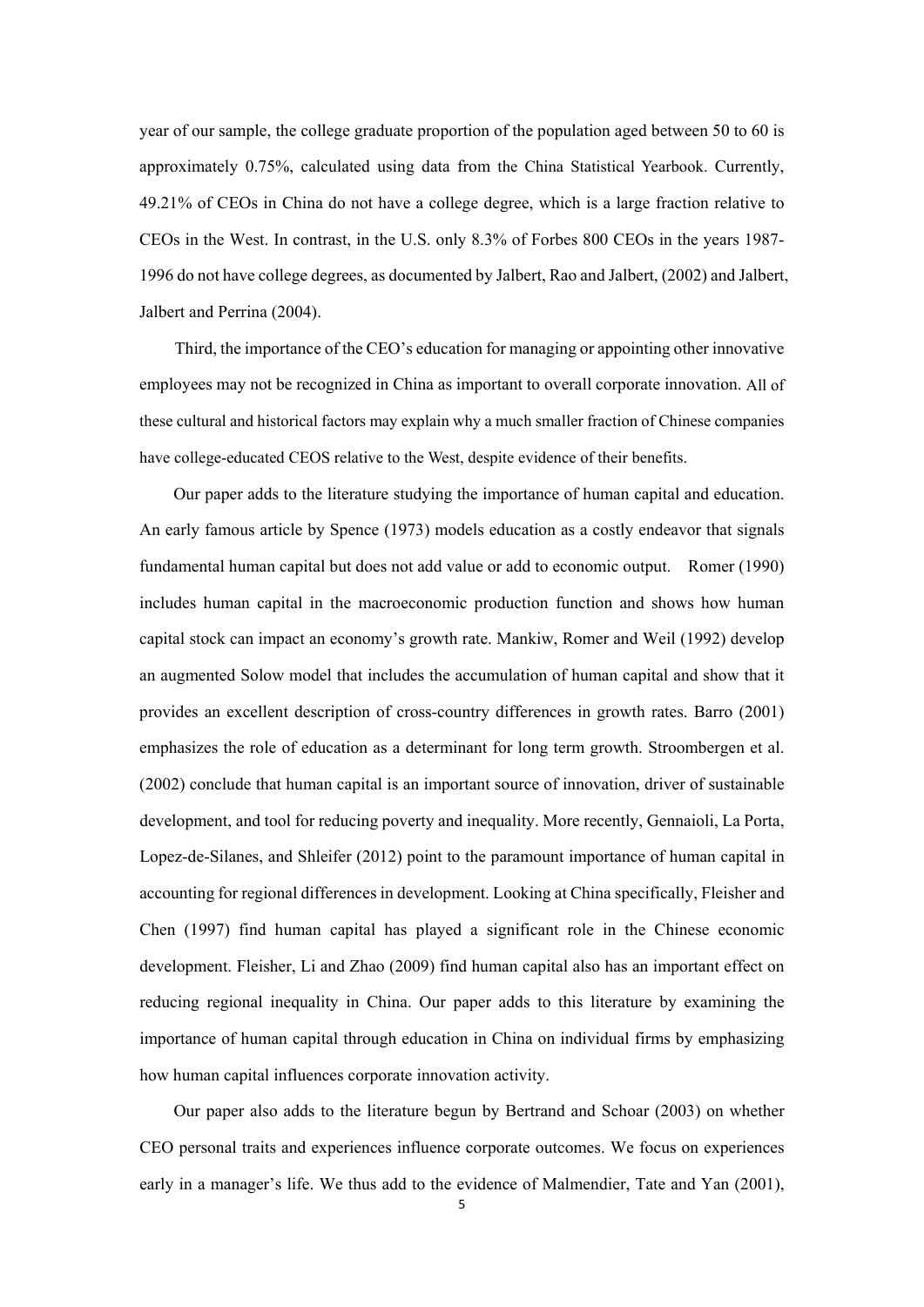who show that CEOs who grew up during the Great Depression are averse to debt, and Schoar and Zhou (2017) who show that economic conditions at the beginning of a manager's career have lasting effects on their career path as a CEO. We also add to the literature on CEOs and innovation. Islam and Zein (2018) find that firms led by "Inventor CEOs" are associated with higher quality innovation. We contribute to this evidence by showing how a CEO's college education influences corporate innovation.<sup>[3](#page-5-0)</sup>

The remainder of the paper is organized as follows. Section 2 describes the interruption of higher education during the Cultural Revolution. Section 3 presents the data and summary statistics. We present our empirical strategy, and discuss the empirical relation between CEO's college education and firm innovation in Section 4. We address endogeneity concerns in Section and deal with causality issues in Section 5. We conclude in Section 6.

#### **2. The Cultural Revolution (1966-1976) and the Interruption of Higher Education**

#### **2.1. Background**

In 1966, Mao Zedong launched the Cultural Revolution, which was a massive sociopolitical movement in China. Mao asserted that some members of the Chinese Communist Party (CCP) had forgotten their original revolutionary ideology, and no longer acted on behalf of the people, and called on the public to act against those alleged bourgeois members. Under such encouragement, millions of young people joined the "Red Guards," a mass student-led movement mobilized and guided by Chairman Mao Zedong. People took action around the nation with the intention of removing all bourgeois practices, and countless individuals died during this movement as a result of violence.

#### **2.2. Interruption of Higher Education**

Higher education was suspended during the Cultural Revolution, because it was blamed for fostering the spread bourgeois values. The government shut down colleges and universities and cancelled the college entrance examination in 1966. Faculty members and core university

<span id="page-5-0"></span><sup>&</sup>lt;sup>3</sup> Our paper also contributes to the literature about how political distortion of education and destruction of human capital have long-run effects through changes in personal preferences and human capital loss. See Alesina et al. (2007) for evidence on East Germany. See Akbulut-Yuksel M. and Yuksel M. (2015) and Francesco et al. (2019) for the long-term direct and spillover effects of large-scale human capital loss caused by the persecution of Jewish professionals in Nazi Germany.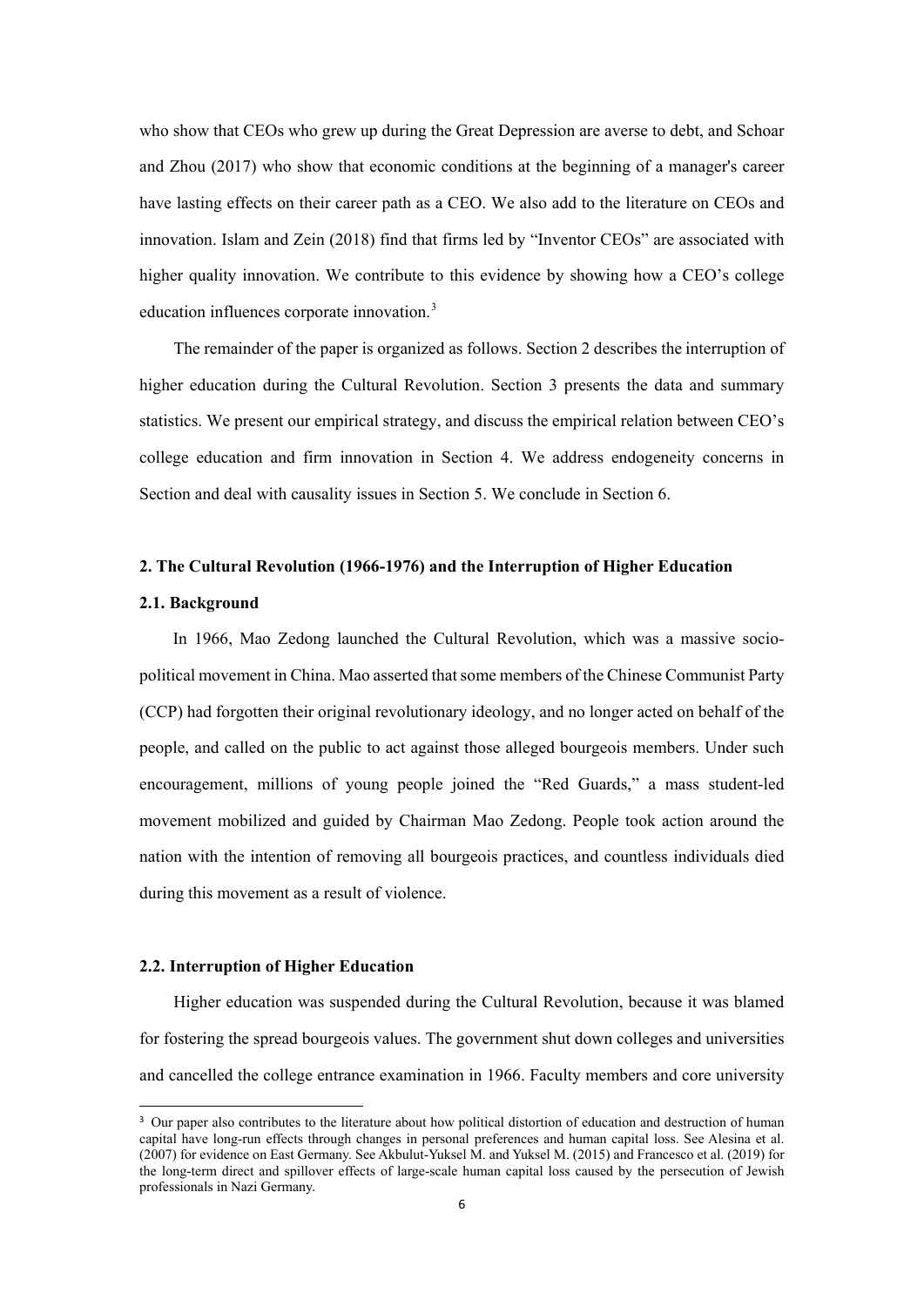staff were sent to special reform "schools" to work on farms and in factories. The Red Guard persecuted white collar professionals: searching their houses, confiscating their property, and humiliating and assaulting them in front of crowds of people. Some of them were sent to the May 7 Cadre School (named after Mao Zedong's May 7 Directive of 1966). Mao also asked schools to shorten their educational term, to revolutionize education, and not to allow the bourgeoisie to rule schools. After high school, many students went to factories and farms as workers. An entire generation was deprived of the right to receive higher education.

Several previous authors have documented the scarring effect of the Cultural Revolution. Li and Meng (2017) systematically investigate the effects of the deprivation of college education during the Cultural Revolution. They estimate a marked downward shift in college completion rate for the affected cohorts, i.e., those born in or after 1947, relative to older cohorts. Affected individuals experienced a sizable reduction in their earnings and wealth. Meng and Gregory (2002) show that all socioeconomic groups were adversely affected by the Cultural Revolution, but that children with parents of lower educational achievement and lower occupational status experienced the largest negative impact. Widespread and across-the-board school interruption had a substantial impact on later educational attainment, especially when the interruption occurred at the high school level. The probability that an individual who missed both junior and senior high school would go on to obtain a formal 4-year university degree decreased by about 55%.

#### **2.3. The Restart of the College Entrance Exam**

The Cultural Revolution came to an end after Mao Zedong died on September 9, 1976. In August of 1977, Deng Xiaoping hosted a meeting on science and education in Beijing. During this meeting, Deng Xiaoping decided to restart the college entrance exam. In December, 1977, the first college entrance examination after the Cultural Revolution was held: 5.7 million candidates took the examination, and 273,000 freshmen were admitted to colleges and universities nationwide. The college entrance examination was held again in the summer of 1978, with 6.1 million applicants and 420,000 enrolled following this exam.

Even after the resumption of college entrance exams, the higher education system still took time to recover. In 1976, the number of faculty and researchers engaged in scientific research in colleges was less than 10% of the previous high before the Cultural Revolution, and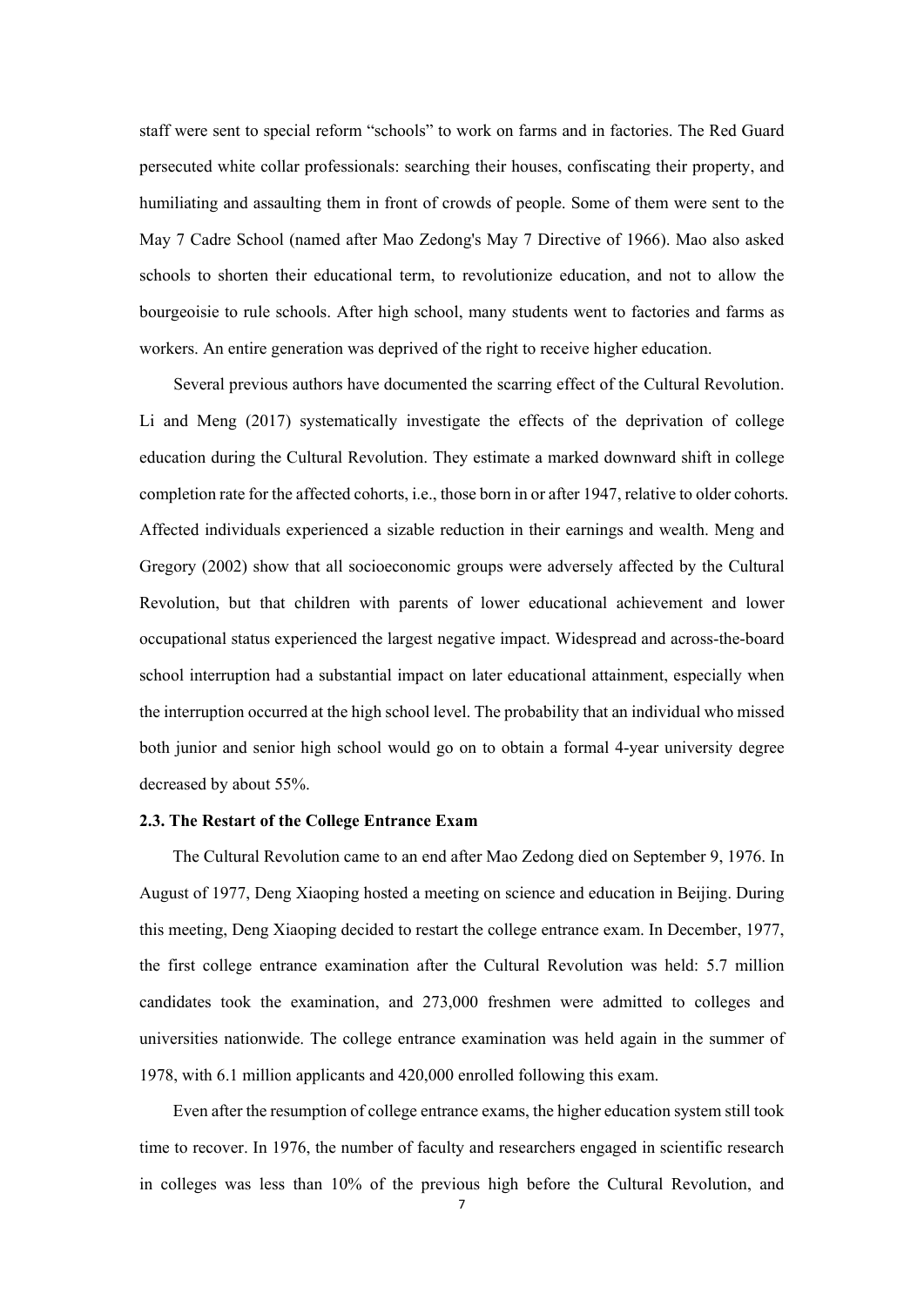laboratories and equipment were seriously damaged.<sup>[4](#page-7-0)</sup> Though countless people desired to enter universities, the universities lacked the faculty and equipment to take all these students. Consequently, in the 1980s there were few college graduates, and it was only in 1990s that universities began to expand enrollment significantly.

The individuals born between 1948 and 1959 thus suffered from the unexpected shock of the Cultural Revolution. While they were permitted to take the college entrance exam after 1977, in many cases they were supporting a family and they had to compete with recent high school graduates when taking the exam. Thus, the opportunity cost of attending college was likely very high for impacted individuals. While the college entrance exam never set limits on the age of exam takers, an entire unlucky cohort missed their peak opportunity to receive a higher education.

#### **3. Data and Summary Statistics**

#### **3.1. Sample Construction**

Our sample consists of companies that are listed on China's two major exchanges: the Shanghai A-share stock market and the Shenzhen A-share stock market. We construct a firmyear panel data set to examine whether a CEO's college education has any influence on firm innovation. The data we use are from the China Stock Market Trading Database and Wind Economic Database. We include years 2008 to 2016. In 2006, the CSRC released the Accounting Rules of China's Enterprises (2006 version) requiring all listed firms to report their annual R&D expenditures. Companies began to disclose their R&D expenses in annual reports beginning in 2007. We begin the sample in 2008 to allow the reporting requirements to be fully in place and companies in compliance. We exclude financial industries and also 2-digit CSRC industries in which the average patent count per firm-year is less than one. We thus include firms with no patents if other firms in the same industry have patents, while excluding firms in industries which innovation activity is not crucial.

<span id="page-7-0"></span> <sup>4</sup> In Tsinghua University, from June 1966 to April 1977, the loss of instruments and equipment was approximately 18 million RMB (nearly half of the total value of original instruments and equipment). More than 10,000 pieces of laboratory furniture were lost, and the number of laboratory staff was reduced from 1100 to 500, among which the number of laboratory technicians was reduced from 480 to 180.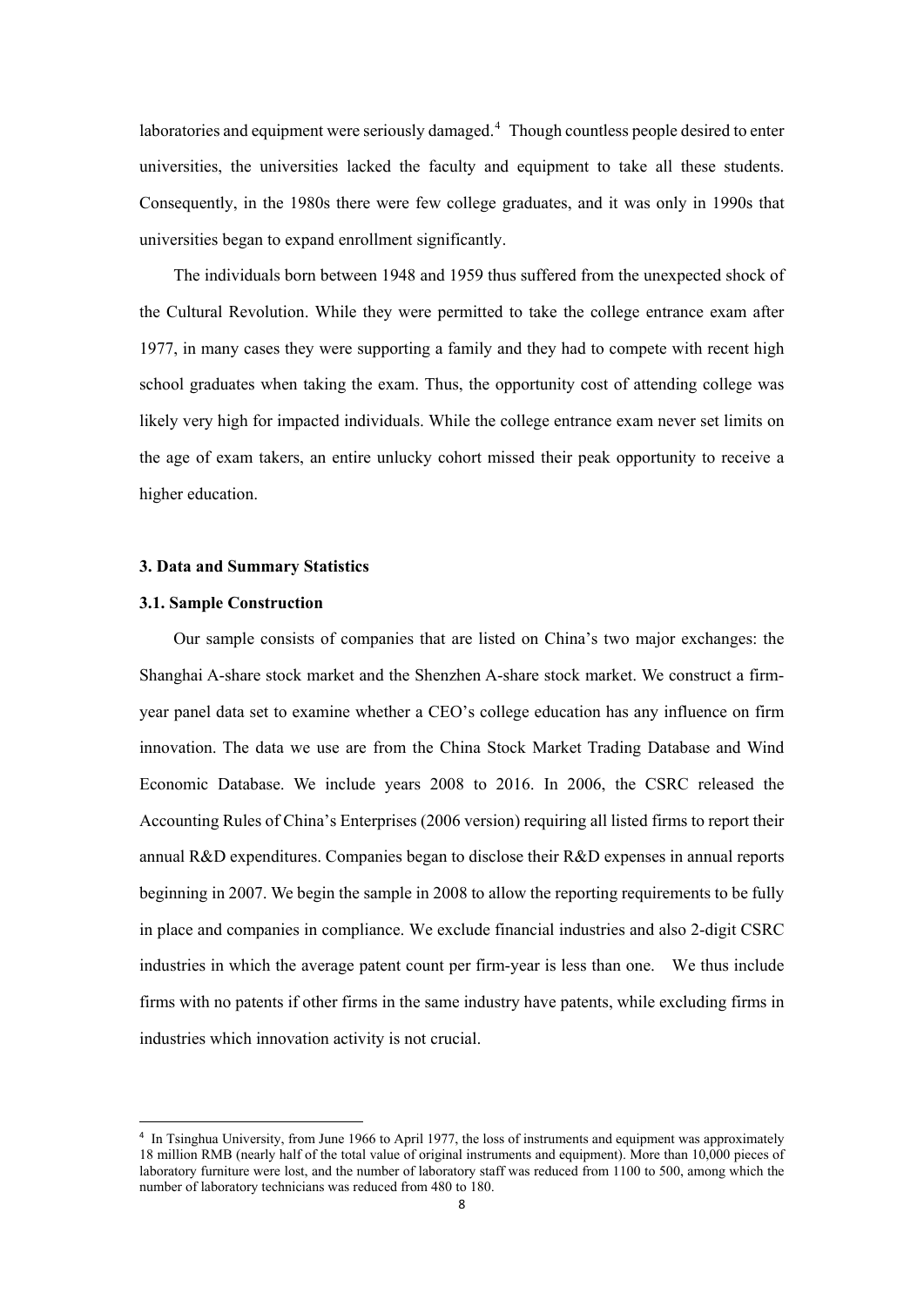#### **3.2. Variable Measurement**

#### **3.2.1. Measuring Educational Background**

In our dataset, each CEO's degree is measured by a dummy variable, *Degree*. The variable *Degree* equals 1 when the CEO's highest degree is secondary school, equals 2 when their highest degree is from a junior college, and equals 3 when their highest degree is an undergraduate degree, equals 4 when their highest degree is a master degree, and equals 5 when their highest degree is a doctoral degree.

In all of our main tests we focus on the impact of having an undergraduate degree or higher. We thus generate a binary variable: *College Degree*. The variable *College Degree* equals 1 when *Degree* is at least 3, otherwise it equals 0.

#### **3.2.2. Measuring Corporate Innovation**

We construct our main innovation variables from China Stock Market & Accounting Research Database and Wind Economic Database. We consider multiple measures of firm innovation: innovation inputs, which we capture through firm R&D spending scaled by total assets, and also innovation outputs, which we capture through patenting activity. We use two metrics to proxy for the firm's innovation output. Previous literature has shown that the patent application is closer to the actual timing of innovation (Griliches, Pakes, and Hall, 1987). Thus, the first and main metric is the number of patent applications that are filed by each firm in a given year (by the listing firm and all of its subsidiaries). While patent applications better capture the timing of innovation, some patents may not be granted. Therefore, we also examine the number of patents that are eventually granted.

The granted patents count suffers from a truncation problem because there is, on average, a two-year lag between a patent's application date and grant date. Following prior work (Hall, Jaffe and Trajtenberg, 2005; Fang, Lerner and Wu, 2017), to reflect the long-term nature of patent assets, we construct the patent stock measure as follows:

$$
K_{i, t} = (1-\theta) K_{i, t-1} + r_{i, t} \tag{1}
$$

Where:

•  $K_{i,t}$  is the patent stock of firm i in year t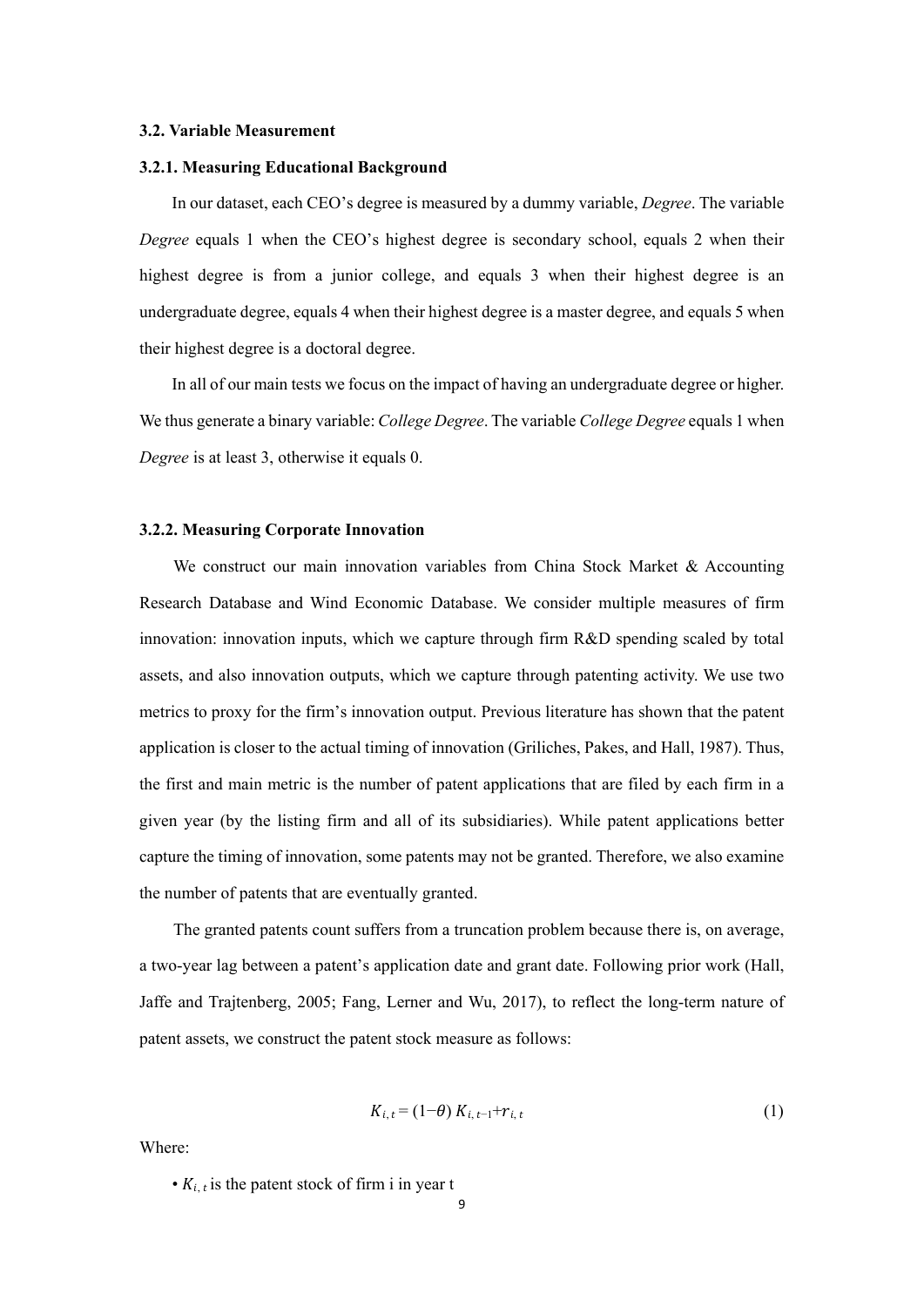$\cdot \theta$  is the rate of depreciation of the patent stock, which is set to 15% in accordance with prior work

•  $r_{i,t}$  is the ultimately granted patents applied for by firm i in year t.

Additionally, to assess a patent's impact we examine patent citations. We hand-collect patent citation information for every listing firm from the Chinese State Intellectual Property Office (CSIPO). Unfortunately, we are not able to collect citations for patents applied by the listing firm's subsidiaries.

Citations have two limitations. First, citations also have a natural delay, as they are received after the patent is applied for and granted. Second, citation intensities vary across industries. To adjust for these problems, we follow Hall, Jaffe, and Trajtenberg (2001), and divide the number of citations-per-patent for each firm by the mean of the number of citationsper-patent received by all patents in that year in the same industry as the patent. The adjusted variable is constructed to capture relative citation strength. If it is higher than one, then it implies that a particular patent is cited more than the average patent successfully filed for in the same year, in the same industry.

Due to the right-skewed distributions of patent counts and citations, we take natural logarithm of patent applications, granted patent applications, patent stock, citation counts, citations-per-patent and relative citation strength. To avoid losing firm-year observations with zero patents or citations, we add one to the actual values when calculating the natural logarithm.

Our innovation variables thus capture different stages of firm innovation: R&D expense reveals the commitment of firm's resources to innovation, patent metrics show the innovation output in generating new knowledge that can in principle be appropriated by the firm, and citations indicate the extent to which those innovations turn out to be "important" and hence presumably more valuable to the firm.

#### **3.2.3. Control Variables**

We control for additional time-varying firm variables that may also impact firm innovation. Control variables include a measure of capital intensity per employee, firm investment opportunities, firm profitability, and firm size. Capital intensity, *CapIntensity,* is measured as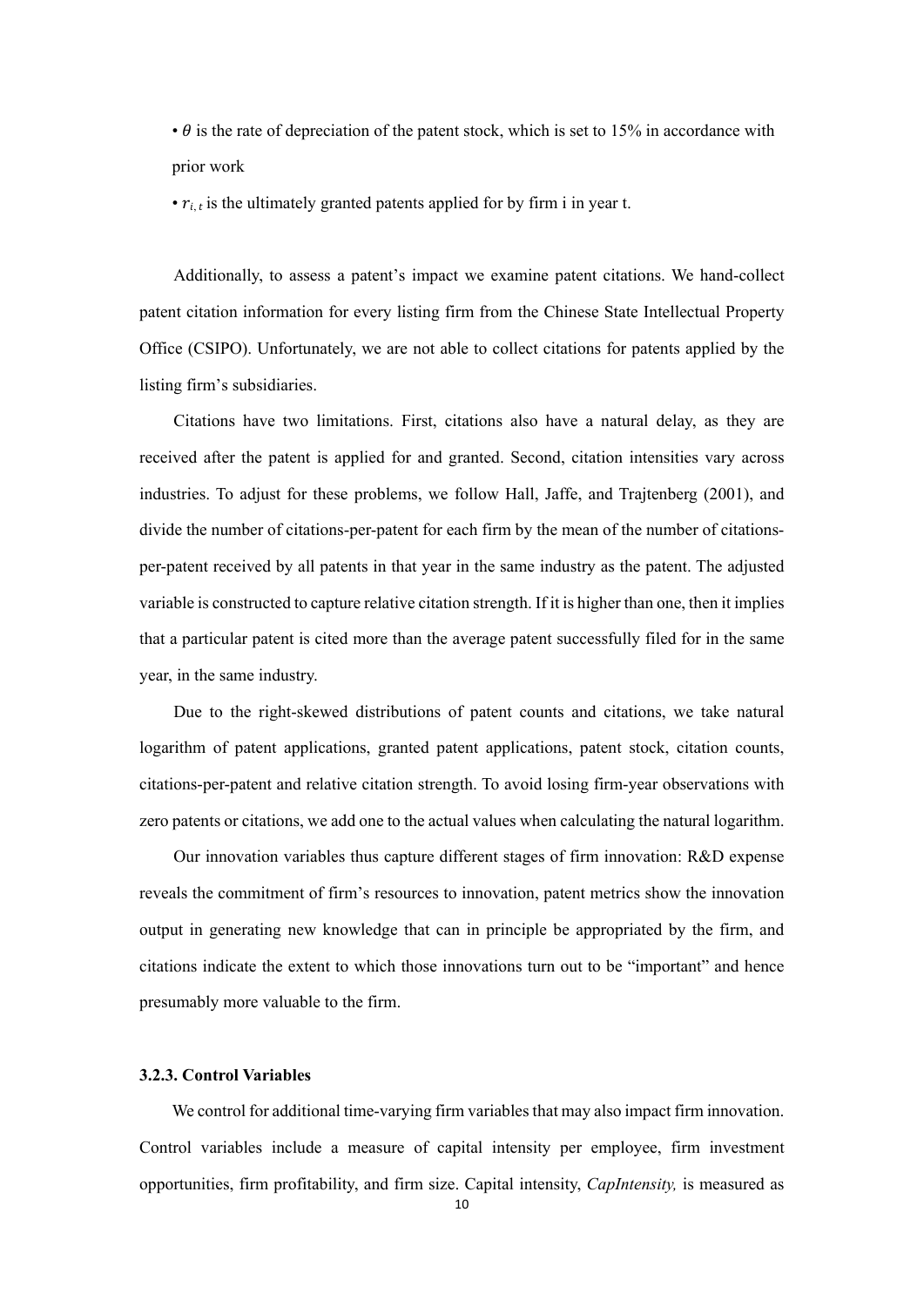the natural logarithm of the ratio of net property, plant, and equipment divided by the number of employees. We use *Tobin's q,* the market value of assets divided by the book value of assets, as a measure of investment opportunities. Firm profitability, *Cashflow*, is measured as cash flow from operations divided by lagged firm size. Firm size is measured as the natural logarithm of total assets. We include an indicator variable to mark if a firm is a state-owned enterprise: SOE equals 1 if the company is a state owned enterprise and 0 otherwise. We also include CEO characteristics, including *CEO Age*, and *Chairman*, which is indicator variable that equals 1 when the CEO is also the chairman of the board and zero otherwise.

#### **3.3. Summary Statistics**

Table 1 presents the summary statistics for our main variables by whether or not the CEO has a college degree (*College Degree*). We find important differences in the characteristics of firms when comparing the sample means for those run by CEOs with college degrees and those run by CEOs without college degrees. CEOs with college degrees are less likely to work in state-owned firms. The firms at which they work invest more in R&D (2.64% of assets vs. 2.06% of assets) than firms where CEOs without college degrees are hired. Firms led by college CEOs also produce higher innovation outcomes. Firms with college CEOs, on average, generate more patent applications (2.119 vs.1.713), have more patents that are successfully granted (1.870 vs 1.538), and hold a higher stock of patents (2.648 vs. 2.241) than firms without college CEOs. The firms that are run by CEOs with college degrees also receive more citations on average (0.368 vs. 0.326) and their patents have higher relative citation strength (0.406 vs. 0.343) than firms run by CEOs without college degrees. The differences between the two groups are statistically significant.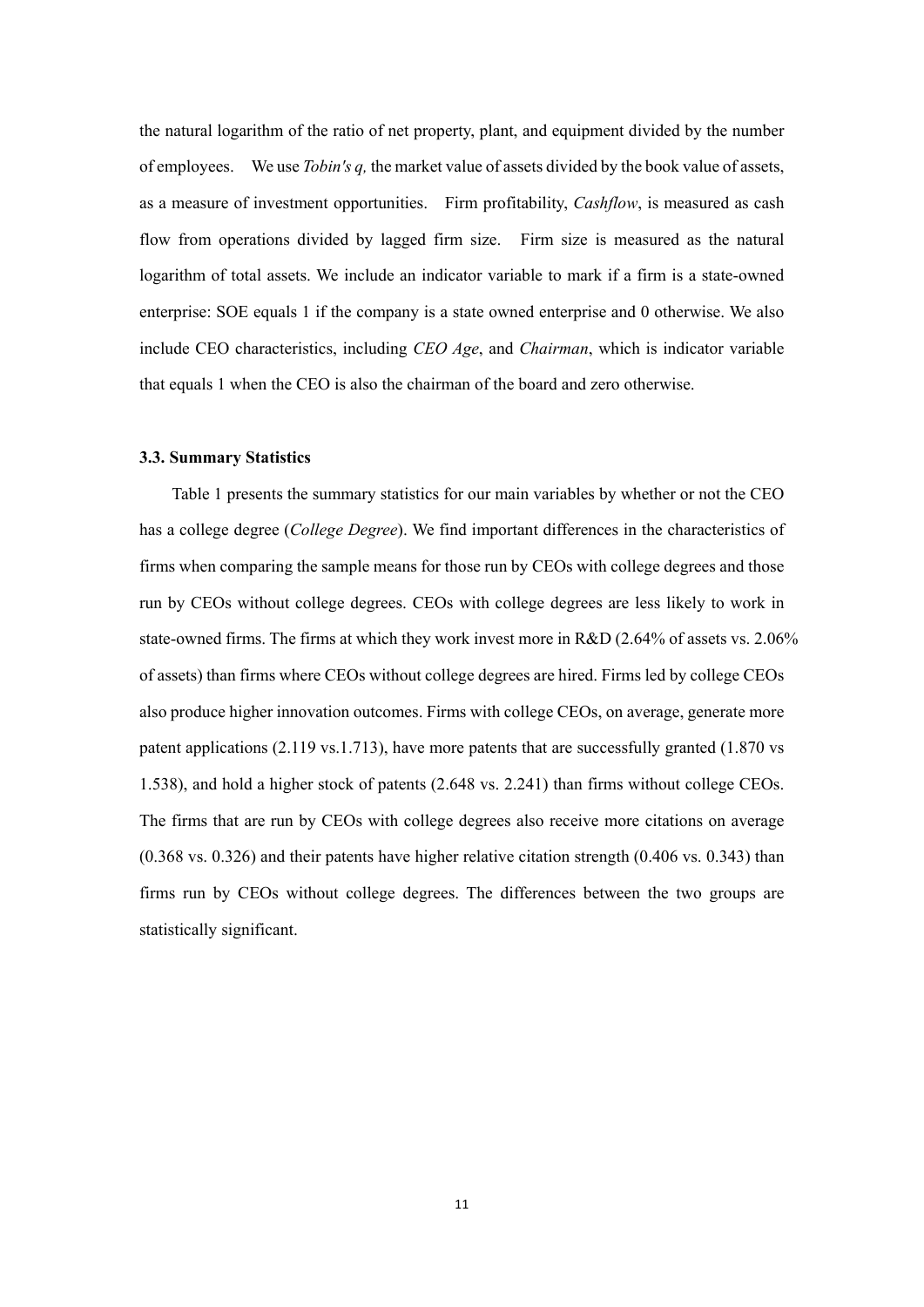#### **4. CEO College Education and Corporate Innovation**

#### **4.1 Univariate Evidence**

We begin by examining the relation between firm innovation and CEO education for a sample of firms that replace their CEOs. Examining changes at the firm level allows us to control for time invariant firm characteristics. We split the sample into (1) firms that replaced a non-college educated CEO with one with a college degree, (2) firms that replaced a collegeeducated CEO with a CEO without a college degree, and (3) firms with no change in the education of their CEO. We implement a difference-in-difference test to show the results for firms in all of these scenarios (*College Degree* changes from 0 to 1; *College Degree* changes from 1 to 0; no change in *College Degree*).

We examine innovation around CEO turnovers in a  $[-3, +3]$  window, where the turnover years are excluded. We first take the mean of each firm's innovation before and after turnover, and therefore calculate firm differences. We winsorize these differences at the 1% and 99% levels. For each treatment firm (where CEO turnover does happen), we generate firm differences for all other firms with no turnover in the same industry around the same turnover year, and take the median of these differences as the control sample. Table 2 presents these results, which show that innovation increases when a CEO without a college education is replaced by a CEO with a college education. Panel A shows that the increase in *Patent Applications* when a non-college CEO was replaced by a college CEO, on average, is about 0.812, and significant at 1% level, relative to control firms. As for *Successful Patent Applications*, the mean of the difference between post-turnover period and pre-turnover period is 0.685 and the change is also significant at 1% level relative to control firms. Whereas for treatment firms that replaced a college-educated CEO with a CEO without a college degree, their *Patent Applications* experience a decline after CEO turnovers, significant at 1% level compared to control firms, as shown in Panel C. Panel B reveals that for firms with no change in the education of their CEOs, little change in innovation is found around CEO turnover.

However, the differences we have documented from Table 1 and Table 2 still may be driven by time-varying firm, economy, or industry changes. Therefore, we next examine the relation between college education and innovation in a multivariate regression setup where we include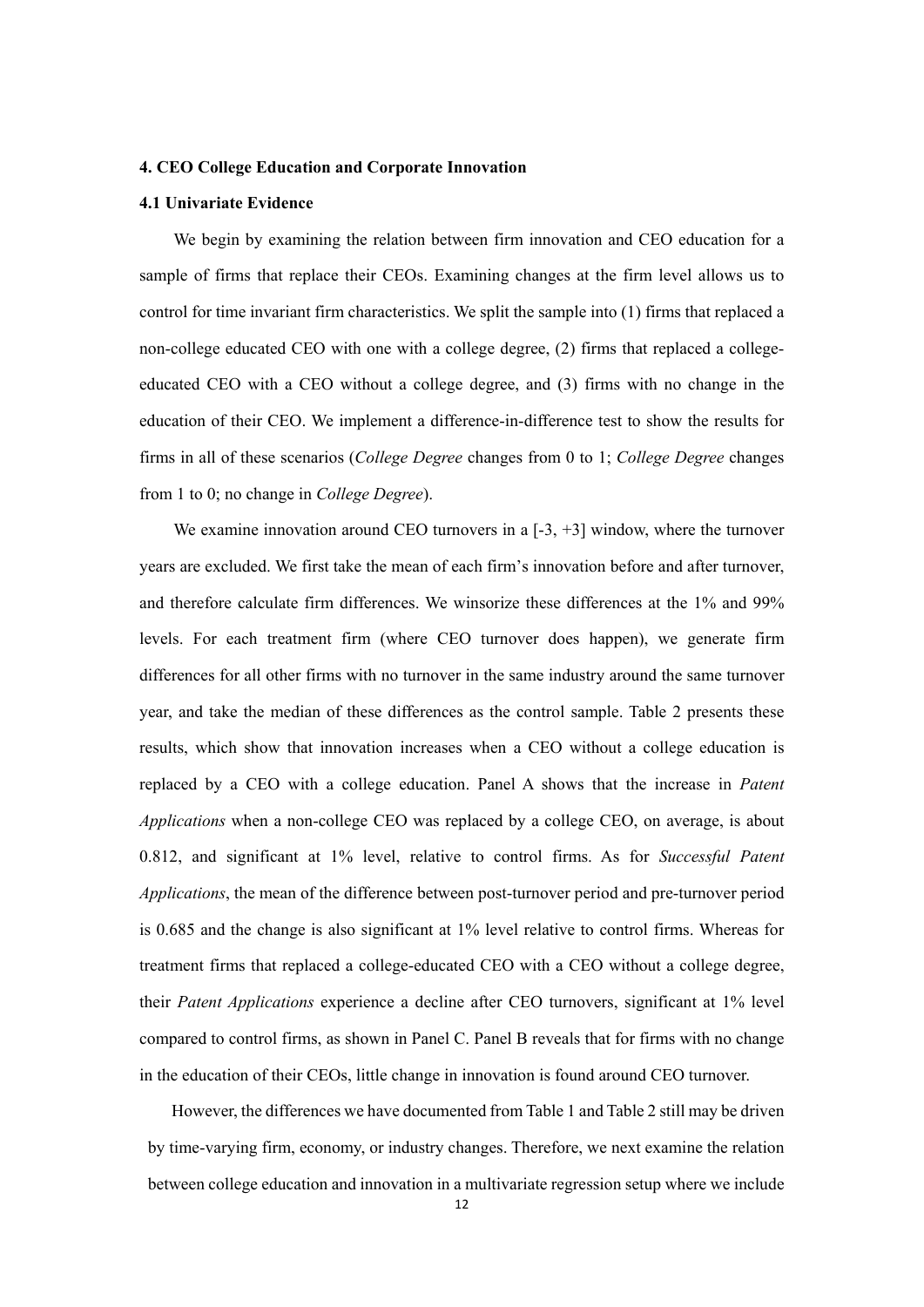year and firm fixed-effects to address the concern that unobserved systematic variation may also be driving the results.

#### **4.2 CEOs and College Education**

#### **4.2.1 Stock Market Returns**

We first examine whether investors react more favorably to patents applied for by firms with college educated CEOs. These results indicate whether the stock market participants believe the patents applied for by CEOs with college education have higher value. To ensure that all patents were generated under the leadership of a particular CEO, we require that the same CEO is in place both on the grant date and at least one year before the application date for all the patents approved on a given date t for the firm *i*. We regress cumulated abnormal returns around patent-grant dates against the college degree indicator variable for the CEO, and control for the number of patents granted to the firm on the same day, year fixed effects, industry fixed effects, and other control variables. The control variables include the CEO Tenure, CEO Age, CEO Salary, CEO Ownership Share, an indicator for whether the CEO is also the Chairman of the Board, and indicators for whether the CEO has a background in the government or in the finance industry. All of these variables are defined in Appendix A. We include average CEO tenure and average CEO age over all the patents granted at that date, as there are cases where there are multiple patents granted in a particular year but were applied for under different CEOs. Other controls are defined as in Appendix A.

*CAR\_CAPM* is the stock market cumulative abnormal return, during three-day window [0, + 2] around the patent-grant date, and excess return is based on the Capital Asset Pricing Model (CAPM). Specifically, we fit the market model over [-275,-25] period to get the expected returns on the firm's stock, using the Shanghai Exchange market return and then estimate cumulative abnormal returns over a three-day period  $[0, +2]$  around the patent-grant date. *CAR\_Market* is cumulative market adjusted abnormal return, during the three-day window [0, + 2] around the patent-grant date. The excess return is calculated by subtracting the Shanghai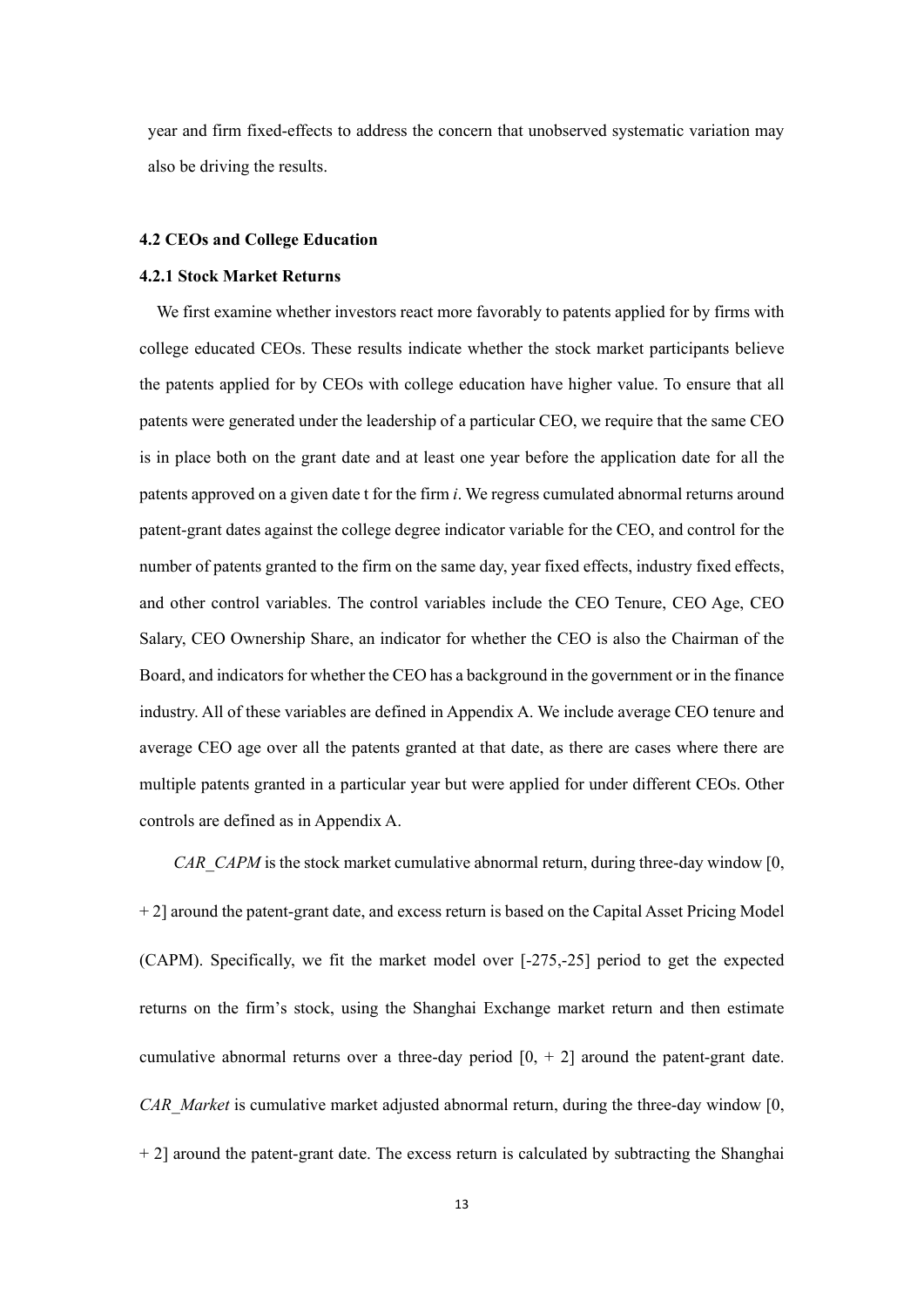Exchange market return from the raw stock return.

Table 3 shows the results for the market reactions to the patents. The coefficients on *College Degree* are all positive and statistically significant, which implies that the patents created by firms with college CEOs are viewed as generating higher value for shareholders.

#### **4.2.2 Innovation and CEO Education**

In this section, we examine whether firm innovation varies with a CEO's higher education background using a panel setting and including firm and CEO time varying characteristics. We also include year and firm fixed effects to rule out the possibility that the results are driven by yearly variation or by unobserved characteristics of firms.

We begin our analysis by running panel OLS regressions that relate a CEO's college experience to a variety of corporate innovation measures. We focus on three main types of innovation measures: R&D spending decisions, counts of patent number, and counts of patent citations. The independent variable of interest is *College Degree,* which is a binary variable equal to 1 if the CEO has obtained an undergraduate degree or higher, and equal to 0 otherwise. The coefficient of interest in our regressions is  $\beta$ , which examines how college education relates to corporate innovation. Specifically, we estimate the following model as our baseline regression:

$$
y_{it} = \beta * College \text{Degree}_{it} + \alpha * X_{it} + V_i + V_t (+V_j) + V_p + \varepsilon_{it}
$$
 (2)

yit represents the dependent variables, which include firm's R&D expenses, number of patent applications, number of granted patents, the number of citations and citations-per-patent, respectively. *i* indexes the firm,  $V_i$ ,  $V_t$  are the firm and year fixed effects,  $V_p$  are the province fixed effects and V*j* are the industry fixed effects. We include province and industry fixed effects, which we include in selected regressions instead of firm fixed effects. We also include year\*industry fixed effects in regressions with industry fixed effects to control for time trends and variations across industries and provinces.

The baseline results of our paper are presented in Table 4, Panel A and Panel B. For brevity,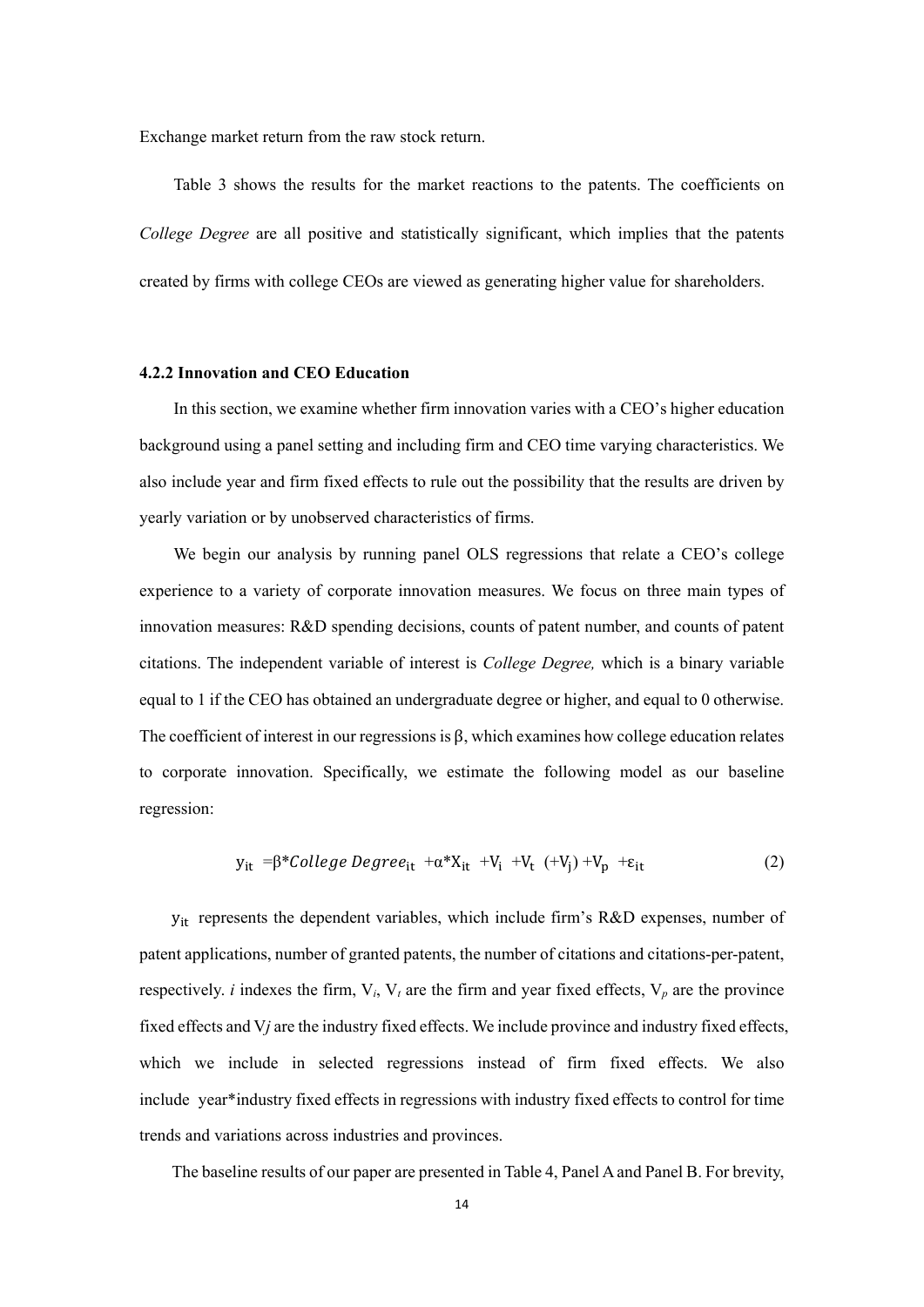we don't report the coefficients of the control variables in our tables.

We first present firm fixed effects regressions in Panel A. With firm fixed effects, the regressions will only take those observations into consideration where there are changes in the variable *College Degree* for the identification of the coefficient on *College Degree.* However, the dependent variables patents and citations have time lags that are different from R&D/Assets. Thus for these patent related dependent variables, we use the average of the these variables before and after the CEO turnover as the dependent variable and also exclude the CEO turnover year.

The results in Panel A show that R&D expenditures scaled by total assets is significantly higher when firms switch to a college educated CEO. The estimated coefficient on *College Degree* is positive with a value of 0.341, significant at 5% level. This estimate evaluated at the previous averages in Table 1 implies that having a college CEO increases *R&D/Assets* by 16.59%, a substantial effect. The increased R&D could be because these CEOs value research and innovation more, given they themselves have received a college education and may have more specific technical knowledge or know more about the importance of R&D.

We also examine innovation outcomes, measured by different metrics of patenting activity and measure patent significance through citations received. As noted before in Section 3, it has been shown that application of patents occur more closely after the real innovation take place, compared to the occurrence of granting of patents, which generally lag two or more years after the application of a patent. Thus, we use the number of patent applications as our main measure of innovation output. We find the estimated coefficient on *College Degree* is 0.288, significant at 5% level. From Table 1, the mean of *Patent Applications* for firms without college CEOs is 1.713, also implying the average number of patent applications for those firms is exp(1.713) – 1 =4.55. So having a college CEO increases *Patent Applications* by 0.288, to  $0.288+1.713=2.001$ . This implies the number of patent applications increases to  $\exp(2.001) - 1$  $= 6.40$ , a significant increase compared to the average value of 4.55 for firms without college CEOs implied from Table 1. These findings confirm that patent applications increase after the firm switches to a college educated CEO. We also examine patents granted and find that when CEOs have college degrees, the number of patents applications that are granted is also significantly higher, with the estimated coefficient on *College Degree* is 0.31. Lastly, companies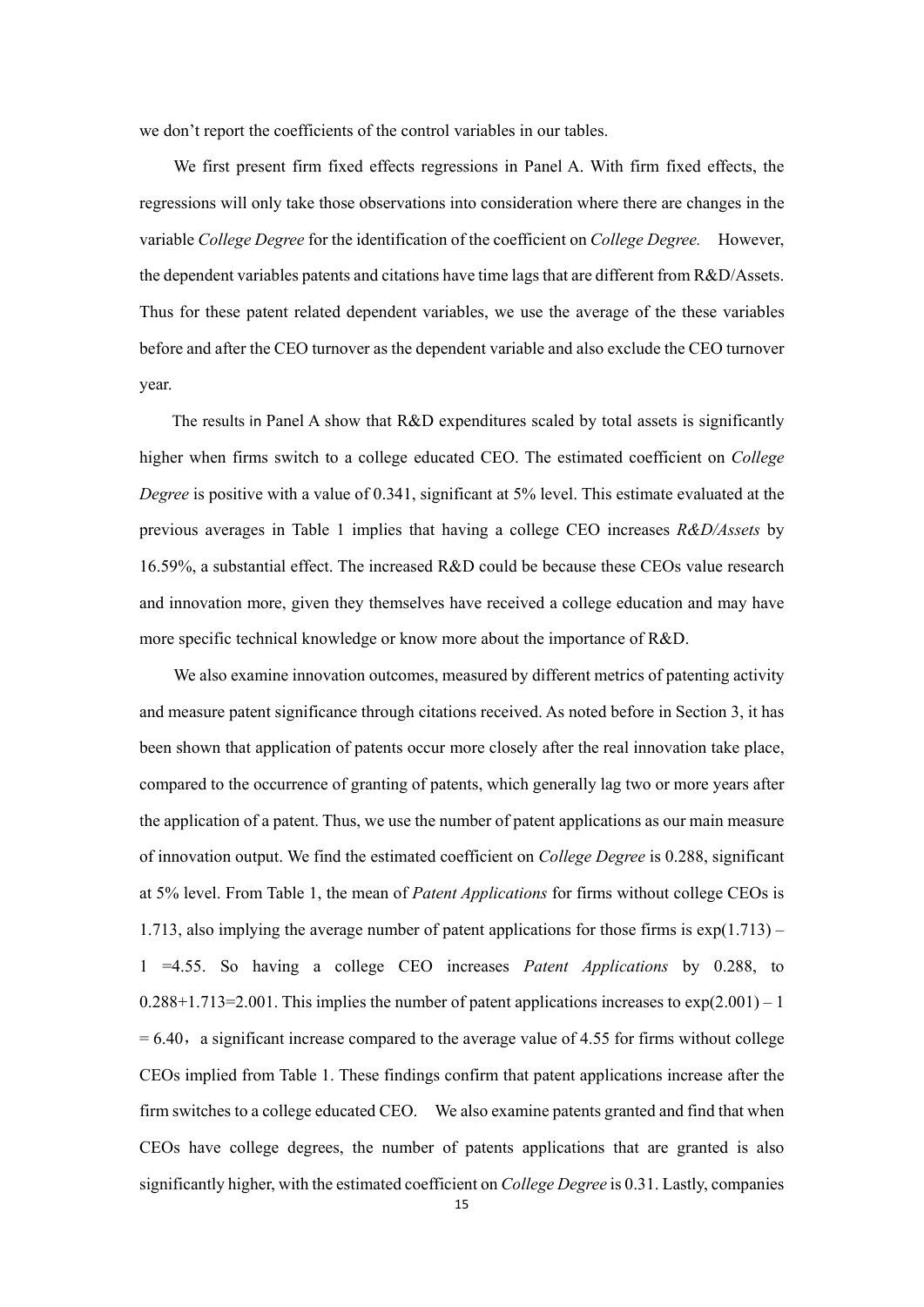with college CEOs have higher patent stocks, with the estimated coefficient on *College Degree* is 0.37.

Taken together, the implication of our baseline result is that companies with college educated CEOs perform significantly better on measures of innovation than companies with non-college educated CEOs. However, while there is evidence these two types of companies differ when it comes to innovation policy and results, there are still concerns that firms with better growth prospects may appoint CEOs with a college education for reasons other than innovation.

#### **4.2.3 Selection of New CEOs**

In the previous section, we show that companies that have a CEO with a college degree innovate more than firms led by a CEO without a college degree. However, there are still concerns about non-random selection and endogeneity. For example, the board may choose to appoint a new CEO at the same time it changes its innovation policies. In addition, CEOs may be replaced for poor performance. Under such circumstances, his successor may also implement new innovation and investment policies. In this section, we control for selection by examining firms who replace CEOs either at the time of their retirement or when they die from a sudden death. These replacement decisions are likely to be exogenous and not related to current firm performance or firm policies.

For our sample, strict natural retirement is defined as CEO who leaves his/her position at the legal retirement age which is 60 for men and [5](#page-15-0)5 for women in China.<sup>5</sup> In this retirement sample, we include the firm-year observations of the naturally departing CEO and his or her successor. Then we examine the change in innovation activity surrounding the retirement years. These turnovers, as they are generally exogenous, have very little possibility of being related to a change of firm characteristics or the retiring CEO's job performance.

Panel A of Table 5 presents summary statistics for the CEO retirement sample. There are 231 instances of CEO retirement with 82 instances where the retiring CEO is replaced by a new CEO with a college degree. Among these 82 replacements, there are 59 cases in which the

<span id="page-15-0"></span> <sup>5</sup> See Interim Measures of the State Council on the Placement of Elderly, Weak and Disabled Cadres" and "Interim Measures of the State Council on Retirement and Retirement of Workers" (Guofa [1978] 104).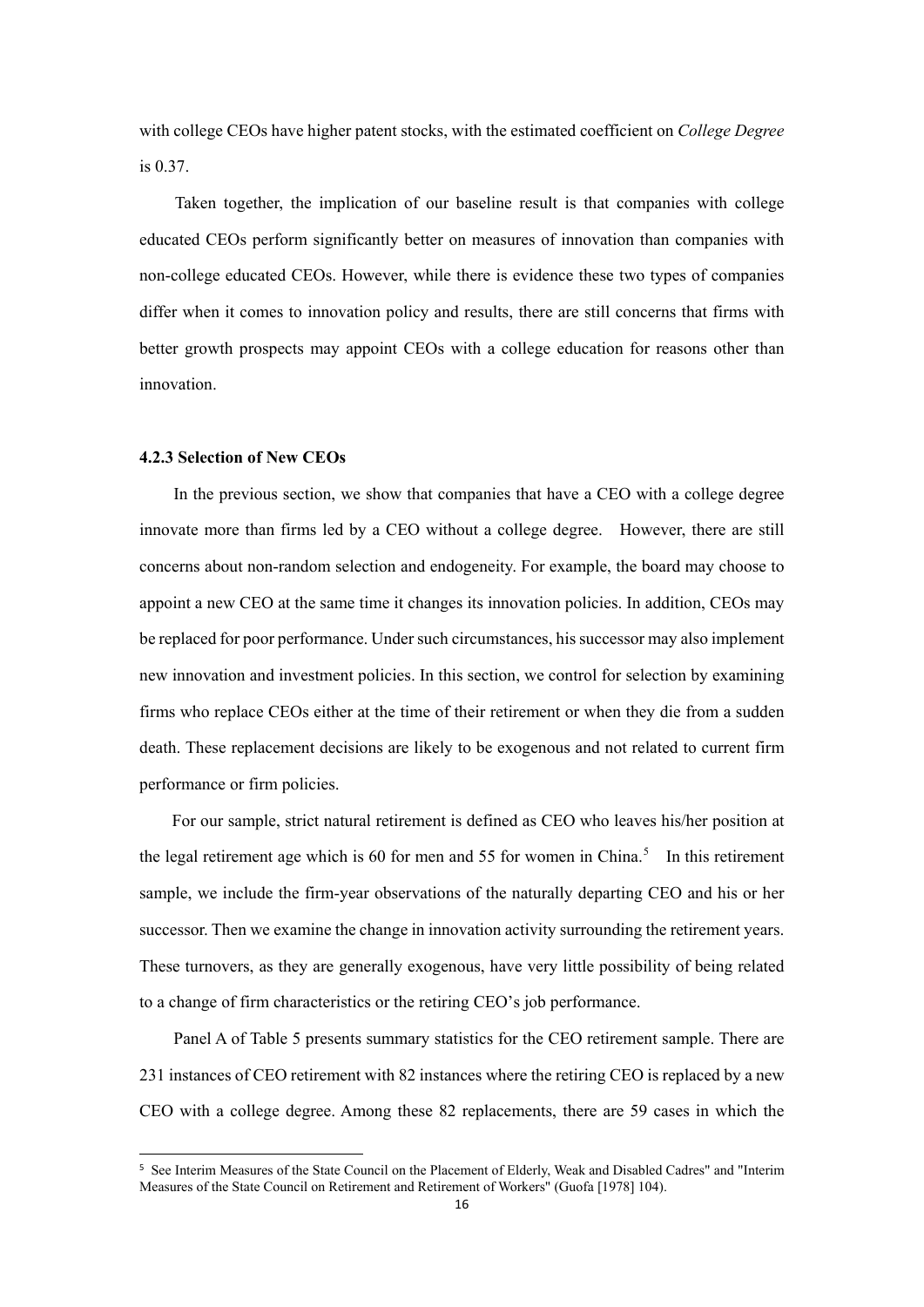departing CEO had no college degree.

We examine firm R&D and innovation surrounding the replacement years. Given that innovation changes and outcomes may take some time to be realized, and to avoid abrupt changes of firm policies in the transition years surrounding the CEO replacement, we follow Ditmar and Duchin (2014) and exclude the observations that fall into the range of -1 year, +1 year of the turnover event.

Panel B of Table 5 provides regression results around these natural CEO retirement events. The dependent variables are *R&D/Assets*, *Patent Applications*, *Successful Patent Applications*, and *Patent Stock*. Inspection of the results shows that the coefficients on *College Degree* are positive and significant. The relation between *College Degree* and *Patent Applications* is significantly positive at the 10% level, with an estimated coefficient of 0.264. The relation between *College Degree* on *Successful Patent Applications* is also significantly positive at the 5% level, with an estimated coefficient of 0.298. Given more limited observations for R&D in this sample, the R&D coefficient is insignificant.

Overall, the results are consistent with CEO education having an impact on innovation in this sample of exogenous CEO replacements.

#### **5 The Cultural Revolution and its Impact on Education**

In this section, we examine the long-run impact of the Cultural Revolution. We use an instrumental variable approach to deal with endogeneity concerns in this section. In the next section we use a regression discontinuity approach and compare firms with CEOs who reach college age right before the end of the Cultural Revolution to those firms with CEOs who reach college age right after the end of the Cultural Revolution. Both of these approaches examine firm R&D over 30 years after the end of the Cultural Revolution to measure the long-run impact of the lack of college education.

#### 5.1 The *Unlucky* Instrument

In our instrumental approach, we instrument for whether a CEO has college education using an instrument that we call *Unlucky*, which equals 1 if the CEO was born during the cohort of 1948-1958, meaning he or she reached 18 during the Cultural Revolution (1966—1977), and 0 otherwise. We present the results of the first stage where we regress the variable *College*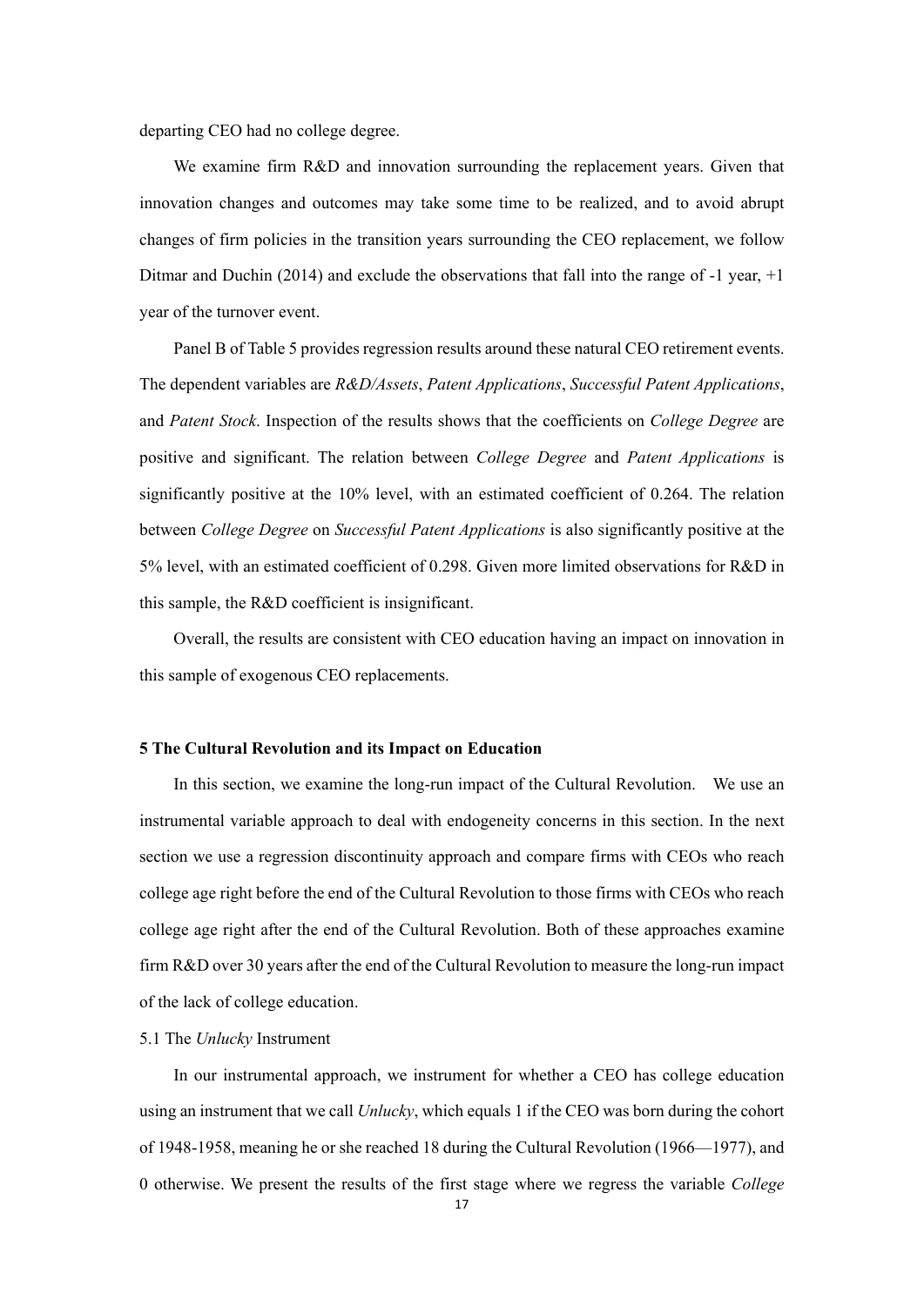*Degree* on the *Unlucky* variable. The unlucky generation, as defined above, had a very limited possibility to attend college, not to mention the chance to finish college and get a bachelor's degree., given they spent this period in factories and in the countryside as laborers, not in college. We confirm in Panel A of Table 6 that the variable *Unlucky* is highly negatively and significantly correlated with our independent variable of interest, *College Degree*.

We present the results of the IV regression in Table 6, Panel B and report the F-statistic for the statistical relevance of the instrument. We also consider other statistical measures of the relevance of the Cultural Revolution instrument, including the Kleibergen-Paap rk LM statistic, Kleibergen-Paap Wald rk F statistic, Anderson-Rubin Wald statistic and Shea's Partial R-Squared. They also are consistent with the validity of the instrument variable approach. The regression results show that instrumented *College Degree* is significantly positively related to all of our measures of innovation except for successful patent applications.<sup>[6](#page-17-0)</sup> For example, in column (2), the coefficient on *College Degree* is 0.679, corresponding to an average increase in *Patent Applications* of 0.679. In column (7), the coefficient on *College Degree* is 0.349 (t =2.4), corresponding to an average increase in *Relative Citation Strength* of 0.349. Overall, the results are consistent with CEO human capital through education influencing firm innovation expenditures and outcomes.

We do note that the coefficients for IV regression are larger than the uninstrumented OLS coefficients of our baseline regression. There are two explanations for this result. First, for *Unlucky*, the individuals include both those individuals who would not have attended college even if they were not unlucky, as well as those who were unlucky and would have definitely gone to college if they were not born during 1948-1959. In other words, the subgroups whose decisions are affected by the "*Unlucky*" shock were constrained by the marginal cost of schooling, rather than by the lack of either desire or ability to benefit from college education, meaning the return to education for these individuals may be higher than other subgroups. Therefore, the local treatment effect at the margin for the excluded individuals could exceed that of the population average treatment effect.

 $\overline{a}$ 

<span id="page-17-0"></span><sup>6</sup> The *Successful Patent Applications* variable has truncation problems. Many patent applications filed during the latter years in the sample were still under review and had not been granted.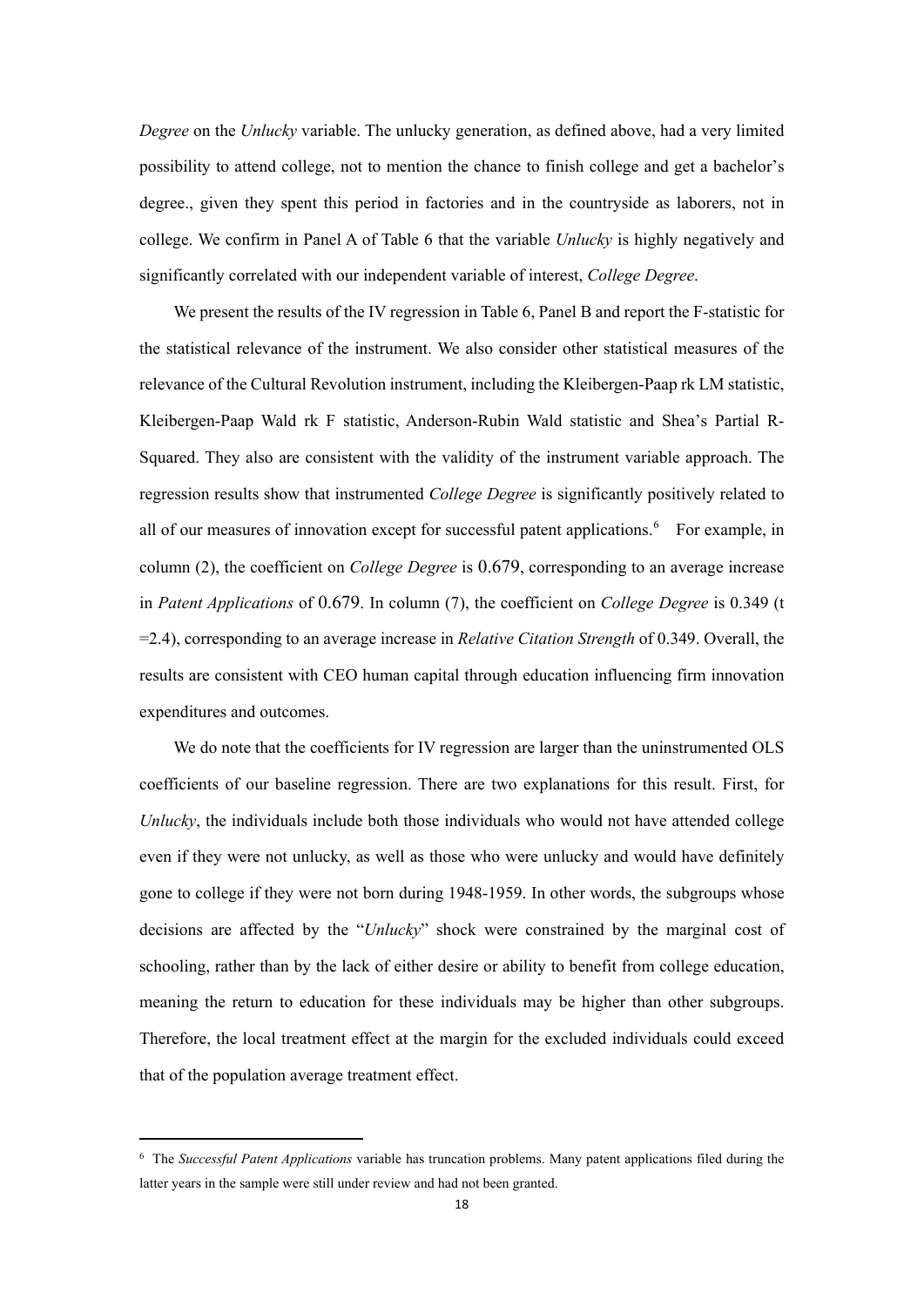Second, looking back at section 5.1, we can see the regressions coefficients for the retirement sample, where we have less concerns about selection, are of the same magnitude as that of our whole sample IV regression, which is evidence that when endogeneity concerns are ruled out, the coefficients become larger compared to the baseline regression.

In Table 7, we run the same set of regressions for exogenous turnover sample as in Table 5, Panel B, this time using *Unlucky* as instrumental variable. The instrumented variable, *College Degree*, is significantly related to all the innovation variables. The results improve relative to the results in Table 5, Panel B, in terms of magnitude and significance. The coefficients on *College Degree* take the values of are all positive and significant at the 10% level or stronger.

To conclude, after removing many endogeneity concerns using both the retirement sample and instrumenting *College Degree* with the Cultural Revolution experience instrument, our baseline results still hold and we find an positive relation between CEO college education and firm-level innovation.

#### **5.2 Did the Cutltural Revolution Change Beliefs About Innovation?**

It may still be the case that our instrument, *Unlucky*, not only represents the rare possibility of this unlucky cohort to attend college, but also caused these who were unlucky to change their beliefs about the value of innovation and perhaps impact their willingness to undertake risky activities such as innovation. The mass political movement of the Cultural Revolution triggered conflict among different groups of people. Economic activity was sharply curtailed and families of intellectuals were persecuted. They may have suffered mentally and physically in the Cultural Revolution and potentially it was their experience during this period, and not the lack of a college education, that impacted their attitude toward R&D investment.

To deal with this concern, we perform two additional robustness tests. First, we check whether or not *Unlucky* may have changed beliefs toward innovation even for a sample of individuals that did not attend college. We regress firm innovation, on *Unlucky*, in the sample where every CEO does not have a college degree. Thus, the variable *Unlucky* can take on the values of zero and one, but either through choice or through experiencing the Cultural Revolution, all CEOs do not have a college education. In Table 8, Panel A, we show that for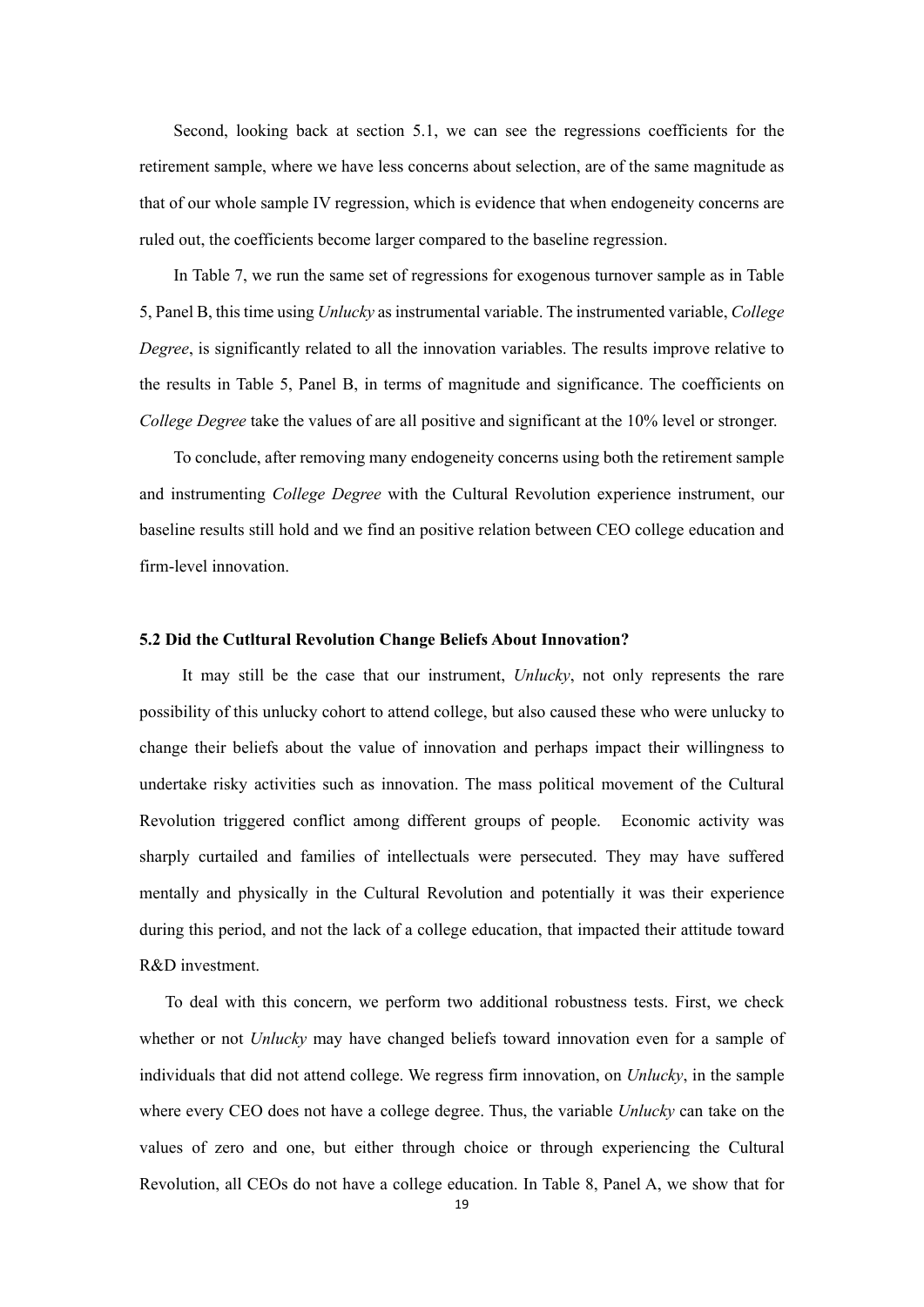those firms led by CEOs without college degrees, whether the CEOs have experienced the Cultural Revolution has little to do with firm innovation. All coefficients on *Unlucky* are statistically insignificant. In Table 8, Panel B, we repeat the regressions at the CEO-individual level and find similar results.

We also examine the effect of our two key independent variables, *College Degree* and *Unlucky*, in the same regression to examine if experiencing the Cultural Revolution has an incremental, independent effect when also considering the impact of having a College Degree. Results are shown in Table 9. All coefficients of *Unlucky* are insignificant, while the coefficients on *College Degree* are significantly positive and have similar magnitude and significance as the coefficients in Table 4, Panel B. This last test adds to the evidence that variable *Unlucky* does not have an independent effect on corporate innovation except through the channel of having a college degree.

#### **5.3. Cultural Revolution Regression Discontinuity**

(3)

Our last set of tests examines the relation between CEO education and innovation using a regression discontinuity approach. We apply a regression discontinuity design (RDD), using the year of 1977 (individuals with a birth year of 1959) as the cut-off point. As we have discussed earlier, CEOs who reached the age of 18 before 1977 faced more difficulties in entering college. Thus, if they do not have a college degree, it is less likely a result of their ability and more likely a result of factors outside of their control. We focus on CEOs who reached the age of 18 in years surrounding 1977. We assume that CEOs born in years surrounding 1977 have no other observed or unobserved systematic differences, and the result of having a college degree is simply a random sampling outcome.

We adopt both a reduced form RDD and a fuzzy form RDD. The specific polynomial model is shown below:

$$
y_i = \beta
$$
 POST<sub>i</sub> +  $\alpha$  POST<sub>i</sub>\*EventTime<sub>i</sub>+ $\alpha$ \* X<sub>i</sub> + V<sub>j</sub> + V<sub>p</sub> +  $\varepsilon$ <sub>i</sub>

Where  $y_i$  represents the dependent variables. The treatment variable,  $POST$ , is a dummy variable, equal to 1 if the year is larger than 1977 and zero otherwise. *EventTime* is equal to the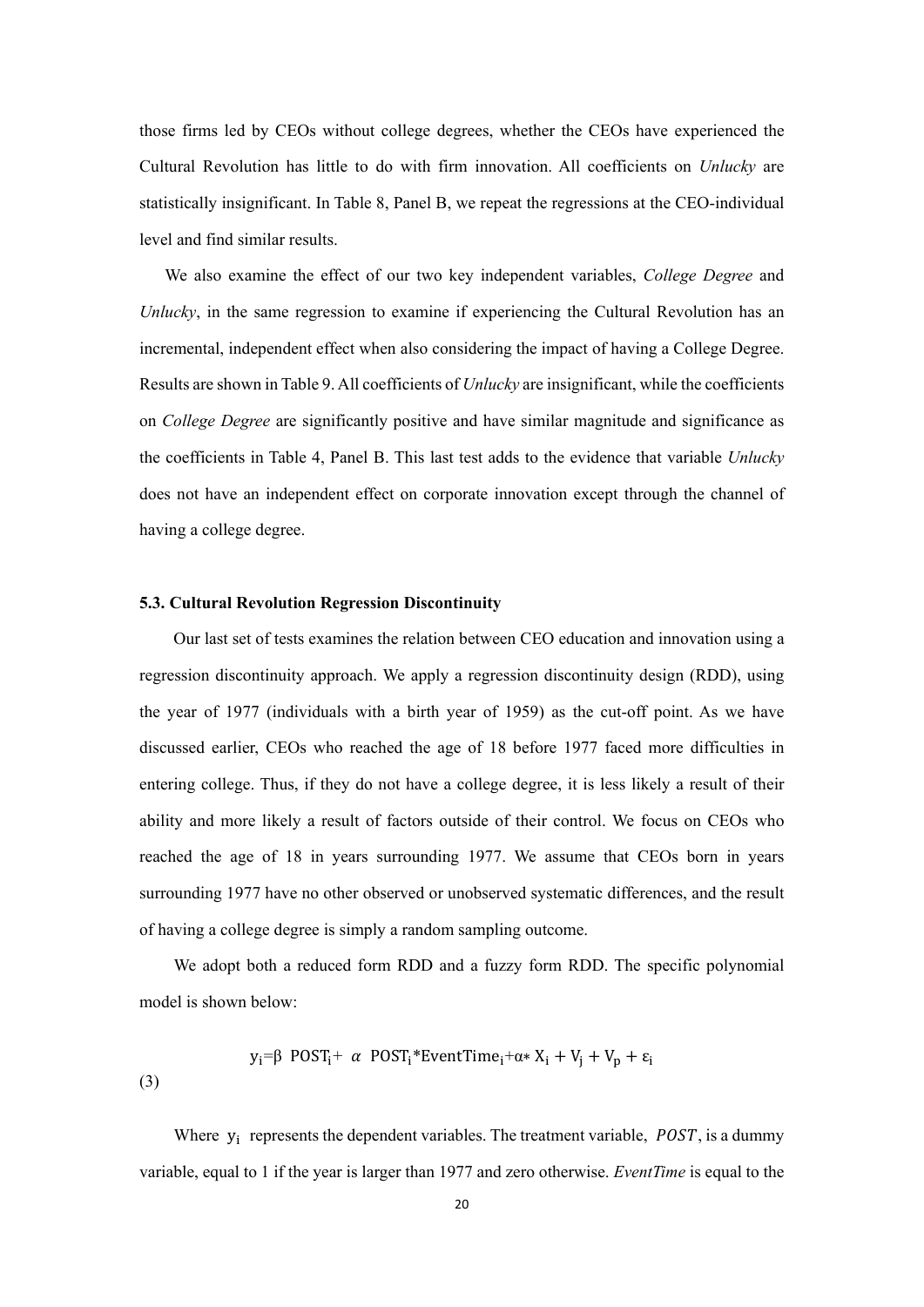year minus 1977.  $X_i$  contains control variables, including industry fixed effects and province fixed effects. All variables are averaged and all regressions are run at the CEO individual level.

We conduct the standard checks for RDD validity. Given people do not choose their birth year, the randomness of sample assignments around the cut-off year is guaranteed. Next, we check whether control variables included in the RDD regressions are continuous around the cut-off-point. Appendix B presents the regression for covariates. Panel I shows the results using a (-3 year, +3 year) window. Panel II shows the results using a (-5 year, +5 year) window. The coefficients of *POST* are insignificant. In this way, we assure there's no significant jump of covariates at the cut-off-point. We also do a seemingly unrelated regression (SUR) test for these regressions to test the null hypothesis that there is no statistical difference among the coefficients for these regressions. When using the  $(-3 \text{ year}, +3 \text{ year})$  window, the p-value for SUR test is 0.1303, indicating that we can't reject the null hypothesis.

Table 10 examines the effect of the resumption of the college entrance exam on education outcomes. As shown in Table 10, *College Degree* is regressed against *POST* in a probit model. The marginal effects are significantly positive and significant in both columns, consistent with a treatment effect of the Cultural Revolution on obtaining a college degree.

We run both reduced form RDD and a fuzzy form RDD. In the reduced form RDD, we regress innovation against *POST* as in model (3). Results are shown in Table 11. For the fuzzy RDD model, we use treatment dummy *POST* directly as the actual instrumental variable for *College Degree*, and run instrumental variable regressions. Table 12 shows the results for the fuzzy RDD. For each table, Panel A shows the results using a (-3 year, +3 year) window. Panel B shows the results using a (-5 year, +5 year) window. In Panel A, Table 11, the reduced-form RDD estimate in column (2) indicates that the resumption of the college entrance exam had a positive effect of 0.233 on *Patent Applications* in a (-3 year, +3 year) window. The economic magnitude corresponds to a 0.233/1.713=13.6% increase in patent applications for CEOs with college degrees relative to the mean of *Patent Applications* for firms led by CEOs without college degrees. In Panel A, Table 12, the fuzzy RDD estimate in column (2) is also precisely estimated and confirms this effect. We find a similar and even stronger effect of the resumption on *Patent Applications* in Panel B, Table 11 and Panel B, Table 12. In a (-5 year, +5 year) window, the coefficients on *POST* are of greater magnitude and significance. Patenting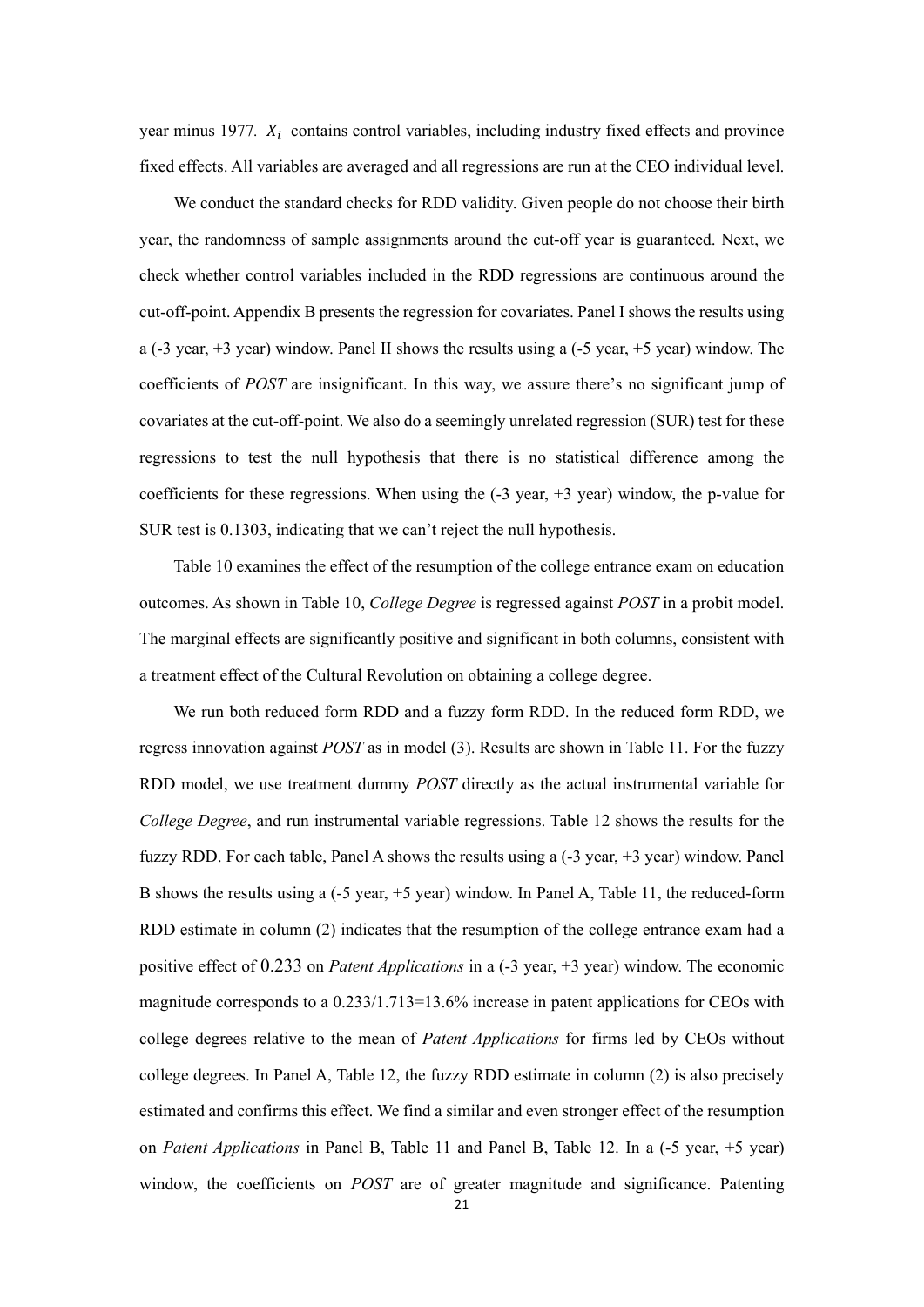activities show significant increases after the cut-off-year both in Table 11 and Table 12, and R&D also shows some increases in the reduced form RDD in a (-3 year, +3 year) window.

Overall, the regression discontinuity results are consistent with the conclusion that college education does change CEOs' human capital stock and therefore influences companies' innovation. Our results show that firms that are led by CEOs who had a sharply decreased chance of receiving formal college education due to the Cultural Revolution,\ invest less in R&D and patent less.

#### **6. Conclusions**

We use the period of the Cultural Revolution to examine the importance of human capital through CEO education on corporate innovation over 30 years later. Our tests show that firms led by CEOs without college degrees have lower R&D expenditures, fewer patent applications, and fewer patent citations. To mitigate selection issues, we identify if CEOs were unlucky to have been born during 1948-1958, giving them a sharply reduced chance of going to college as they would have turned 18 during the Cultural Revolution. We use an instrument, *"Unlucky"* that identifies whether or not the CEO turned 18 during the Cultural Revolution to instrument our college education variable. This instrument is completely exogenous to CEO characteristics other than age, as the Cultural Revolution impacted all college age individuals during this period. We show that reaching college age during the Cultural Revolution sharply decreases the probability that a CEO has a college degree, while it should have little impact on firm's innovation except through the channel of CEO education. Firms with CEOs with college education, instrumented with this *"unlucky"* instrument, have higher R&D, more patent applications, and higher indicators of innovation success.

We also apply a regression discontinuity design and use the year of 1977, when the college entrance exam was resumed, as the cut-off-year. Firms led by CEOs born right before 1977 who had a sharply lower chance of receiving a college education due to the Cultural Revolution, invest less in R&D and generate less patents than CEOs born right after 1977.

Our results, using the Cultural Revolution instrument and an exogenous replacement sample as well as using a regression discontinuity approach, all show that firms with a CEO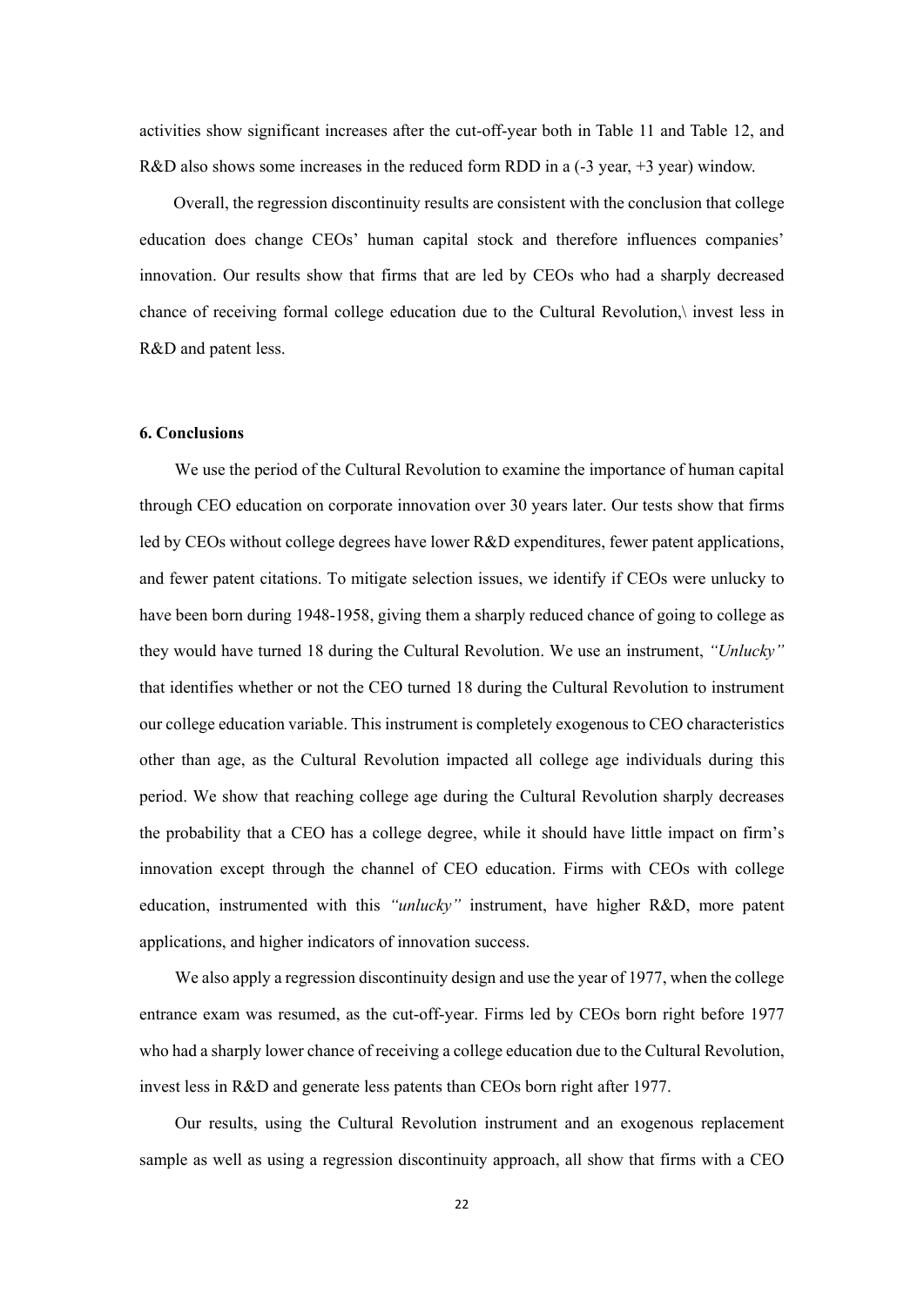without a college education have lower R&D, fewer patent applications, and lower indicators of innovation success. Our results are consistent with decreased access to education and thus less human capital having long lasting negative effects for firms. Our results also show that socio-political events that interrupt a generation's access to education, such as the Cultural Revolution, have long lasting negative effects for firms and economies that wish to encourage innovation.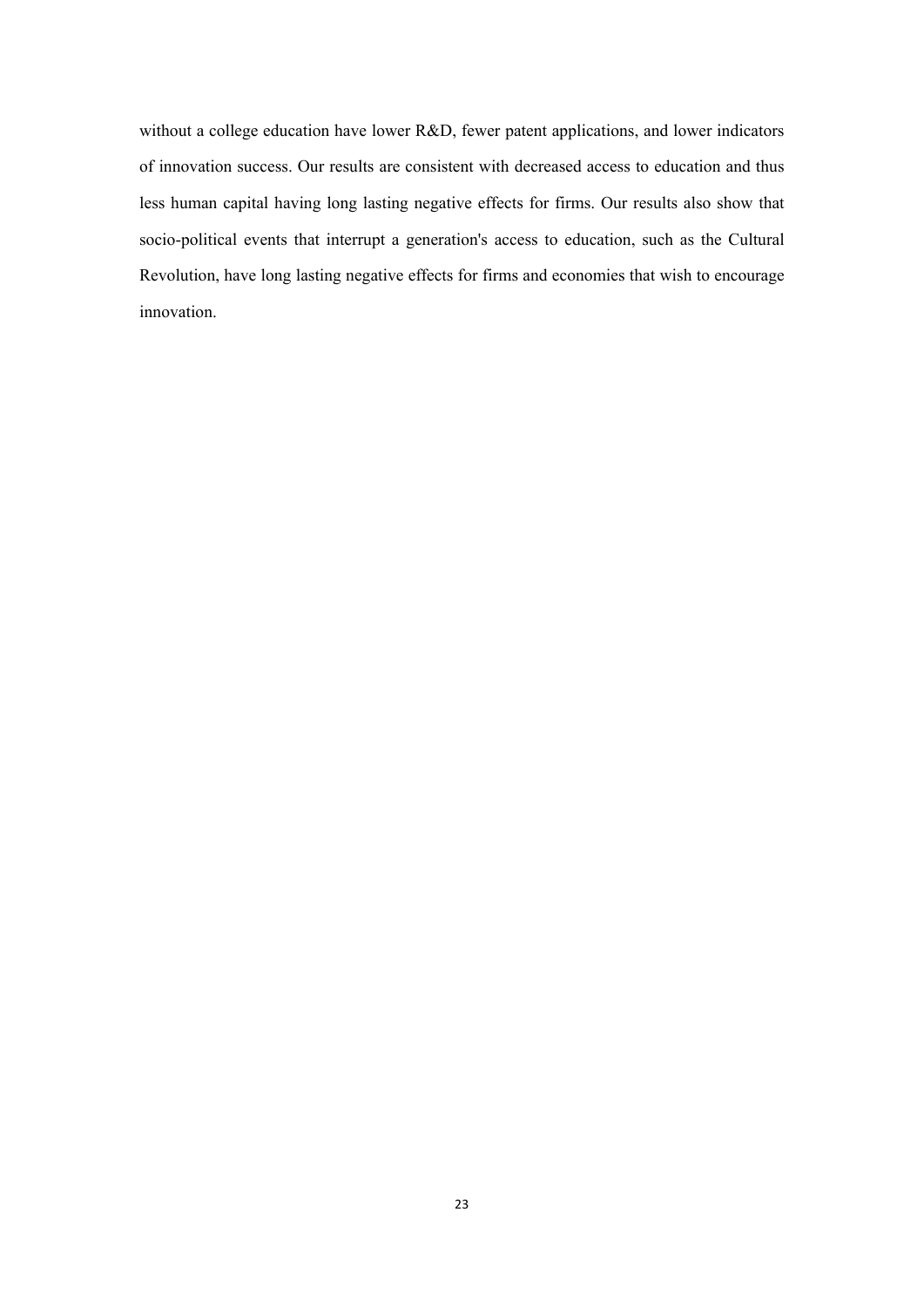#### **References**

Akbulut-Yuksel M , Yuksel M., 2015. The Long-Term Direct and External Effects of Jewish Expulsions in Nazi Germany. American Economic Journal: Economic Policy 7(3), 58-85.

Alesina, Alberto, and Nicola Fuchs-Schündeln, 2007. Good-bye Lenin (or not?): the Effect of Communism on People's Preferences. American Economic Review 97(4), 1507-1528.

Barro R. J., 2001. Human capital and growth. American Economic Review 91(2), 12-17.

Bertrand, M., Schoar, A., 2003. Managing with style: the effect of managers on firm policies. Quarterly Journal of Economics 118, 1169-1208.

Cao J., Pan X. and Qian M., 2011. Political Connection and Managerial Entrenchment: Evidence from CEO Turnovers in China. SSRN Electronic Journal.

Chen, Fleisher B., 1997. The coast-noncoast income gap, productivity, and regional economic policy in China. Journal of Comparative Economics 25, 220-236.

Dittmar A., Duchin R., 2016. Looking in the rearview mirror: the effect of managers' professional experience on corporate financial policy. The Review of Financial Studies 29(3), 565-602.

Fan J. P. H., T. J. Wong, and T. Y. Zhang, 2007a. Politically-Connected CEOs, Corporate Governance and Post-IPO Performance of China's Partially Privatized Firms. Journal of Financial Economics 84(2), 330-357.

Fang LH., Lerner J., Wu., 2017. Intellectual Property Rights Protection, Ownership, and Innovation: Evidence from China. Review of Financial Studies 30(7), 2446-2477.

Fleisher, Belton, Li Haizheng and Zhao Minqiang ,2010. Human Capital, Economic Growth, and Regional Inequality in China. Journal of Development Economics 92(2), 215-231.

Francesco D., Marcel P. and Michael W., 2019. Historical Antisemitism, Ethnic Specialization, and Financial Development. The Review of Economic Studies 86(3), 1170-1206.

Gennaioli N., La Porta, Lopez De Silanes and Shleifer, 2014. Growth in regions. Journal of Economic Growth 19(3), 259-309.

Griliches Z., Pakes A., Hall B., 1987. The value of patents as indicators of inventive activity. Policy and Technological Performance. Cambridge University Press, 97–124.

Hall, B., Jaffe, A., Trajtenberg, M., 2001. The NBER patent citations data file: lessons, insights and methodological tools. NBER Working Paper No. 8498.

Hall, B. , Jaffe, A. , Trajtenberg, M. , 2005. Market value and patent citations. RAND Journal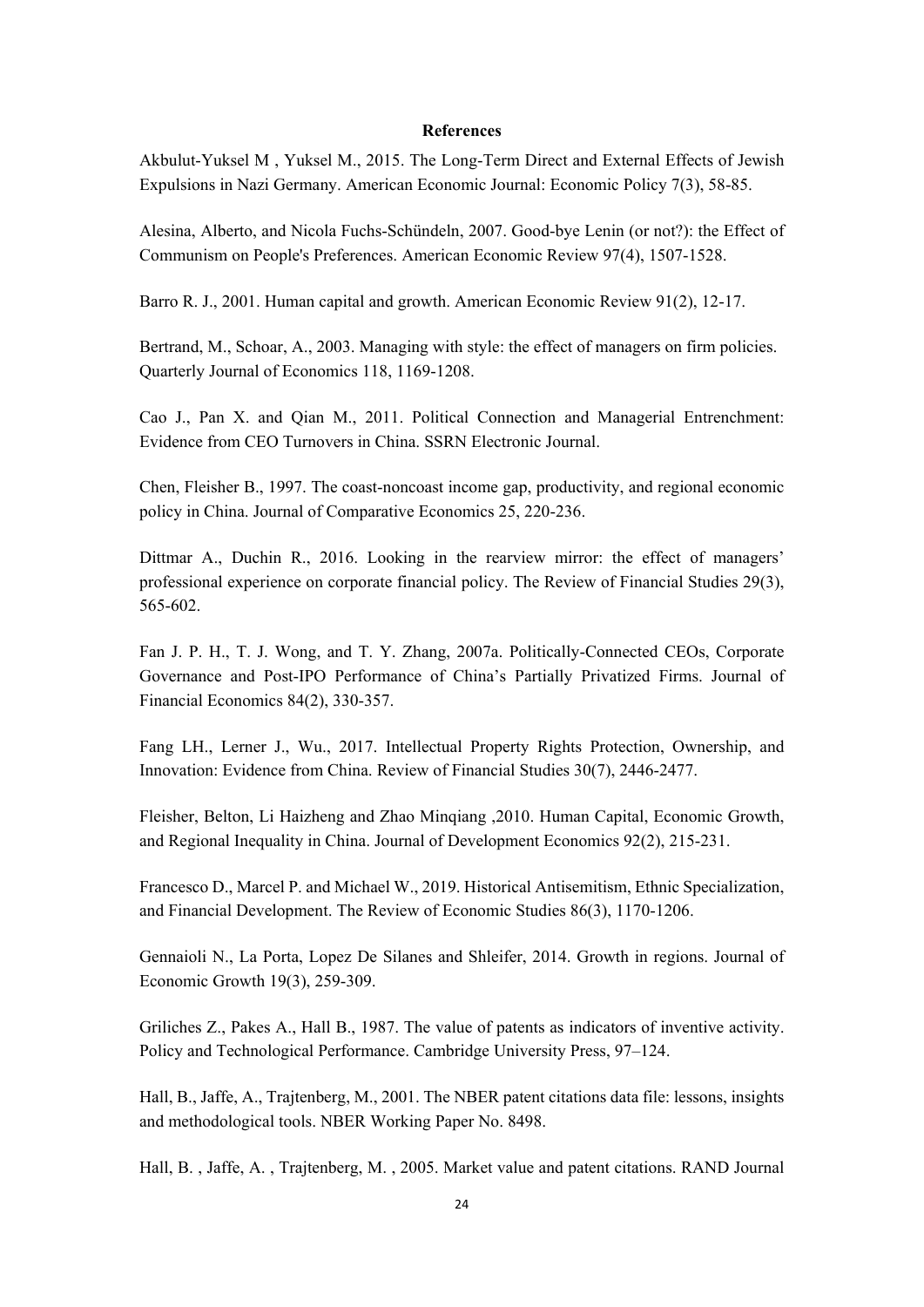of Economics 36 (1), 16–38 .

Islam E., Zein J., 2018. Inventor CEOs. Journal of Financial Economics. Forthcoming.

Jalbert T., Jalbert M., Perrina G., 2004. Does Degree Earned Matter? An Empirical Analysis of CEOs from Large Firms. Journal of College Teaching and Learning 5(1), 65-73.

Jalbert T., Rao R., Jalbert M., 2002. Does School Matter? An Empirical Analysis of CEO Education, Compensation and Firm Performance. International Business and Economics Research Journal 1(1), 83-98.

Li H. and Li Meng, 2017. Scarring Effects of Deprived College Education during China's Cultural Revolution, working paper.

Malmendier U., Tate G., Yan J., 2011. Overconfidence and Early-Life Experiences: The Effect of Managerial Traits on Corporate Financial Policies. Journal of Finance 66(5), 1687- 1733.

Mankiw N.D., Romer D. and Weil D.N., 1992. A Contribution to the Empirics of Economic Growth. Quarterly Journal of Economics 107, 407-437.

Meng, X., Gregory, R.G., 2002. The Impact of Interrupted Education on Subsequent Educational Attainment: a Cost of the Chinese Cultural Revolution. Economic Development and Cultural Change 50 (4), 935–959.

Romer M., 1990. Endogenous technological change. Journal of Political Economy 98, 71-102.

Schoar A., Zro, L., 2017. Shaped by Booms and Busts: How the Economy Impacts CEO Careers and Management Styles. The Review of Financial Studies 30(5), 1425-1456.

Spence, M., 1973. Job Market Signaling. The Quarterly Journal of Economics, pp.355-374.

Stroombergen, A., D. Rose and Nana, G., 2002. Review of the Statistical Measurement of Human Capital. Statistics New Zealand working paper.

You J., Du G., 2012. Are Political Connections a Blessing or a Curse? Evidence from CEO Turnover in China. Corporate Governance: An International Review 20(2), 179-194.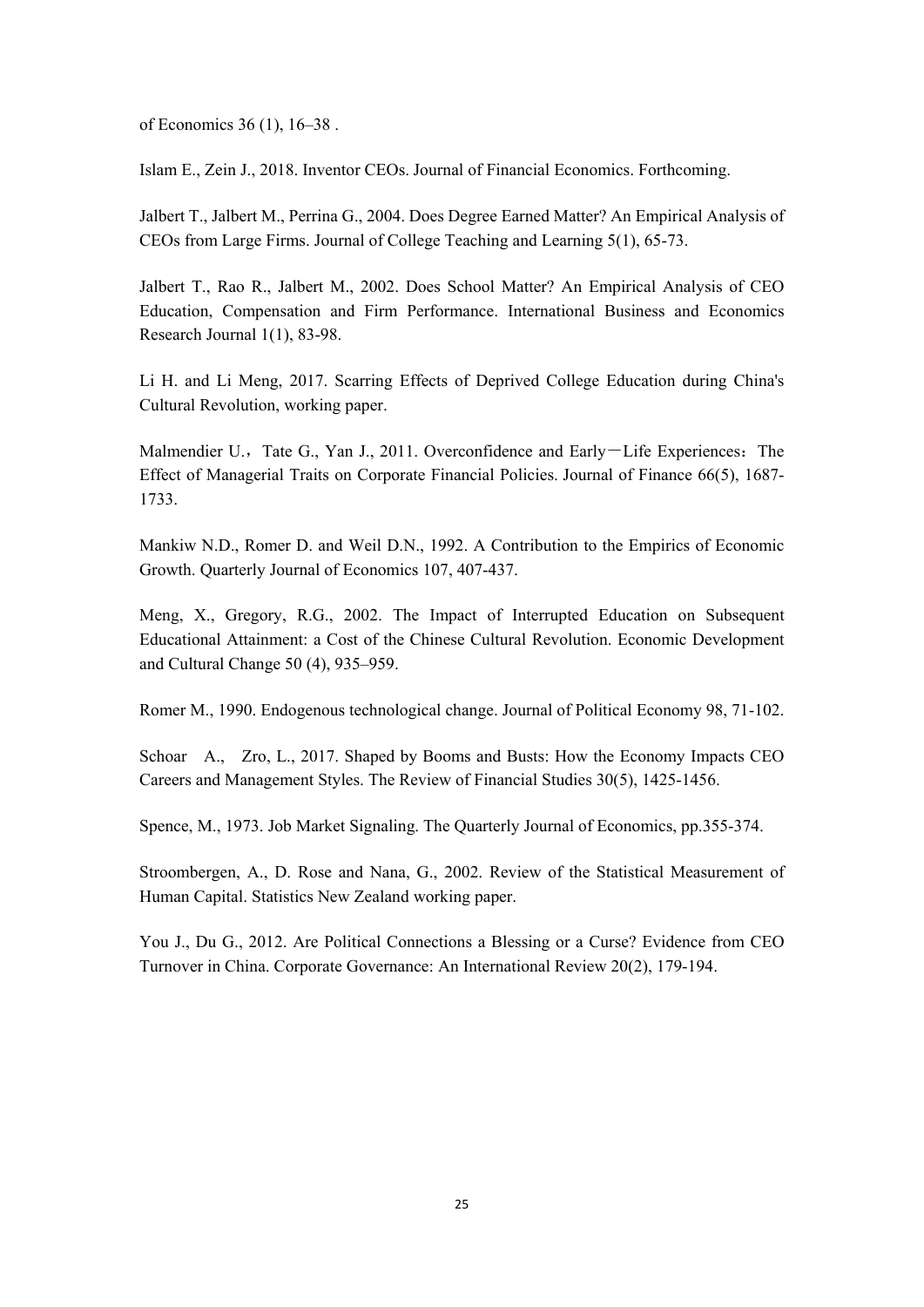# **Table 1 Summary Statistics**

This table provides summary statistics of main variables for both firms led by CEOs with no college degrees and firms led by CEOs with college degrees. Observations are at the firm-year level.

|                                       | With College Degree |           |              | Without College Degree |           | Difference   |           |
|---------------------------------------|---------------------|-----------|--------------|------------------------|-----------|--------------|-----------|
|                                       | Mean                | Std. dev. | Observations | Mean                   | Std. dev. | Observations | t-Test    |
| Dependent variables                   |                     |           |              |                        |           |              |           |
| R&D/Assets (multiplied by 100)        | 2.639               | 2.897     | 8475         | 2.055                  | 2.418     | 5858         | 10.947    |
| <b>Patent Applications</b>            | 2.119               | 1.773     | 11133        | 1.713                  | 1.715     | 9611         | 16.678    |
| <b>Successful Patent Applications</b> | 1.870               | 1.687     | 11133        | 1.538                  | 1.629     | 9611         | 14.343    |
| Patent Stock                          | 2.648               | 1.986     | 9174         | 2.241                  | 1.967     | 7784         | 13.350    |
| Citations                             | 0.368               | 0.907     | 8753         | 0.326                  | 0.831     | 7367         | 3.036     |
| <b>Citations per Patent</b>           | 0.076               | 0.232     | 8753         | 0.073                  | 0.232     | 7367         | 0.717     |
| <b>Relative Citation Strength</b>     | 0.406               | 1.200     | 8403         | 0.343                  | 1.077     | 7083         | 3.447     |
| Independent variable                  |                     |           |              |                        |           |              |           |
| College Degree                        | 1.000               | 0.000     | 11133        | 0.000                  | 0.000     | 9611         |           |
| Control variables                     |                     |           |              |                        |           |              |           |
| <b>ROA</b>                            | 0.043               | 0.060     | 11132        | 0.034                  | 0.067     | 9610         | 9.393     |
| Cash flow                             | 0.086               | 5.596     | 10082        | $-0.019$               | 8.740     | 9067         | 0.998     |
| FirmSize                              | 21.600              | 1.321     | 10092        | 21.599                 | 1.265     | 9078         | $-0.078$  |
| CEO's Age                             | 48.314              | 6.269     | 11123        | 49.067                 | 6.600     | 9594         | $-8.415$  |
| Chairman CEO                          | 0.291               | 0.454     | 11133        | 0.205                  | 0.404     | 9611         | 14.268    |
| Tobin's $q$                           | 3.001               | 2.744     | 10871        | 2.608                  | 2.689     | 9409         | 10.277    |
| CapIntensity                          | 11.737              | 1.766     | 11037        | 11.731                 | 2.025     | 9485         | 0.211     |
| <b>SOE</b>                            | 0.356               | 0.479     | 11133        | 0.500                  | 0.500     | 9611         | $-21.123$ |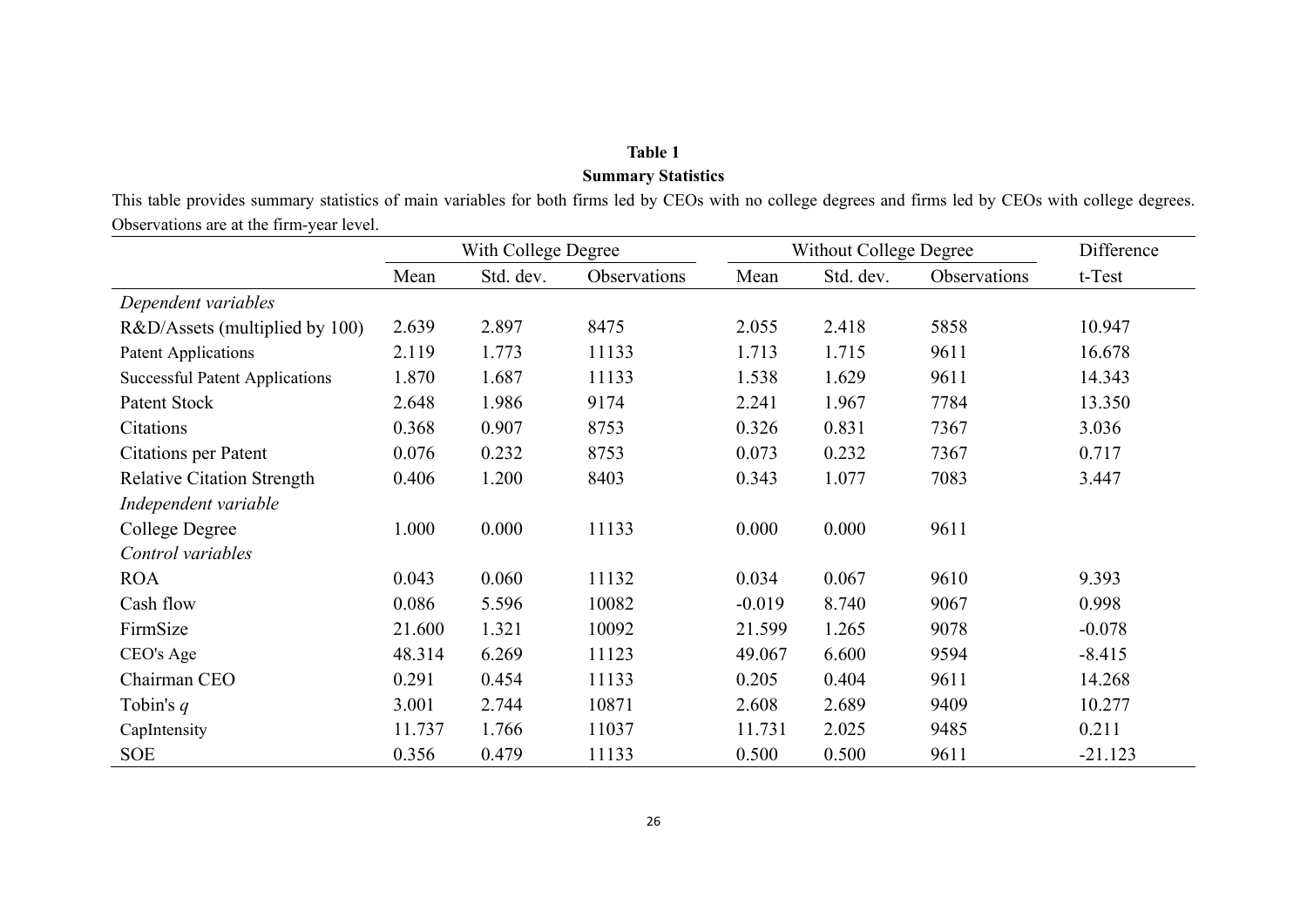### **Table 2 Innovation around CEO turnovers**

This table provides Diff-in-Diff t-test results of main dependent variables around CEO turnover in a [-3, +3] window, where the turnover years are excluded. We first take the mean of each firm's innovation before and after turnover, and therefore calculate firm diffs. For each treatment firm (where turnover does happens), we generate firm diffs for all firms in the same industry around using the same turnover year, and take the median of these diffs as control industry diff. R&D/Assets is multiplied by 100 in all tables. Panel A to Panel C each represent the results for different types of treatment firms' CEO turnover, with each table reports the mean of firm diffs, the mean of industry diffs, and the t-statistics for diff-in-diff, and the last 2 columns of each table reports the results when treated firms' diffs are winsorized at 1% and 99% levels. Panel A is based on the sample where the replacement CEO has a college degree and replaces a CEO without a college degree. Panel B based on the sample where both the replacement and old CEO do not have college degrees. Panel C is based on the sample where the replacement CEO does not have a college degree and replaces a CEO with a college degree. .

|                                       | <b>Treated Firms</b><br>Mean of firm<br>#Firms<br>diff |    | Control Firms (Industry<br>Median) | Diff-in-<br>Diff | Winsorized Treated<br>Firms | Diff-in-<br>Diff |
|---------------------------------------|--------------------------------------------------------|----|------------------------------------|------------------|-----------------------------|------------------|
|                                       |                                                        |    | Mean of industry diff              | T-statistic      | Mean of firm diff           | T-statistic      |
| R&D/Assets (multiplied by<br>100)     | 1.052                                                  | 55 | 0.81                               | 1.411            | 1.047                       | 1.402            |
| Patent Applications                   | 0.812                                                  | 55 | 0.43                               | 3.105            | 0.812                       | 3.105            |
| <b>Successful Patent Applications</b> | 0.685                                                  | 55 | 0.269                              | 3.572            | 0.685                       | 3.572            |

#### **Panel A: Turnover where a new college CEO replaces a CEO without a college degree**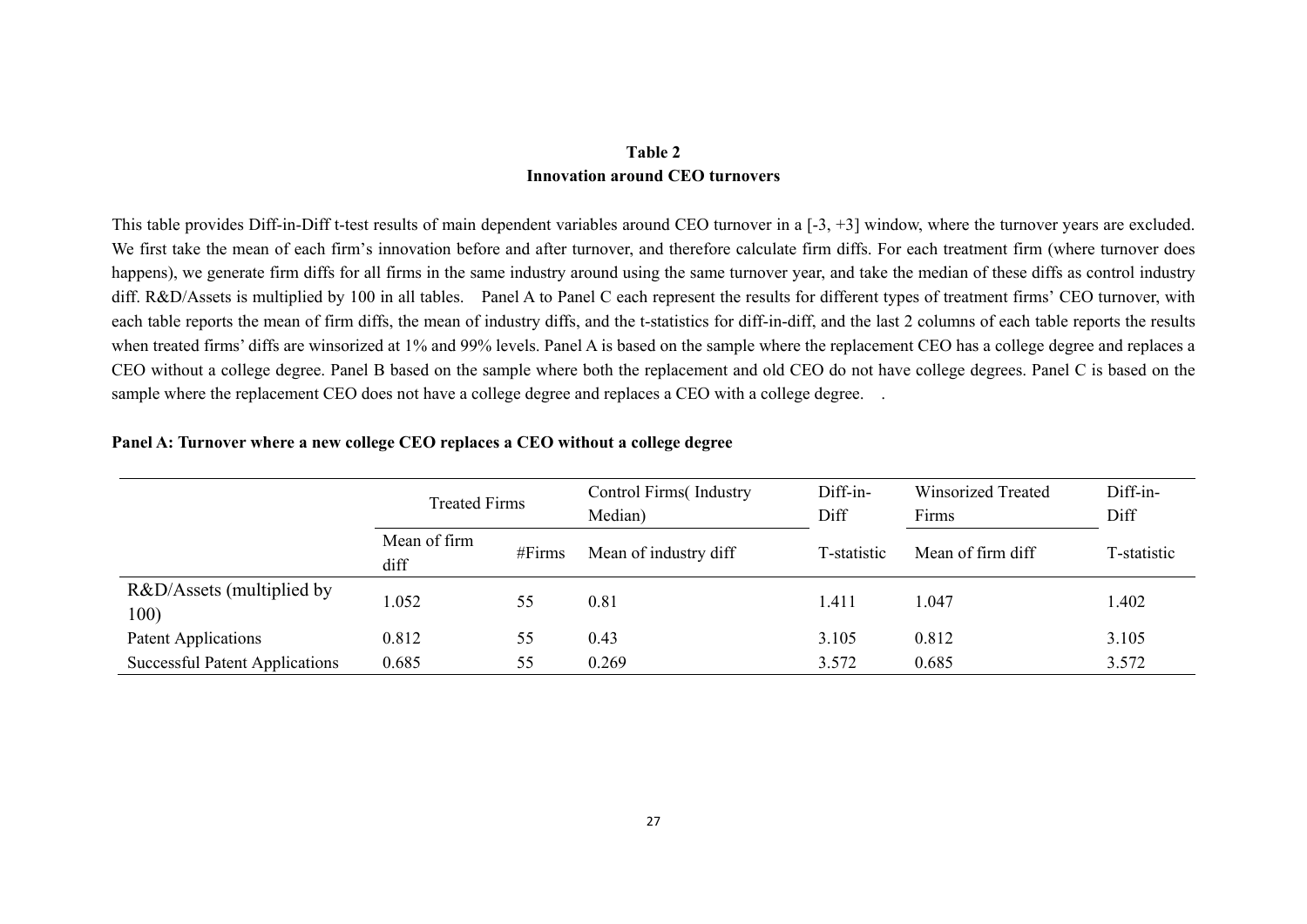## **Panel B: Turnover where the new and replacement CEO both do not have a college degree**

|                                       | <b>Treated Firms</b> |  | Control Firms (Industry Median)                |             | Diff-in-Diff Winsorized Treated Firms | Diff-in-Diff |
|---------------------------------------|----------------------|--|------------------------------------------------|-------------|---------------------------------------|--------------|
|                                       |                      |  | Mean of firm diff #Firms Mean of industry diff | T-statistic | Mean of firm diff                     | T-statistic  |
| R&D/Assets                            | 0.993                |  | 0.758                                          | .384        | 1.027                                 | 1.715        |
| Patent Applications                   | 0.374                |  | 0.382                                          | $-0.135$    | 0.374                                 | $-0.139$     |
| <b>Successful Patent Applications</b> | 0.262                |  | 0.269                                          | $-0.137$    | 0.264                                 | $-0.102$     |

## **Panel C: Turnover where a CEO with a college degree is replaced by a CEO without a college degree**

|                                       | <b>Treated Firms</b> |  | Control Firms (Industry Median)                |             | Diff-in-Diff Winsorized Treated Firms | Diff-in-Diff |
|---------------------------------------|----------------------|--|------------------------------------------------|-------------|---------------------------------------|--------------|
|                                       |                      |  | Mean of firm diff #Firms Mean of industry diff | T-statistic | Mean of firm diff                     | T-statistic  |
| R&D/Assets                            | 0.55                 |  | 0.638                                          | $-0.314$    | 0.569                                 | $-0.257$     |
| Patent Applications                   | $-0.077$             |  | 0.381                                          | $-2.034$    | $-0.035$                              | $-2.026$     |
| <b>Successful Patent Applications</b> | $-0.067$             |  | 0.26                                           | $-1.586$    | $-0.029$                              | $-1.535$     |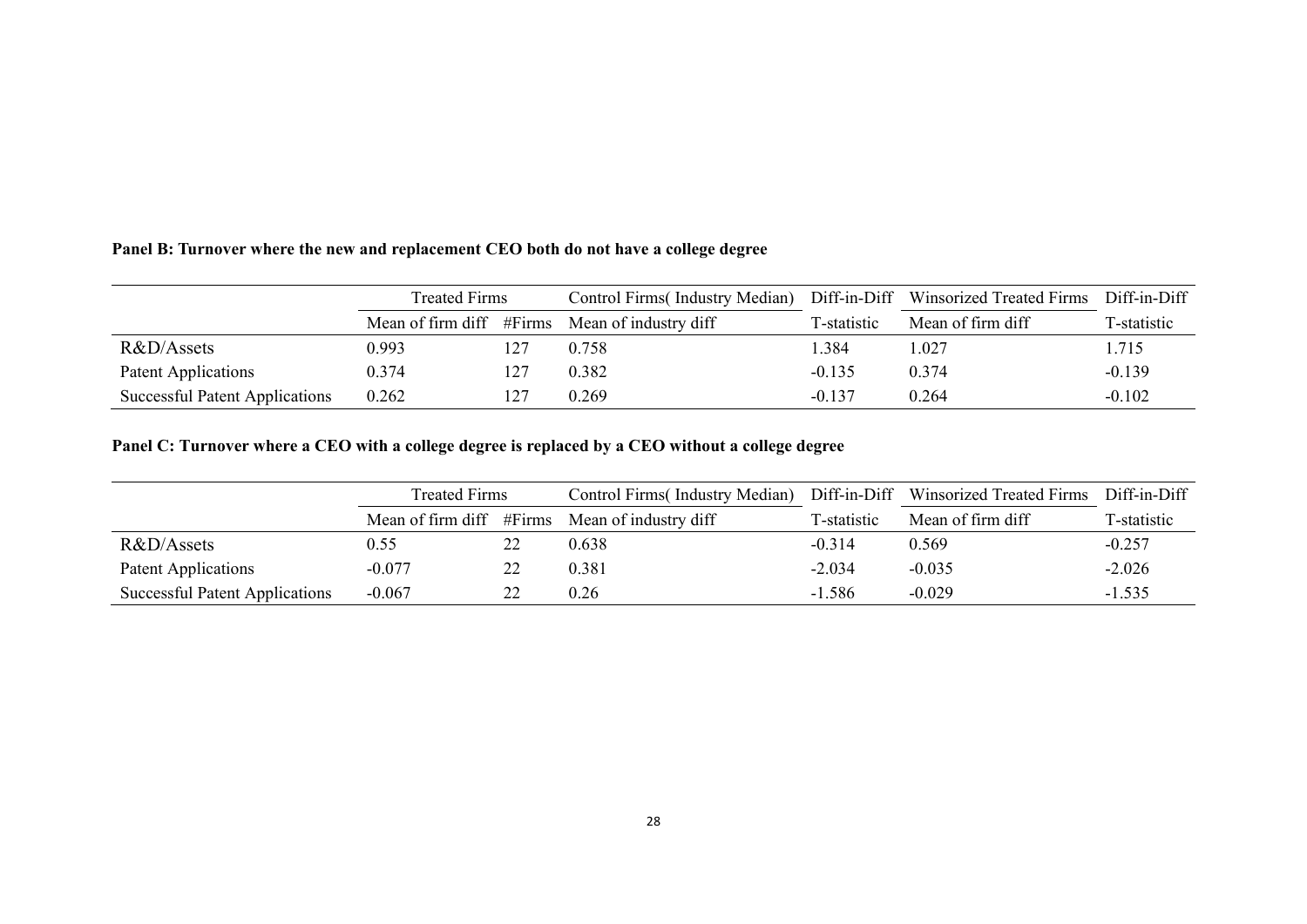#### **Table 3**

#### **Stock market returns around patent-grant dates**

This table presents the results from OLS regression of cumulative stock market abnormal returns (CARs) around patent-grant dates on our core independent variable, *College Degree*. *CAR CAPM* is cumulative abnormal return, during three-day window  $[0, +2]$  around the patent-grant date, and excess return is based on the Capital Asset Pricing Model (CAPM) using the Shanghai Stock Market Return. *CAR\_Market* is the stock market cumulative abnormal return, during the three-day window [0, + 2] around the patent-grant date, and excess return is generated by deducting the Shanghai market return from the raw stock return. Number of patents refers to the number of patents granted to the firm on the same day. Average tenure (CEO age) is computed as the mean of the values of tenure (CEO age) corresponding to the patents granted to the firm on the same day. We require that the CEO be the same one when the independent variables and the dependent variable are estimated. Year fixed effects and industry fixed effects are included in each regression. All variables are defined as in the Appendix A. T-statistics are in parentheses.\* Indicates significance at 10% level; \*\* significance at 5% level; \*\*\* significance at1% level.

|                  | CAR CAPM       | CAR Market     | CAR CAPM       | CAR Market     |
|------------------|----------------|----------------|----------------|----------------|
|                  | (1)            | (2)            | (3)            | (4)            |
| College Degree   | $0.00508***$   | $0.00468***$   | $0.00507***$   | $0.00482***$   |
|                  | (9.99)         | (8.73)         | (10.08)        | (9.03)         |
| <b>NumPatent</b> | $0.000533***$  | $0.000772***$  | $0.000529***$  | $0.000765***$  |
|                  | (5.09)         | (7.18)         | (5.06)         | (7.11)         |
| Tenure           | $-0.000348***$ | $-0.000242***$ | $-0.000344***$ | $-0.000244***$ |
|                  | $(-6.98)$      | $(-4.69)$      | $(-6.87)$      | $(-4.71)$      |
| Age              | $0.0000755*$   | $0.0000925**$  | 0.0000698      | $0.0000800*$   |
|                  | (1.76)         | (2.04)         | (1.61)         | (1.73)         |
| Other Controls   | No             | No             | Yes            | Yes            |
| Year F.E         | Yes            | Yes            | Yes            | Yes            |
| Industry F.E.    | Yes            | Yes            | Yes            | Yes            |
| Observations     | 217425         | 217425         | 216932         | 216932         |
| Adjusted-R2      | 0.0076         | 0.0105         | 0.0078         | 0.0098         |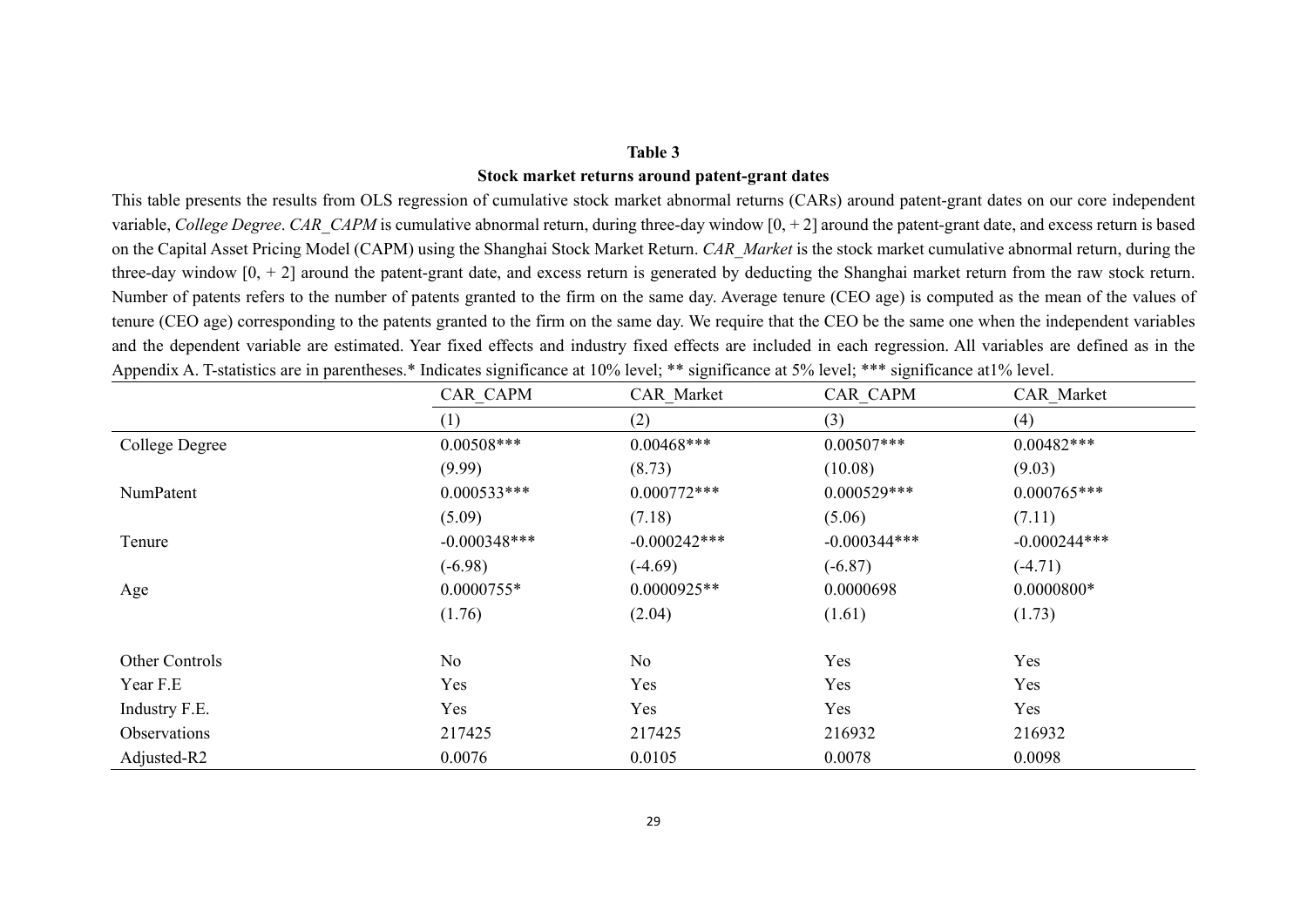## **Table 4 CEO College Degree and Firm Innovation**

This table provides OLS regression results of the main dependent variables on our core independent variable, *College Degree*. This sample is based on China's listed companies from 2008 to 2016 with non-missing values, consisting of companies operating in the 2-digit industrial classification of the China Securities Regulatory Commission (CSRC) industries where the average patent number per company in the industry is at least one. Financial firms are excluded. Panel A reports the firm fixed effects regression results. Panel B represents the industry fixed effects regression results for seven different dependent variables, *R&D/Assets (*multiplied by 100)*, Patent Applications, Successful Patent Applications, Patent Stock, Citation, Citation per Patent and Relative Citation Strength.* All variables are defined as in the Appendix A. Control variables are included in each regression. In Panel B, year fixed effects, industry fixed effects, province fixed effects, year\*industry fixed effects are included in each regression. The standard errors are clustered at province\*year level. T-statistics are in parentheses.\* Indicates significance at 10% level; \*\* significance at 5% level; \*\*\* significance at1% level.

| Dependent variable  | R&D/Assets | Patent       | Successful Patent |            |        |        | PatentStock Citation Citation per Patent Relative Citation Strength |
|---------------------|------------|--------------|-------------------|------------|--------|--------|---------------------------------------------------------------------|
|                     |            | Applications | Applications      |            |        |        |                                                                     |
|                     |            | (2)          | (3)               | (4)        | (5)    | (6)    |                                                                     |
| College Degree      | $0.341**$  | $0.288**$    | $0.312**$         | $0.370***$ | 0.0475 | 0.0398 | 0.046                                                               |
|                     | (2.05)     | (2.25)       | (2.48)            | (2.96)     | (0.36) | (0.97) | (0.78)                                                              |
| Controls            | Yes        | <b>Yes</b>   | Yes               | Yes        | Yes    | Yes    | Yes                                                                 |
| Firm fixed effects  | Yes        | Yes          | Yes               | Yes        | Yes    | Yes    | Yes                                                                 |
| Year fixed effects  | Yes        | Yes          | Yes               | Yes        | Yes    | Yes    | Yes                                                                 |
| Cluster at firm     | Yes        | Yes          | Yes               | Yes        | Yes    | Yes    | Yes                                                                 |
| <b>Observations</b> | 1884       | 1929         | 1929              | 2006       | 1732   | 1454   | 1848                                                                |
| R-squared           | 0.147      | 0.274        | 0.144             | 0.453      | 0.214  | 0.316  | 0.176                                                               |

#### **Panel A: Within firm changes: Firm fixed effects**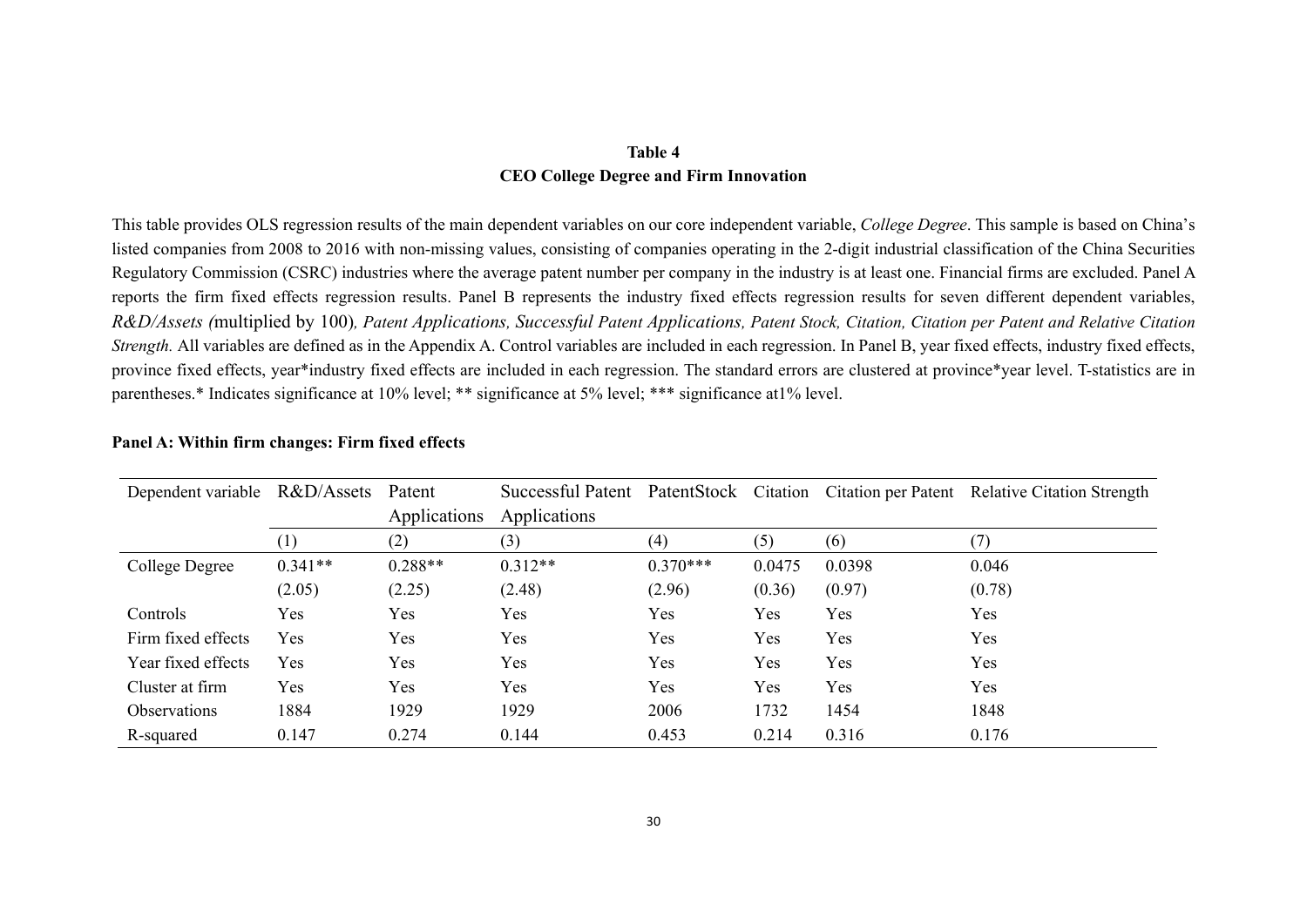# **Table 4**

# **Continued**

# **Panel B: Within industry differences: Industry fixed effects**

| Dependent variable       | R&D/Assets | Patent       | Successful   | PatentStock | Citation   | Citation per | <b>Relative Citation</b> |
|--------------------------|------------|--------------|--------------|-------------|------------|--------------|--------------------------|
|                          |            |              | Patent       |             |            | Patent       | Strength                 |
|                          |            | Applications | Applications |             |            |              |                          |
|                          | (1)        | (2)          | (3)          | (4)         | (5)        | (6)          | (7)                      |
| College Degree           | $0.236***$ | $0.0905***$  | $0.0698***$  | $0.0392*$   | $0.0315**$ | $0.00682**$  | $0.0158**$               |
|                          | (3.92)     | (4.04)       | (3.16)       | (1.81)      | (2.04)     | (2.00)       | (2.13)                   |
| Controls                 | <b>Yes</b> | Yes          | Yes          | Yes         | Yes        | Yes          | Yes                      |
| Year fixed effects       | Yes        | Yes          | Yes          | Yes         | Yes        | Yes          | Yes                      |
| Industry fixed effects   | Yes        | Yes          | Yes          | Yes         | Yes        | Yes          | Yes                      |
| Province fixed effects   | Yes        | Yes          | Yes          | Yes         | Yes        | Yes          | Yes                      |
| Year*Industry fixed      | Yes        | Yes          | Yes          | Yes         | Yes        | Yes          | Yes                      |
| effects                  |            |              |              |             |            |              |                          |
| Cluster at Province*Year | Yes        | Yes          | Yes          | Yes         | Yes        | Yes          | Yes                      |
| <b>Observations</b>      | 12392      | 18240        | 18240        | 16764       | 14109      | 14109        | 14336                    |
| R-squared                | 0.5154     | 0.4937       | 0.4796       | 0.4893      | 0.3879     | 0.2857       | 0.2398                   |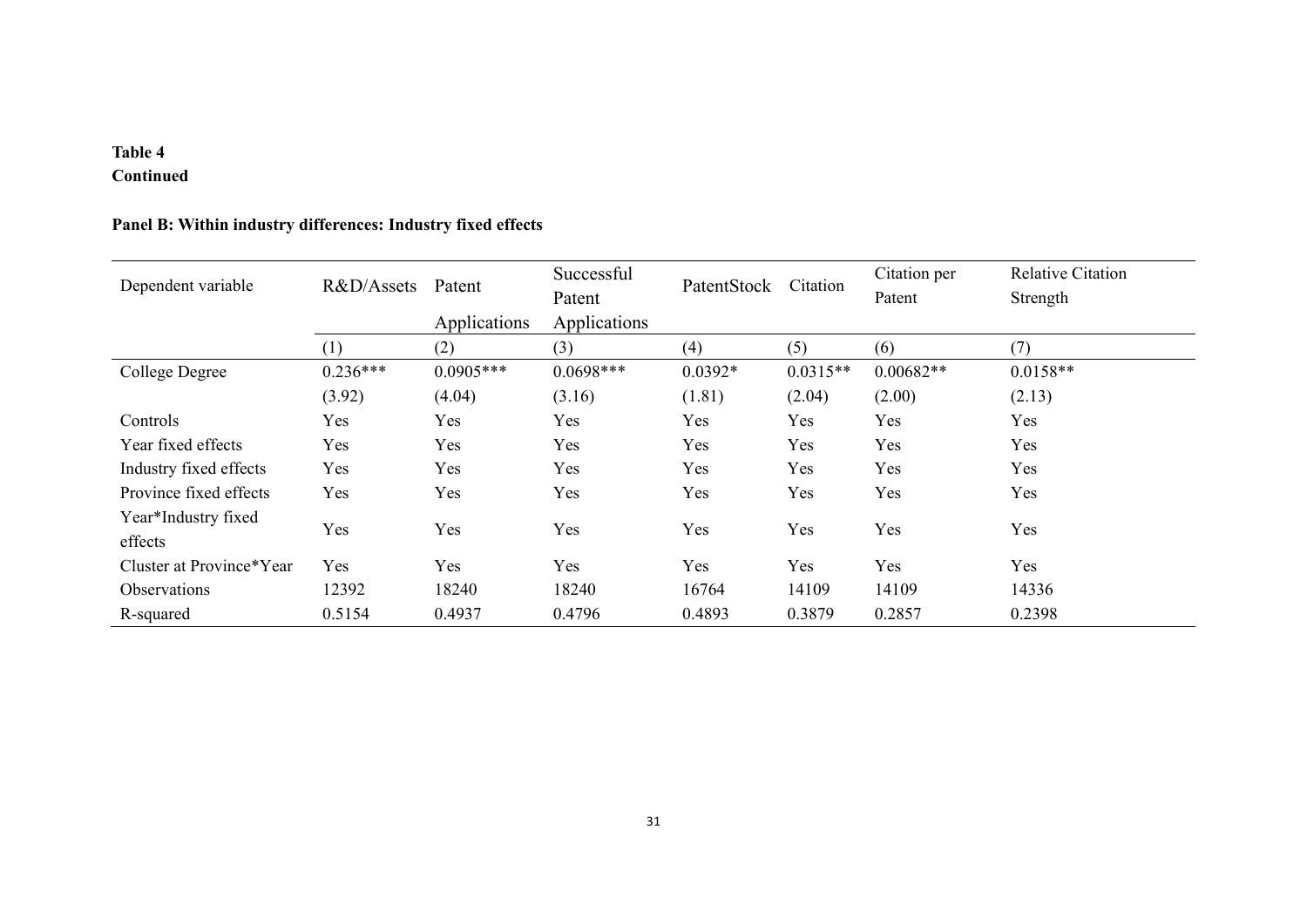#### **Table 5: CEO Retirements**

This table shows what happens around natural CEO retirement events. Panel B provides regression results around exogenous CEO retirement events. All variables are defined as in the Appendix A. The same of control variables, as in Table 4, are included in every regression in Panel B. In Panel B, to avoid the abrupt change of firm policies due to the change of CEO, we exclude the observations that fall into the range of  $(-1 \text{ year}, +1 \text{ year})$  of the turnover event before we run regressions. Year fixed effects, industry fixed effects, province fixed effects, year\*industry fixed effects are included in each regression. The standard errors are clustered at province\*year level.\* Indicates significance at 10% level; \*\*significance at 5% level; \*\*\* significance at1% level.

#### **Panel A: Details of exogenous CEO changes**

|                        | changes<br><b>Exogenous</b> | ∪hange<br>Lleoree<br>olleg. | Begin<br>) have college degree |
|------------------------|-----------------------------|-----------------------------|--------------------------------|
| . .<br>$\sharp$ number | $\sim$<br>⊥ ب⊿              | o c<br>$O\angle$            |                                |

| 0<br>$\overline{\phantom{a}}$<br>Dependent variable | R&D/Assets       | Patent<br>Applications | <b>Successful Patent</b><br>Applications | Patent Stock |  |
|-----------------------------------------------------|------------------|------------------------|------------------------------------------|--------------|--|
|                                                     | $\left(1\right)$ | (2)                    | (3)                                      | (4)          |  |
| College Degree                                      | 0.277            | $0.264*$               | $0.298**$                                | 0.114        |  |
|                                                     | (0.78)           | (1.82)                 | (2.08)                                   | (0.64)       |  |
| Controls                                            | Yes              | Yes                    | Yes                                      | Yes          |  |
| Year fixed effects                                  | Yes              | Yes                    | Yes                                      | Yes          |  |
| Industry fixed effects                              | Yes              | Yes                    | Yes                                      | Yes          |  |
| Province fixed effects                              | Yes              | Yes                    | Yes                                      | Yes          |  |
| Cluster at Province*Year                            | Yes              | Yes                    | Yes                                      | Yes          |  |
| <b>Observations</b>                                 | 380              | 734                    | 734                                      | 588          |  |
| R-squared                                           | 0.703            | 0.666                  | 0.658                                    | 0.6887       |  |

#### **Panel B: Effect of CEO's college degree on innovation**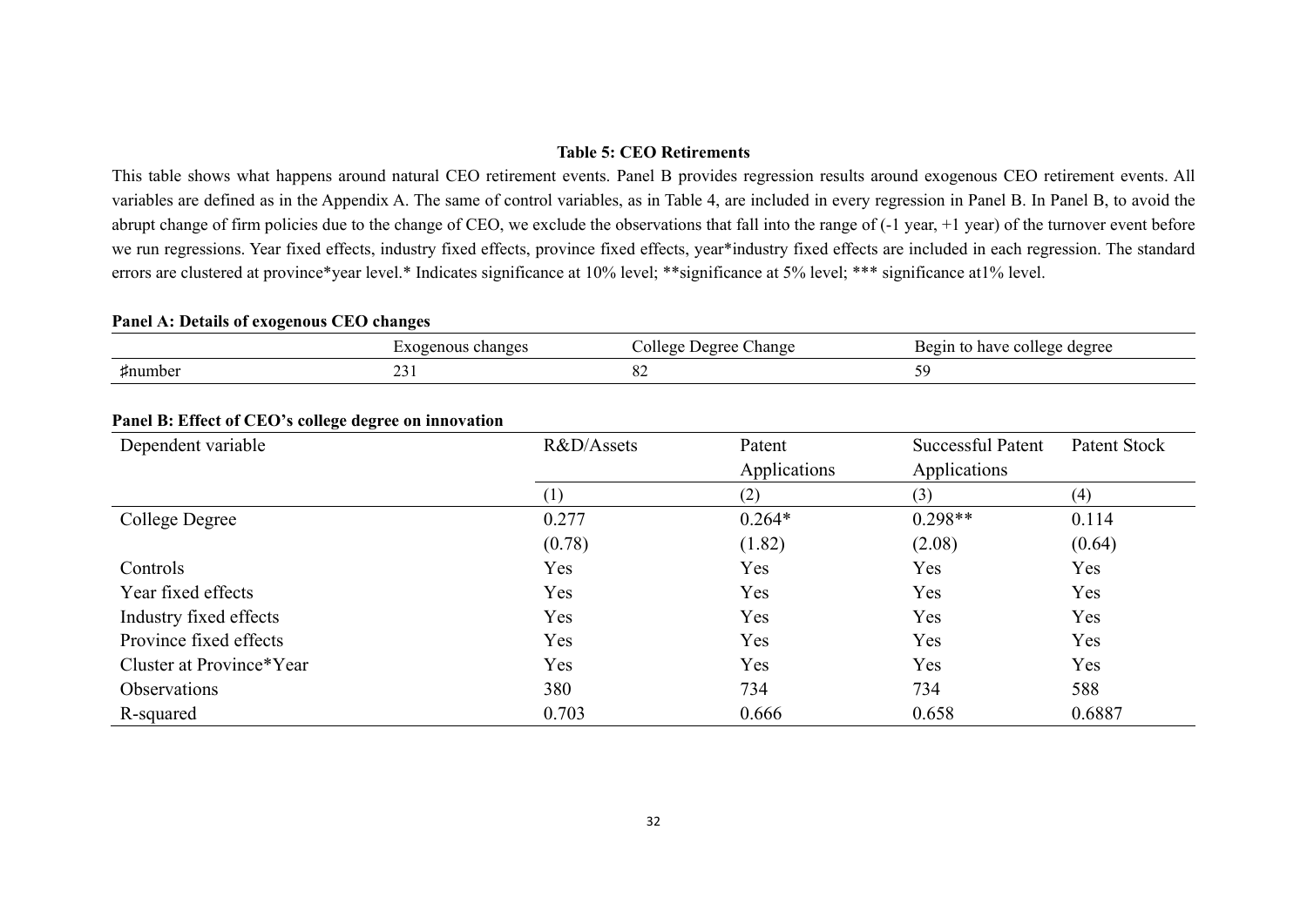#### **Table 6: Innovation with the Cultural Revolution Instrument**

This table provides empirical regression results of instrumental variable regressions with the cultural revolution instrument: *Unlucky*. Panel A presents the first stage regression of IV. Panel B shows the results of the second stage of the instrumental variable regressions. Year fixed effects, industry fixed effects, province fixed effects are included in each regression. College degree is run against independent variable *Unlucky*. *R&D / Assets* is multiplied by 100 in all tables. The standard errors are clustered at province\*year levels. T-statistics are in parentheses.\* Indicates significance at 10% level; \*\*\* significance at 5% level; \*\*\* significance at 1% level.

#### **Panel A: IV first stage**

| Dependent variable       | College Degree |
|--------------------------|----------------|
| Unlucky                  | $-0.097***$    |
|                          | $(-7.59)$      |
| Controls                 | Yes            |
| Year fixed effects       | Yes            |
| Industry fixed effects   | Yes            |
| Province fixed effects   | Yes            |
| Cluster at Province*Year | Yes            |
| Observations             | 12385          |

**Table 6**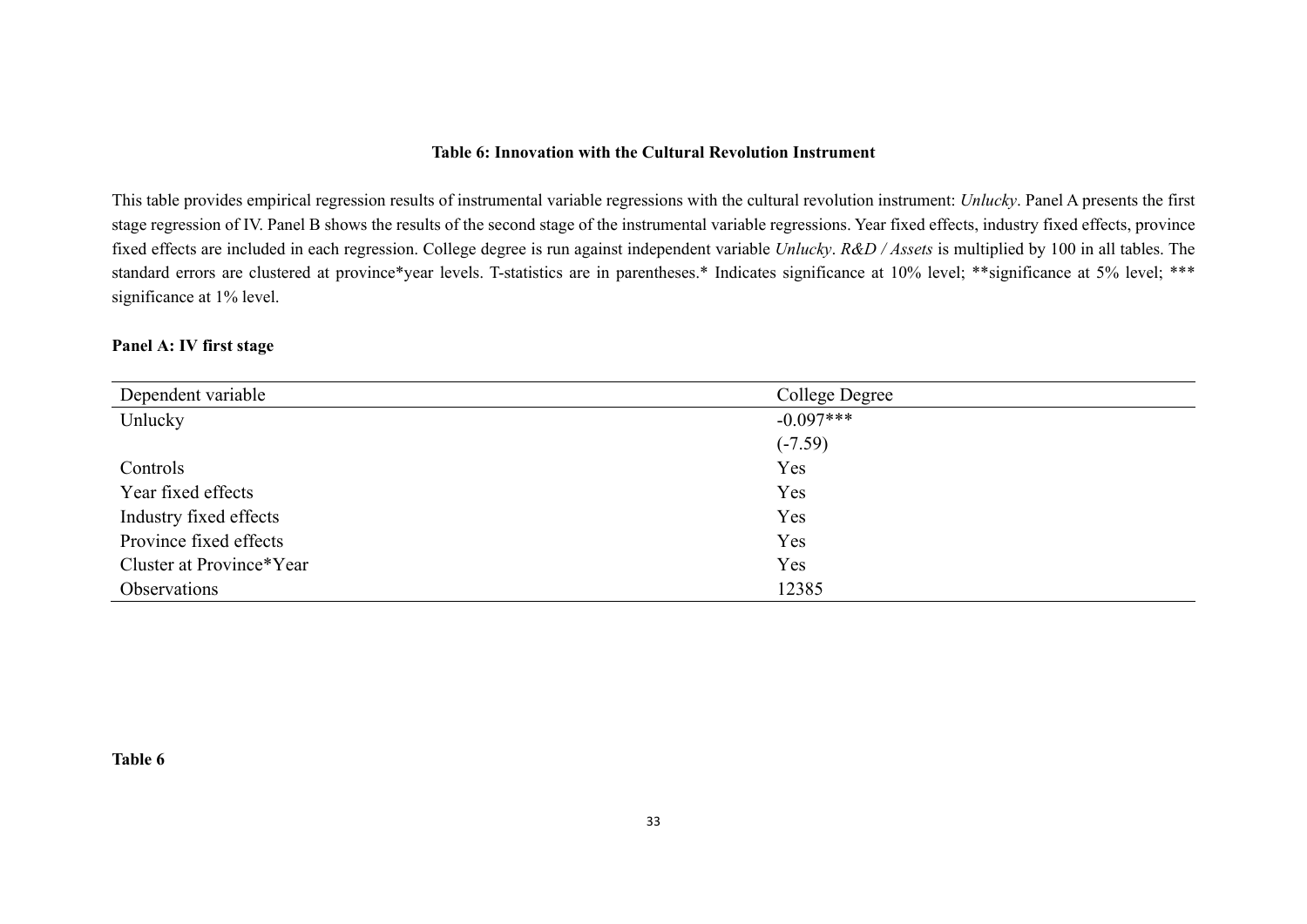## **Continued**

## **Panel B: IV second stage**

| Dependent variables      | R&D/Assets | Patent       | <b>Successful Patent</b> | Patent   | Citation  | Citation   | Relative                 |
|--------------------------|------------|--------------|--------------------------|----------|-----------|------------|--------------------------|
|                          |            | Applications | Applications             | Stock    |           | per Patent | <b>Citation Strength</b> |
|                          | (1)        | (2)          | (3)                      | (4)      | (5)       | (6)        | (7)                      |
| College Degree           | $1.607**$  | $0.679*$     | 0.389                    | $0.647*$ | $0.864**$ | $0.170**$  | $0.349**$                |
|                          | (2.21)     | (1.94)       | (1.19)                   | (1.81)   | (2.52)    | (1.99)     | (2.4)                    |
| Controls                 | Yes        | Yes          | Yes                      | Yes      | Yes       | Yes        | Yes                      |
| Year fixed effects       | Yes        | Yes          | Yes                      | Yes      | Yes       | Yes        | <b>Yes</b>               |
| Industry fixed effects   | Yes        | Yes          | Yes                      | Yes      | Yes       | Yes        | <b>Yes</b>               |
| Province fixed effects   | Yes        | Yes          | Yes                      | Yes      | Yes       | Yes        | Yes                      |
| Cluster at Province*Year | Yes        | Yes          | Yes                      | Yes      | Yes       | Yes        | Yes                      |
| F-statistic              | 56.22      | 59.53        | 59.53                    | 58.26    | 35.3      | 35.3       | 38.4                     |
| <b>Observations</b>      | 12392      | 18242        | 18242                    | 16764    | 14111     | 14111      | 14336                    |
| R-squared                | 0.2393     | 0.4758       | 0.4753                   | 0.5335   | 0.091     | 0.074      | 0.059                    |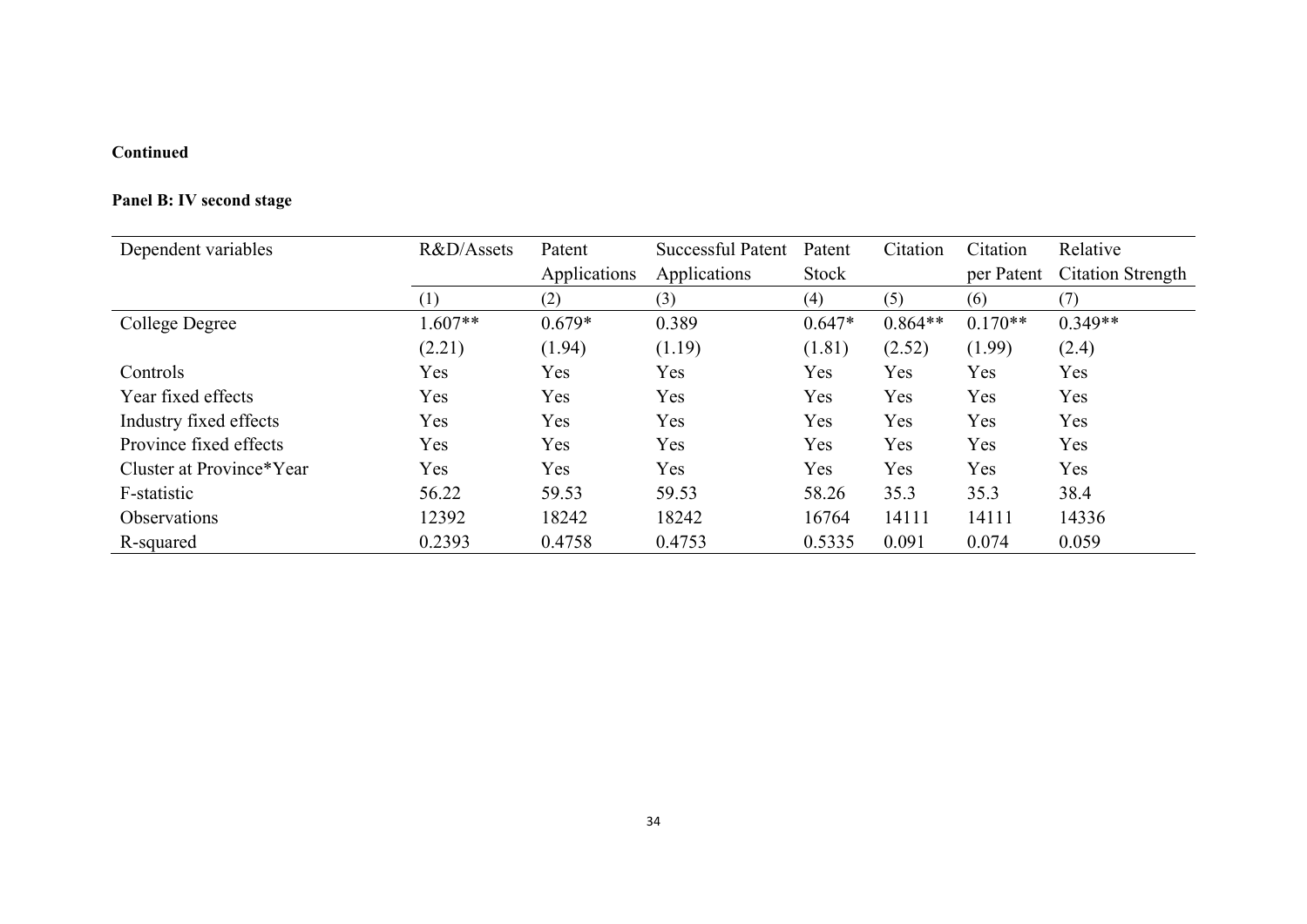## **Table 7 CEO Retirement Sample using the Cultural Revolution Instrument**

This table shows an IV regression result around exogenous CEO retirement events with College Degree instrumented by *Unlucky*. All variables are defined as in the Appendix A. *R&D / Assets* is multiplied by 100 in all tables. The same control variables, as in Table 4, are included in every regression. Same as in Table 5, Panel B, we exclude the observations that fall into the range of (-1 year, +1 year) of the turnover event before we run regressions. Year fixed effects, industry fixed effects, province fixed effects, year\*industry fixed effects are included in each regression. The standard errors are clustered at province\*year level.\* Indicates significance at 10% level; \*\*significance at 5% level; \*\*\* significance at 1% level.

| Dependent variable       | R&D/Assets | Patent       |              | Patent Stock |
|--------------------------|------------|--------------|--------------|--------------|
|                          |            | Applications | Applications |              |
|                          |            | (2)          | (3)          | (4)          |
| College Degree           | $3.138***$ | $1.761***$   | $1.747***$   | $2.521***$   |
|                          | (2.77)     | (4.56)       | (4.84)       | (4.42)       |
| Controls                 | Yes        | Yes          | Yes          | Yes          |
| Year fixed effects       | Yes        | Yes          | Yes          | Yes          |
| Industry fixed effects   | Yes        | Yes          | Yes          | Yes          |
| Province fixed effects   | <b>Yes</b> | Yes          | Yes          | Yes          |
| Cluster at Province*Year | <b>Yes</b> | Yes          | Yes          | Yes          |
| F-statistic              | 26.83      | 46.58        | 46.58        | 41.66        |
| Observations             | 379        | 733          | 733          | 587          |
| R-squared                | 0.387      | 0.628        | 0.614        | 0.631        |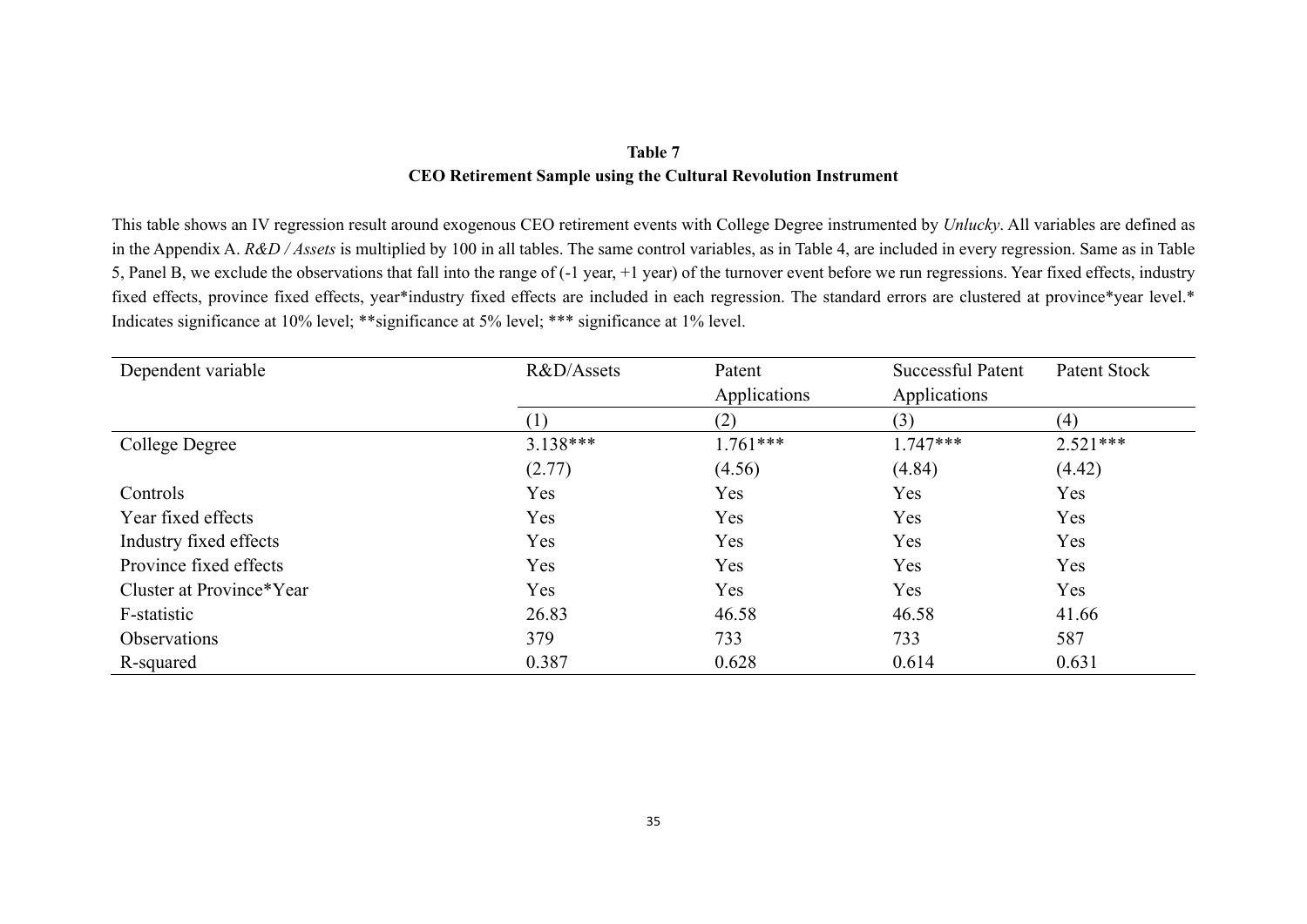## **Table 8 CEOs with no College Degree**

This table provides empirical regression results to support the validity of the instrumental variables. We run regressions where the dependent variables capture innovation, the independent variable of interest is our instrumental variable in the sample where every CEO has no college degree. All variables are defined as in the Appendix A. *R&D / Assets* is multiplied by 100 in all tables. Control variable CEO's age is excluded from these regressions. Year fixed effects, industry fixed effects, province fixed effects, year\*industry fixed effects are included in each regression. The standard errors are clustered at province\*year level. Tstatistics are in parentheses.\* Indicates significance at 10% level; \*\*significance at 5% level; \*\*\* significance at 1% level.

| Dependent variable          | R&D/Assets       | Patent       | <b>Successful Patent</b> | Citation<br>Patent |            | Citation   | Relative                 |
|-----------------------------|------------------|--------------|--------------------------|--------------------|------------|------------|--------------------------|
|                             |                  | Applications | Applications             | Stock              |            | per Patent | <b>Citation Strength</b> |
|                             | $\left(1\right)$ | (2)          | (3)                      | (4)                | (5)        | (6)        | (7)                      |
| Unlucky                     | $-0.114$         | 0.043        | 0.039                    | 0.039              | 0.029      | 0.008      | 0.0136                   |
|                             | $(-1.49)$        | (1.18)       | (1.10)                   | (1.09)             | (1.05)     | (1.00)     | (1.04)                   |
| Controls                    | Yes              | Yes          | <b>Yes</b>               | Yes                | <b>Yes</b> | Yes        | Yes                      |
| Year fixed effects          | Yes              | Yes          | Yes                      | Yes                | Yes        | Yes        | Yes                      |
| Industry fixed effects      | Yes              | Yes          | Yes                      | Yes                | Yes        | Yes        | Yes                      |
| Province fixed effects      | Yes              | Yes          | Yes                      | Yes                | Yes        | Yes        | Yes                      |
| Year*Industry fixed effects | Yes              | Yes          | Yes                      | Yes                | Yes        | Yes        | Yes                      |
| Cluster at Province*Year    | Yes              | Yes          | Yes                      | Yes                | Yes        | Yes        | Yes                      |
| <b>Observations</b>         | 5182             | 8631         | 8631                     | 7692               | 6570       | 6570       | 6684                     |
| R-squared                   | 0.5055           | 0.4903       | 0.472                    | 0.4769             | 0.3756     | 0.3013     | 0.2765                   |

**Panel A: Effect of the Cultural Revolution on innovation, using the sample where CEOs have no college degree, firm-year level**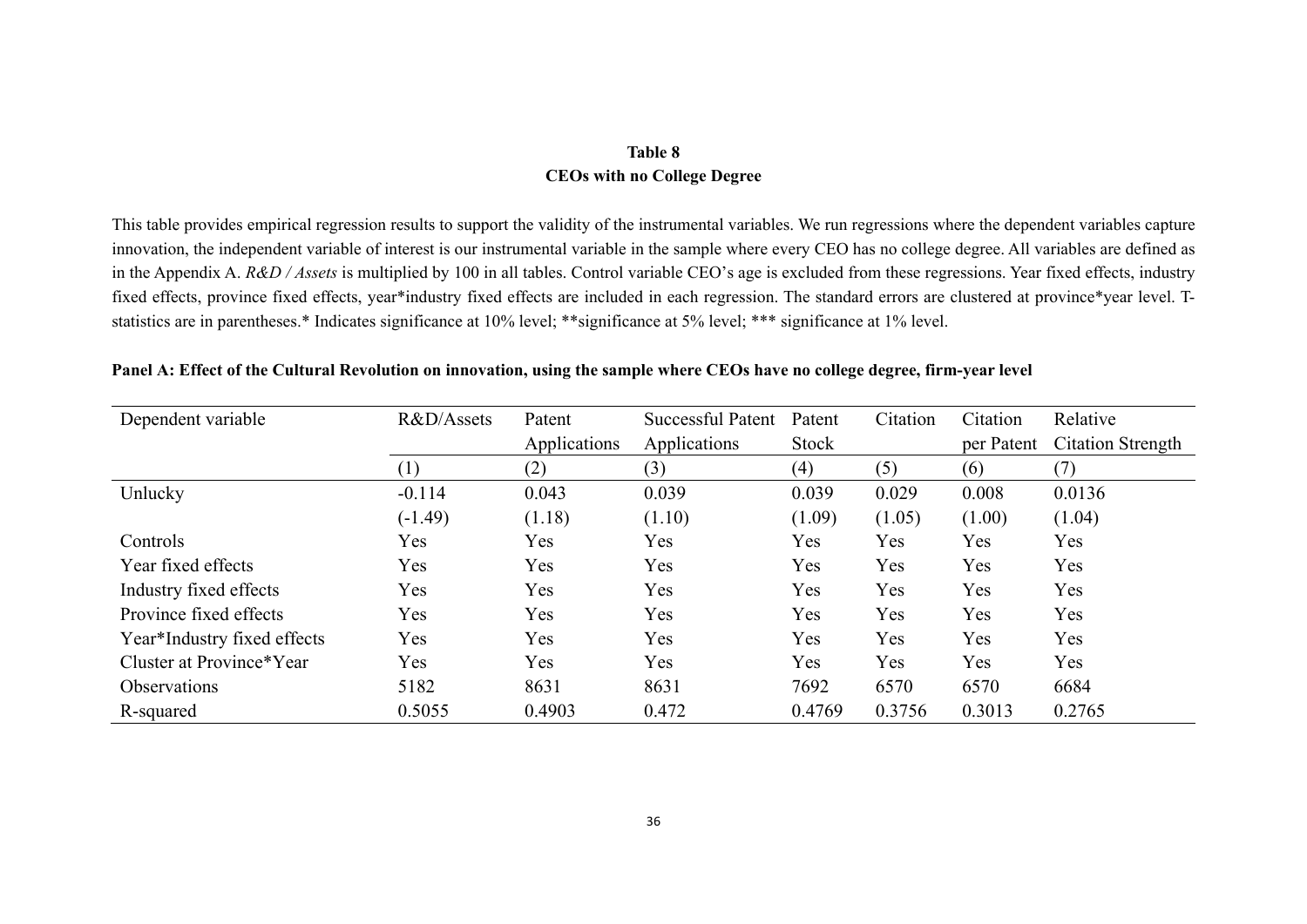# **Table 8**

# **Continued**

| Dependent variable          | R&D/Assets | Patent       | <b>Successful Patent</b> | Patent    | Citation | Citation   | Relative                 |
|-----------------------------|------------|--------------|--------------------------|-----------|----------|------------|--------------------------|
|                             |            | Applications | Applications             | Stock     |          | per Patent | <b>Citation Strength</b> |
|                             | (1)        | (2)          | (3)                      | (4)       | (5)      | (6)        | (7)                      |
| Unlucky                     | $-0.0676$  | $-0.0821$    | $-0.0865$                | $-0.111$  | 0.0320   | 0.0162     | 0.0208                   |
|                             | $(-0.61)$  | $(-1.39)$    | $(-1.53)$                | $(-1.56)$ | (0.80)   | (1.16)     | (0.95)                   |
| Controls                    | Yes        | Yes          | Yes                      | Yes       | Yes      | Yes        | Yes                      |
| Year fixed effects          | Yes        | Yes          | Yes                      | Yes       | Yes      | Yes        | Yes                      |
| Industry fixed effects      | Yes        | Yes          | Yes                      | Yes       | Yes      | Yes        | Yes                      |
| Province fixed effects      | Yes        | Yes          | Yes                      | Yes       | Yes      | Yes        | Yes                      |
| Year*Industry fixed effects | Yes        | Yes          | Yes                      | Yes       | Yes      | Yes        | Yes                      |
| Cluster at Province*Year    | Yes        | Yes          | Yes                      | Yes       | Yes      | Yes        | Yes                      |
| <b>Observations</b>         | 1787       | 2623         | 2623                     | 2470      | 2286     | 2286       | 2286                     |
| R-squared                   | 0.4540     | 0.5828       | 0.5683                   | 0.5672    | 0.4297   | 0.3773     | 0.3851                   |

**Panel B: CEO individual level: Effect of the Cultural Revolution on innovation, using the sample where CEOs have no college degree**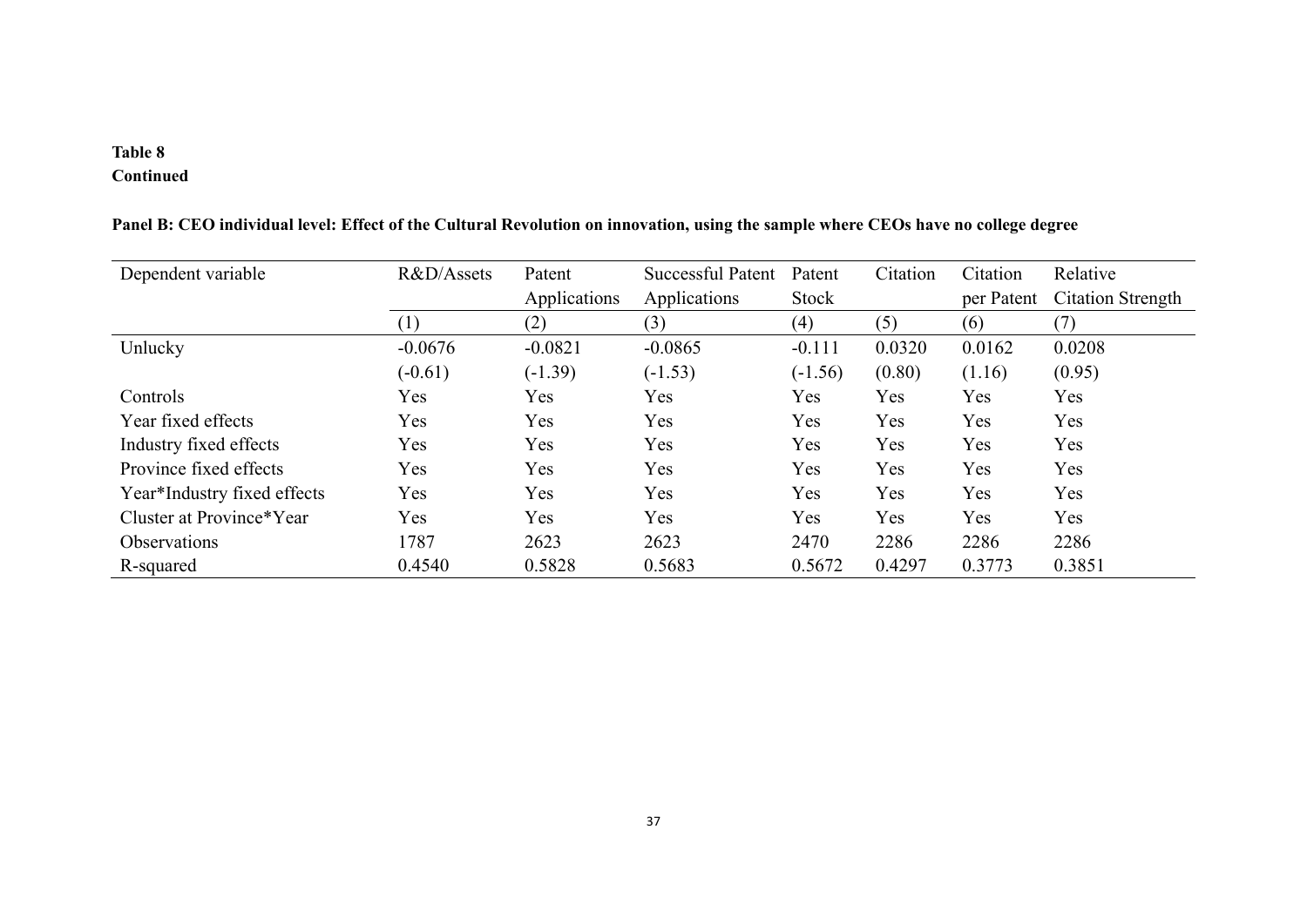## **Table 9 The Cultural Revolution Experience and Firm innovation, OLS results**

This table provides OLS regression results of the main dependent variables against our core independent variable, *College Degree* and instrument variable, *Unlucky*. Regressions results are presented for seven different dependent variables, *R&D/Assets, Patent Application, Successful Patent Applications, Patent Stock, Citation, Citation per Patent* and *Relative Citation Strength. R&D / Assets* is multiplied by 100 in all tables. All variables are defined as in the Appendix A. The same control variables, as in Table 4, except variable Age, are included in each regression. Year fixed effects, industry fixed effects, province fixed effects, year\*industry fixed effects are included in each regression. The standard errors are clustered at province\*year level. T-statistics are in parentheses.\* Indicates significance at 10% level; \*\* significance at 5% level; \*\*\* significance at 1% level.

| Dependent variable          | R&D/Assets | Patent       | Successful Patent | PatentStock | Citation   | Citation per Patent | <b>Relative Citation Strength</b> |
|-----------------------------|------------|--------------|-------------------|-------------|------------|---------------------|-----------------------------------|
|                             |            | Applications | Applications      |             |            |                     |                                   |
|                             | (1)        | (2)          | (3)               | (4)         | (5)        | (6)                 | (7)                               |
| College Degree              | $0.229***$ | $0.0937***$  | $0.0738***$       | $0.0400*$   | $0.0311**$ | $0.00651**$         | $0.0146**$                        |
|                             | (3.81)     | (4.20)       | (3.33)            | (1.86)      | (2.05)     | (1.97)              | (1.97)                            |
| Unlucky                     | $-0.0589$  | $-0.00129$   | $-0.00864$        | 0.0108      | $-0.00609$ | $-0.00441$          | $-0.00496$                        |
|                             | $(-1.19)$  | $(-0.05)$    | $(-0.37)$         | (0.44)      | $(-0.31)$  | $(-0.97)$           | $(-0.61)$                         |
| Controls                    | Yes        | Yes          | Yes               | Yes         | Yes        | Yes                 | Yes                               |
| Year fixed effects          | Yes        | Yes          | Yes               | Yes         | Yes        | Yes                 | Yes                               |
| Industry fixed effects      | Yes        | Yes          | Yes               | Yes         | Yes        | Yes                 | Yes                               |
| Province fixed effects      | Yes        | Yes          | Yes               | Yes         | Yes        | Yes                 | Yes                               |
| Year*Industry fixed effects | Yes        | Yes          | Yes               | Yes         | Yes        | Yes                 | Yes                               |
| Cluster at Province*Year    | Yes        | Yes          | Yes               | Yes         | Yes        | Yes                 | Yes                               |
| <b>Observations</b>         | 12402      | 18262        | 18262             | 16785       | 14349      | 14349               | 14349                             |
| R-squared                   | 0.2885     | 0.4933       | 0.4793            | 0.4891      | 0.3841     | 0.2797              | 0.24                              |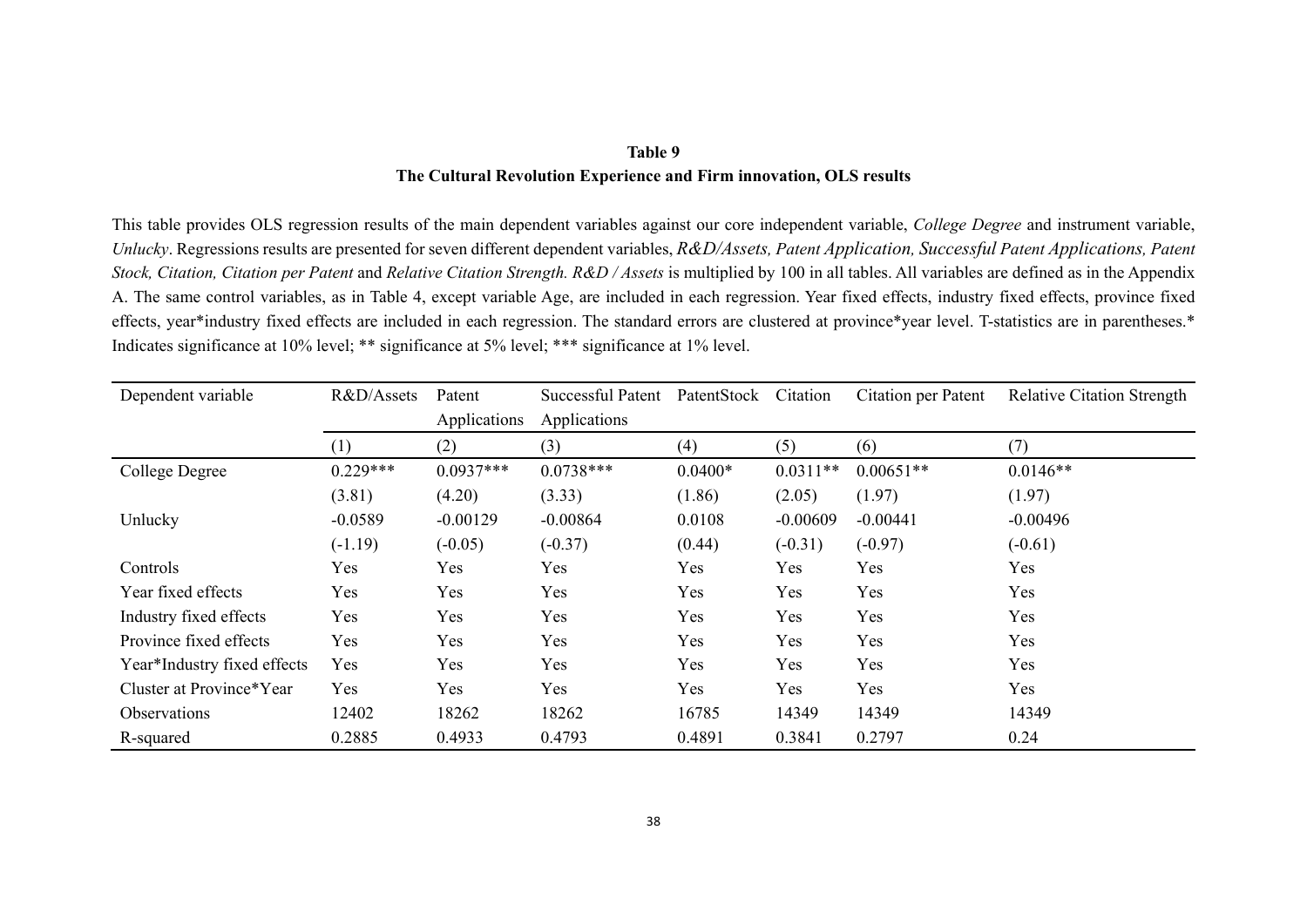## **Table 10 RDD Treatment effect of College Degree**

This table shows result using a regression discontinuity design (RDD) treatment effect for CEOs who reached the age of 18 in years surrounding 1977. *College Degree*. *College Degree* is regressed against treatment dummy POST in a probit model to examine the RDD treatment effect of *College Degree*. K represents the polynomial order of RDD model. Window represents the bandwidth. Industry fixed effects, province fixed effects are included in each regression. The standard errors are clustered at province level. T-statistics are in parentheses.\* Indicates significant at 10%; \*\*\* significant at 5%; \*\*\* significant at1%.

| Dependent variable         |            | College Degree |  |
|----------------------------|------------|----------------|--|
| <b>POST</b>                | $0.067**$  | $0.038***$     |  |
|                            | (2.34)     | (4.98)         |  |
| Industry fixed effects     | Yes        | Yes            |  |
| Province fixed effects     | Yes        | Yes            |  |
| <b>Cluster at Province</b> | Yes        | Yes            |  |
| K                          |            |                |  |
| Window                     | $(-3, +3)$ | $(-5, +5)$     |  |
| Observations               | 1232       | 2431           |  |
| Pseudo R2                  | 0.1016     | 0.0804         |  |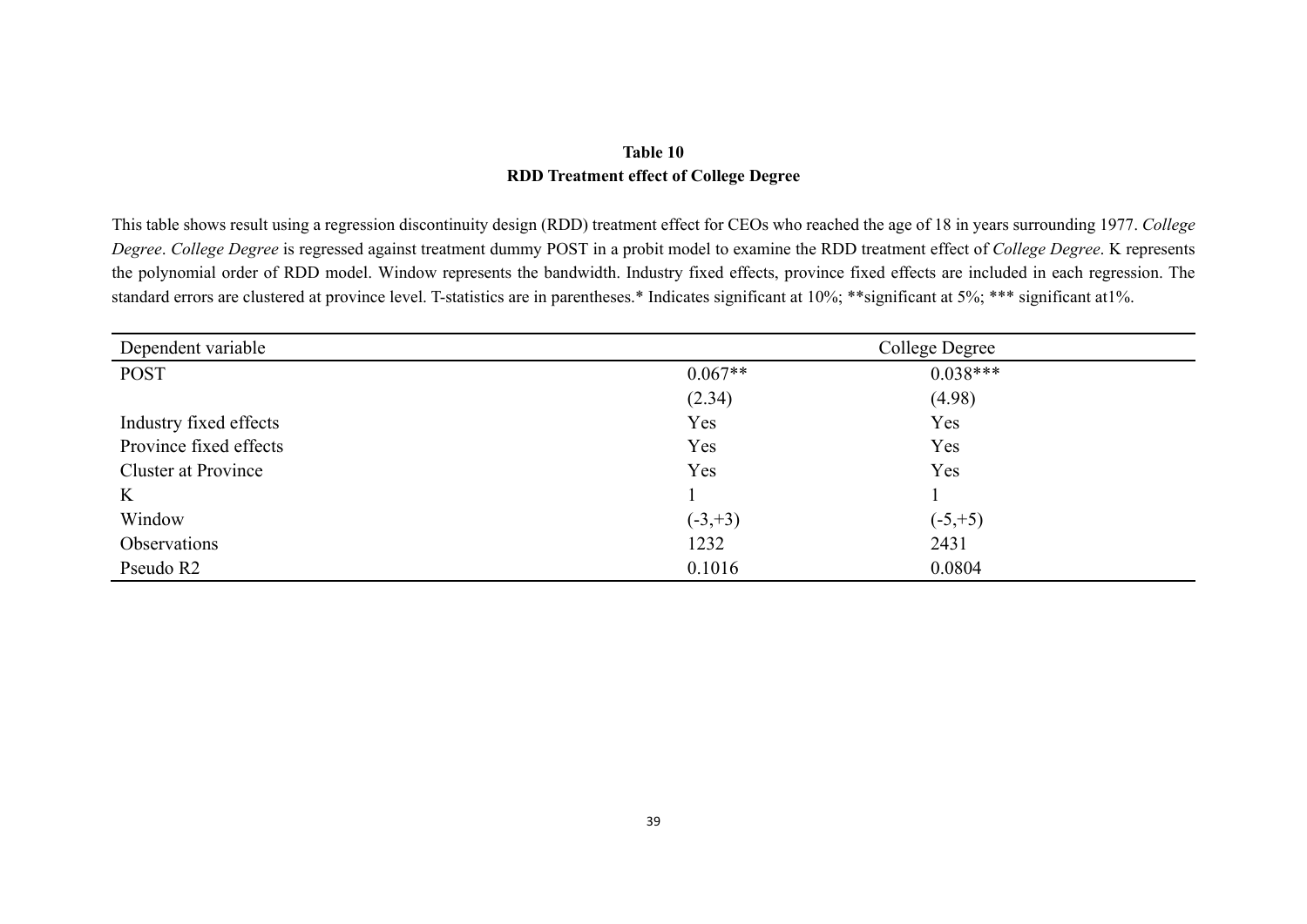## **Table 11 College Degree and Innovation using a Reduced Form RDD**

This table shows results of innovation for college degree CEOs for CEOs who turned 18 during or right after the Cultural Revolution using a reduced form RDD. Innovation measures are regressed against treatment dummy POST. K represents the polynomial order of RDD model. Window represents the bandwidth. Panel A shows the results using a (-3 year, +3 year) window. Panel B shows the results using a (-5 year, +5 year) window. *R&D / Assets* is multiplied by 100 in all tables. All variables are defined as in the Appendix A. The same set of control variables, as in Table 4, is included in every regression. Industry fixed effects, province fixed effects are included in each regression. The standard errors are clustered at province level. T-statistics are in parentheses.\* Indicates significant at 10%; \*\* significant at 5%; \*\*\* significant at 1%.

| Dependent variable         | R&D/Assets | Patent       | <b>Successful Patent</b> |
|----------------------------|------------|--------------|--------------------------|
|                            |            | Applications | Applications             |
|                            | (1)        | (2)          | (3)                      |
| <b>POST</b>                | $0.317*$   | $0.233***$   | $0.163**$                |
|                            | (1.80)     | (3.08)       | (2.37)                   |
| Industry fixed effects     | Yes        | Yes          | Yes                      |
| Province fixed effects     | Yes        | Yes          | Yes                      |
| <b>Cluster at Province</b> | Yes        | Yes          | Yes                      |
| K                          |            |              |                          |
| Window                     | $(-3, +3)$ | $(-3, +3)$   | $(-3, +3)$               |
| Observations               | 837        | 1201         | 1201                     |
| Adjusted-R2                | 0.2963     | 0.5866       | 0.5653                   |

#### **Panel A: (-3 year, +3 year) Window, using reduced form RDD**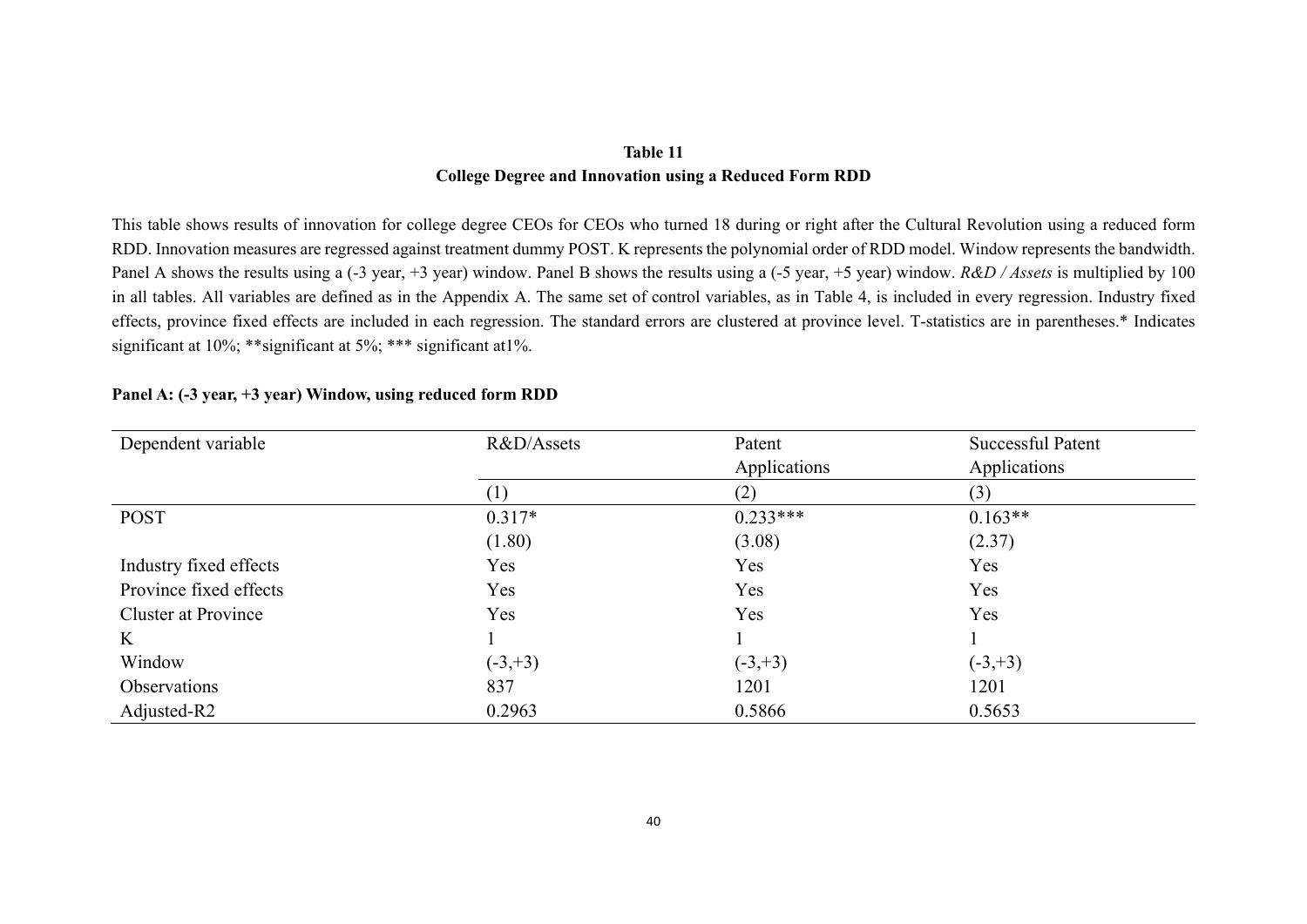# **Table 11**

# **Continued**

## **Panel B: (-5 year, +5 year) Window, using reduced form RDD**

| Dependent variable         | R&D/Assets | Patent       | <b>Successful Patent</b> |
|----------------------------|------------|--------------|--------------------------|
|                            |            | Applications | Applications             |
|                            | (1)        | (2)          | (3)                      |
| <b>POST</b>                | 0.258      | $0.302***$   | $0.221***$               |
|                            | (1.21)     | (5.80)       | (4.24)                   |
| Industry fixed effects     | Yes        | <b>Yes</b>   | Yes                      |
| Province fixed effects     | Yes        | Yes          | Yes                      |
| <b>Cluster at Province</b> | Yes        | Yes          | Yes                      |
| $\rm K$                    |            |              |                          |
| Window                     | $(-5, +5)$ | $(-5, +5)$   | $(-5, +5)$               |
| <b>Observations</b>        | 1701       | 2322         | 2322                     |
| Adjusted-R2                | 0.3048     | 0.5576       | 0.5424                   |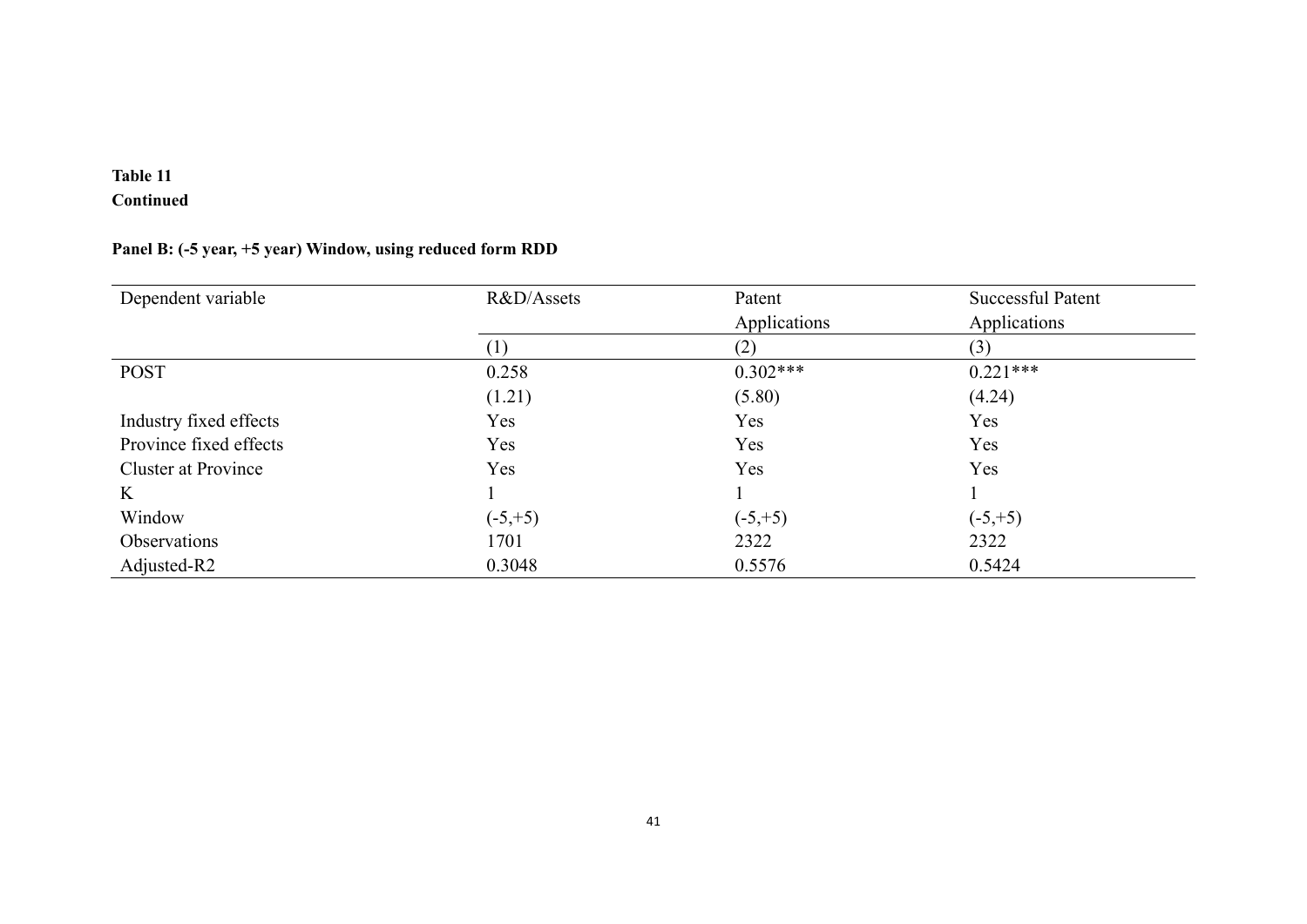## **Table 12 College Degree and Innovation using Fuzzy Form RDD**

This table shows results of the degree effect on innovation, using a fuzzy form RDD. For the fuzzy RDD model, we use treatment dummy *POST* as the actual instrumental variable for *College Degree*, and run instrumental variable regressions for *College Degree*. K represents the polynomial order of RDD model. Window represents the bandwidth. Panel A shows the results using a (-3 year, +3 year) window. Panel B shows the results using a (-5 year, +5 year) window. All variables are defined as in the Appendix A. The same set of control variables, as in Table 4, is included in every regression. Industry fixed effects, province fixed effects are included in each regression. The standard errors are clustered at province level. T-statistics are in parentheses.\* Indicates significant at 10%; \*\*significant at 5%; \*\*\* significant at1%.

| Dependent variable                    | R&D/Assets | Patent       | <b>Successful Patent</b> |
|---------------------------------------|------------|--------------|--------------------------|
|                                       |            | Applications | Applications             |
|                                       | $\perp$    | (2)          | (3)                      |
| College Degree (Instrumented by Post) | 2.749      | $3.811*$     | $2.747*$                 |
|                                       | (0.56)     | (1.78)       | (1.68)                   |
| Industry fixed effects                | Yes        | Yes          | Yes                      |
| Province fixed effects                | Yes        | Yes          | Yes                      |
| <b>Cluster at Province</b>            | Yes        | Yes          | Yes                      |
| K                                     |            |              |                          |
| Window                                | $(-3, +3)$ | $(-3, +3)$   | $(-3, +3)$               |
| Observations                          | 873        | 1201         | 1201                     |
| Adjusted-R2                           | 0.476      | 0.3834       | 0.5226                   |

#### **Panel A: (-3 year, +3 year) Window, using fuzzy form RDD**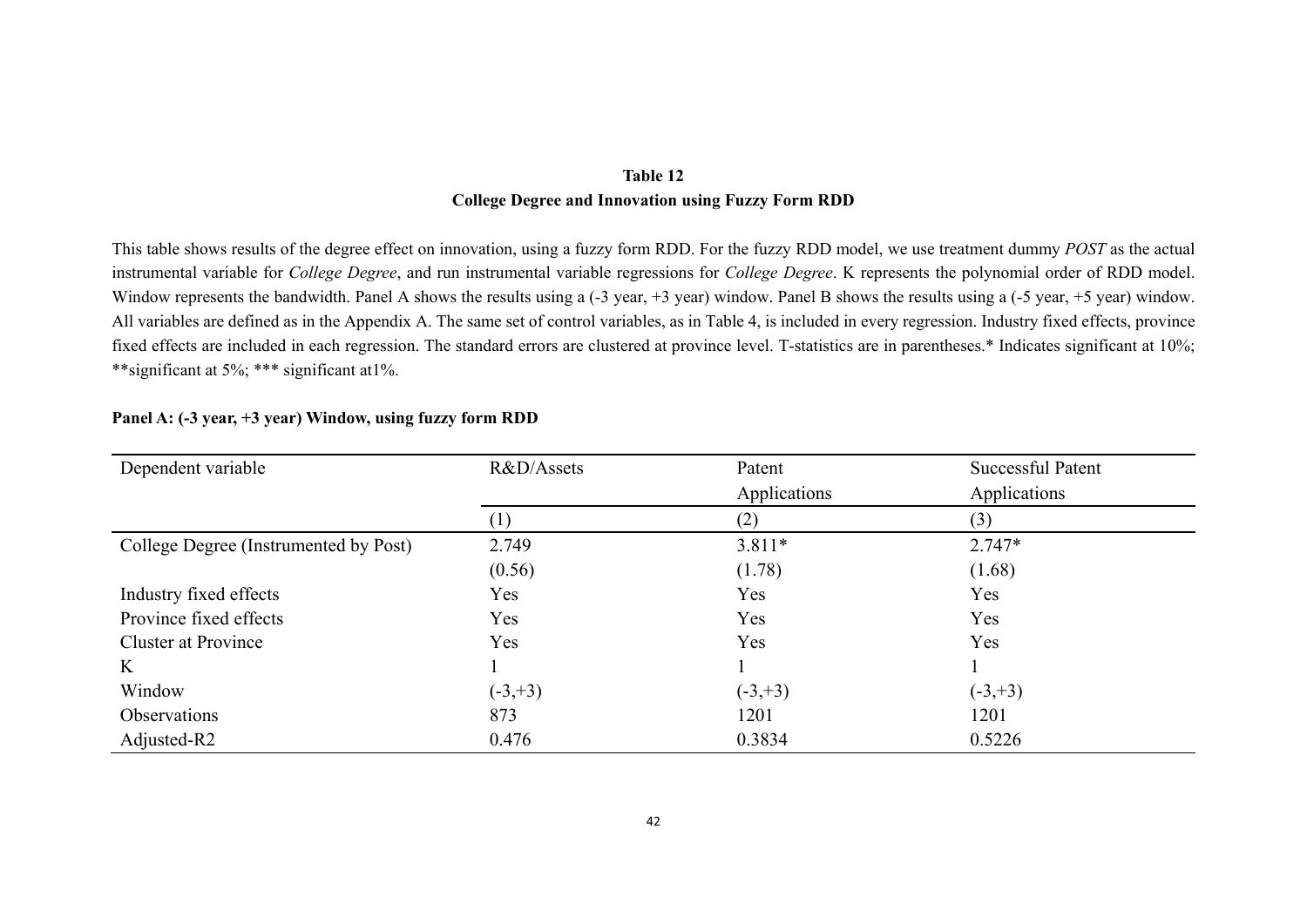# **Table 12 Continued**

# **Panel B: (-5 year, +5 year) Window, using fuzzy form RDD**

| Dependent variable                    | R&D/Assets | Patent<br>Applications | <b>Successful Patent</b><br>Applications |  |
|---------------------------------------|------------|------------------------|------------------------------------------|--|
|                                       | (1)        | (2)                    | (3)                                      |  |
| College Degree (Instrumented by Post) | 1.256      | $2.326***$             | $1.66***$                                |  |
|                                       | (0.56)     | (4.22)                 | (3.77)                                   |  |
| Industry fixed effects                | Yes        | Yes                    | Yes                                      |  |
| Province fixed effects                | Yes        | Yes                    | Yes                                      |  |
| <b>Cluster at Province</b>            | Yes        | Yes                    | Yes                                      |  |
| K                                     |            |                        |                                          |  |
| Window                                | $(-5, +5)$ | $(-5, +5)$             | $(-5, +5)$                               |  |
| Observations                          | 1701       | 2322                   | 2322                                     |  |
| Adjusted-R2                           | 0.5743     | 0.6477                 | 0.6921                                   |  |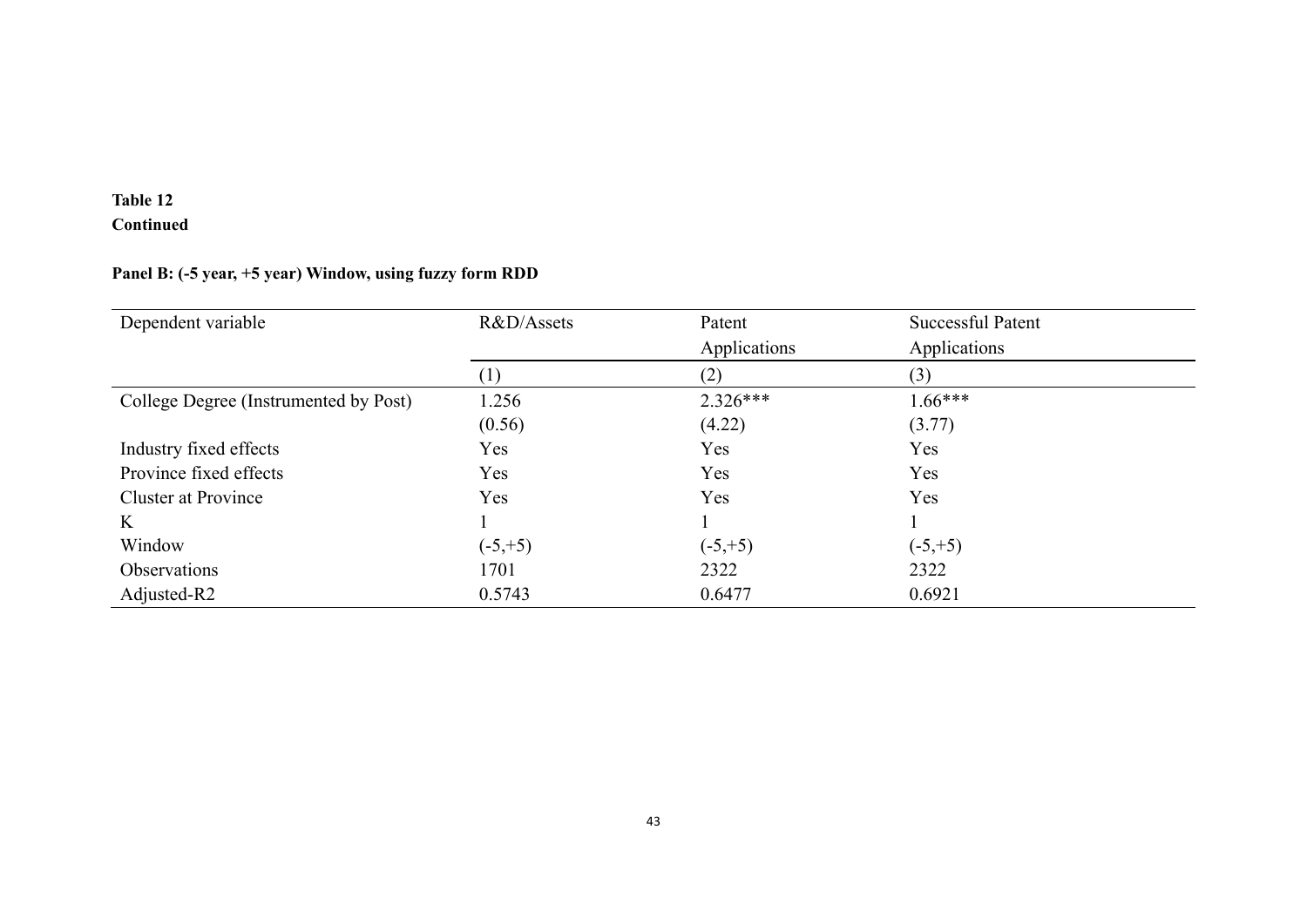# **Appendix A**

| Variables                | Description                                                                                                                         |
|--------------------------|-------------------------------------------------------------------------------------------------------------------------------------|
| Dependent variables      |                                                                                                                                     |
| R&D/Assets               | Research and development expenditures, scaled by total assets. R&D / Assets is multiplied by 100.                                   |
| Patent                   | The natural logarithm of one plus the number of patents applied for during the year by the listed company itself, and its branches. |
| Applications             |                                                                                                                                     |
| Successful               | The natural logarithm of one plus the number of patents granted during the year by the listed company itself, and its branches.     |
| Patent Applications      |                                                                                                                                     |
| Patent Stock             | The stock of granted patents computed according to equation (1), to reflect the long-term nature of patent assets.                  |
| Citation                 | The natural logarithm of one plus the number of citations by the patents of the listed company itself.                              |
| Citation per Patent      | The natural logarithm of one plus citations-per-patent of the listed company itself.                                                |
| <b>Relative Citation</b> | The natural logarithm of one plus citations-per-patent corrected using HJT (2001)'s fixed effect method.                            |
| Strength                 |                                                                                                                                     |
| CAR CAPM                 | Cumulative abnormal return, during the three-day window $[0, +2]$ around the patent-grant date. Excess return is based on CAPM.     |
|                          | Specifically, we fit the market model over [-275,-25] period to get the expected returns on the firm's stock.                       |
| CAR Market               | Cumulative abnormal return, during the three-day window $[0, +2]$ around the patent-grant date.                                     |
|                          | Excess return is generated by deducting market return from the raw stock return.                                                    |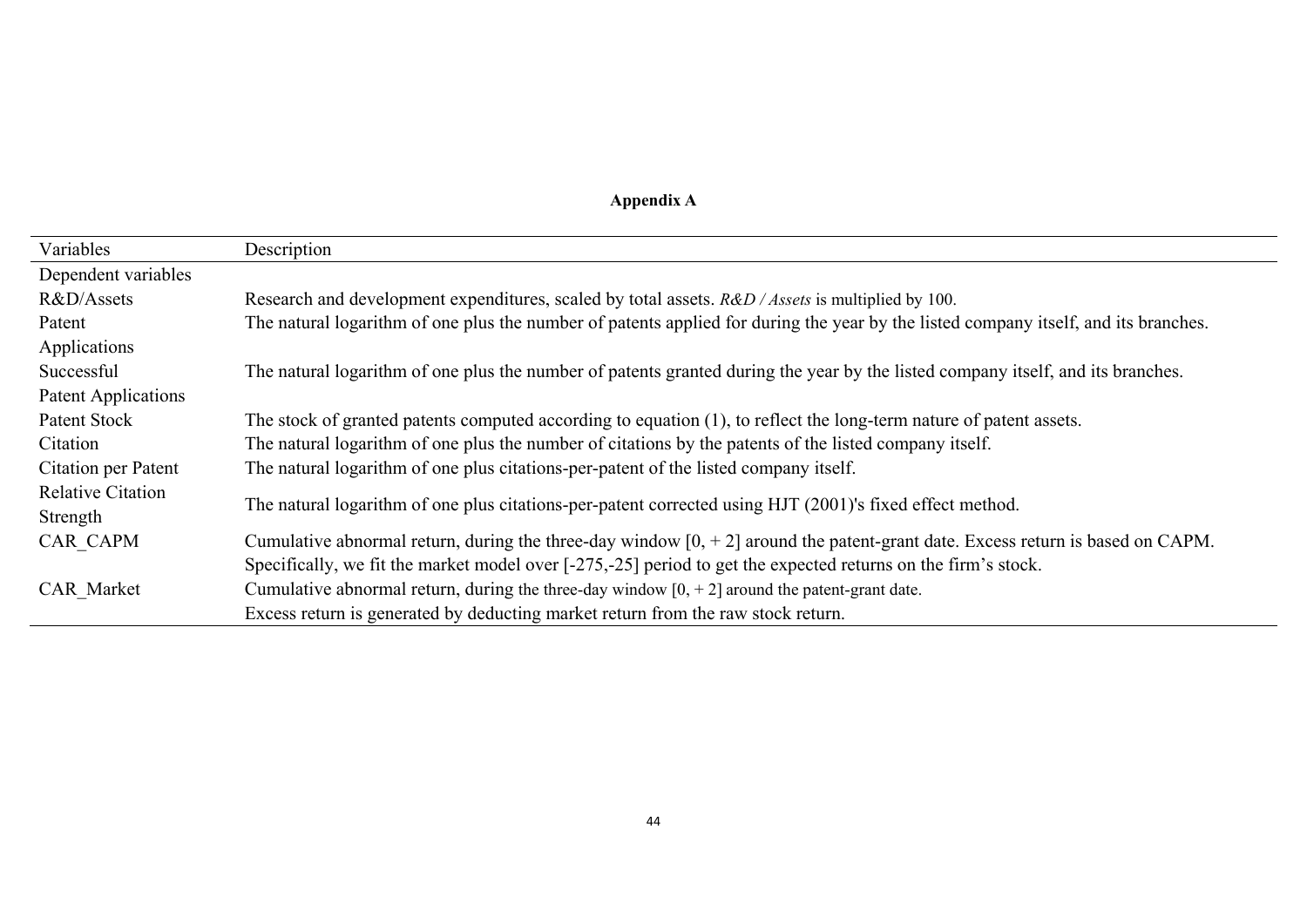# **Appendix A Continued**

| Variables             | Description                                                                                              |
|-----------------------|----------------------------------------------------------------------------------------------------------|
| Independent variables |                                                                                                          |
| College Degree        | An indicator variable equal to 1 if the CEO at least owns a bachelor degree, and zero otherwise.         |
| CapIntensity          | The natural logarithm of the ratio of net property, plant and equipment to the number of employees.      |
| CEO's Age             | CEO age in years.                                                                                        |
| Tobin's $q$           | The market value of assets divided by the book value of assets.                                          |
| <b>ROA</b>            | Return on assets.                                                                                        |
| Firmsize              | The natural logarithm of total assets.                                                                   |
| Cash flow             | Cash flow from operation, scaled by lagged firm size.                                                    |
| Chairman CEO          | An indicator variable equal to 1 when CEO is also the chairman of the board, and zero otherwise.         |
| <b>SOE</b>            | An indicator variable equal to 1 if the company is a state owned enterprise, and zero otherwise.         |
| Unlucky               | An indicator variable equal to 1 if the CEO was born during the cohort of 1948-1959, and zero otherwise. |
| <b>POST</b>           | An indicator variable equal to 1 if the year exceeds 1977, and zero otherwise.                           |
| EventTime             | A distance variable equal to year minus 1977.                                                            |
| NumPatent             | The natural Logarithm of the number of patents granted to firm i on the same grant date t.               |
| Tenure                | The mean of the values of tenure corresponding to the patents granted to the firm on the same day.       |
| Age                   | The mean of the values of CEO's age corresponding to the patents granted to the firm on the same day.    |
| Salary                | The natural Logarithm of CEO's annual salary.                                                            |
| CEO Share             | The number of stock shares held by CEO scaled by total shares.                                           |
| GovernmentBack        | An indicator variable equal to 1 if the CEO has any government background                                |
|                       | (Currently does or used to work in the government), and zero otherwise.                                  |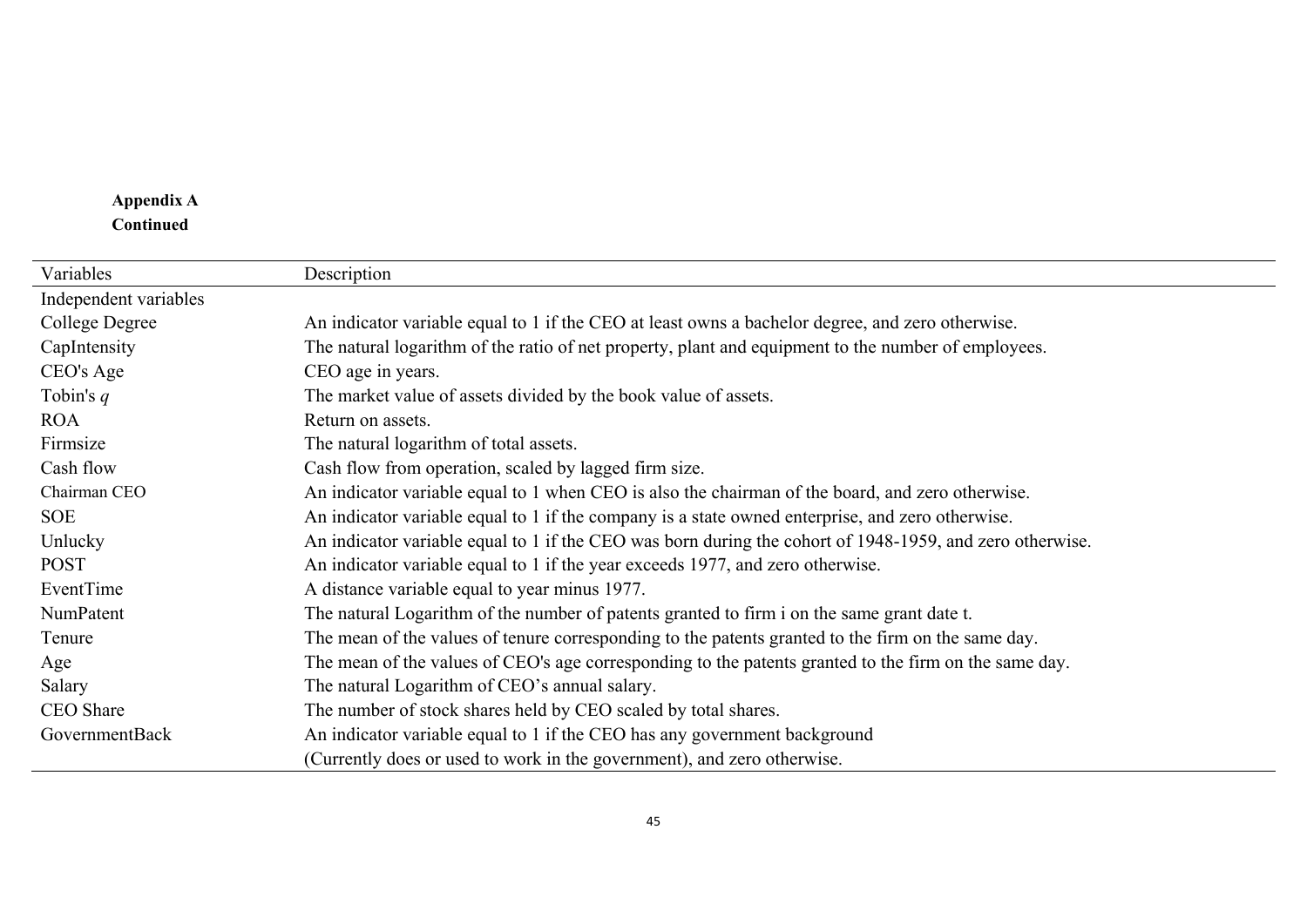## **Appendix B Balanced covariates**

This table shows the balanced check for covariates of RDD. Covariates are regressed against treatment variable, POST, to examine whether covariates are continuous around the cut-off-year. K represents the polynomial order of RDD model. Window represents the bandwidth. Panel I shows the results using a (-3 year, +3 year) window. Panel II shows the results using a (-5 year, +5 year) window. Definitions of covariates are provided in Appendix A. Industry fixed effects, province fixed effects are included in each regression. Standard errors are clustered at province level. T-statistics are in parentheses.\* Indicates significant at 10%; \*\*significant at 5%; \*\*\* significant at 1%.

| Dependent variable         | <b>ROA</b> | Cash Flow  | Firmsize   | Chairman CEO | Tobin's $q$ | CapIntensity | <b>SOE</b> |
|----------------------------|------------|------------|------------|--------------|-------------|--------------|------------|
|                            | (1)        | (2)        | (3)        | (4)          | (5)         | (6)          |            |
| <b>POST</b>                | 0.001      | $-0.092$   | $-0.161*$  | 0.004        | 0.116       | $-0.036$     | $-0.018$   |
|                            | (0.2)      | $(-1.19)$  | $(-1.93)$  | (0.19)       | (0.61)      | $(-0.30)$    | $(-0.56)$  |
| Industry fixed effects     | Yes        | Yes        | Yes        | Yes          | Yes         | Yes          | Yes        |
| Province fixed effects     | Yes        | Yes        | Yes        | Yes          | Yes         | Yes          | Yes        |
| <b>Cluster at Province</b> | Yes        | Yes        | Yes        | Yes          | Yes         | Yes          | Yes        |
| $\rm K$                    |            |            |            |              |             |              |            |
| Window                     | $(-3, +3)$ | $(-3, +3)$ | $(-3, +3)$ | $(-3, +3)$   | $(-3, +3)$  | $(-3, +3)$   | $(-3, +3)$ |
| <b>Observations</b>        | 1260       | 1260       | 1206       | 1260         | 1260        | 1254         | 1260       |
| Adjusted-R2                | 0.1453     | 0.2269     | 0.3201     | 0.0982       | 0.2348      | 0.2526       | 0.2984     |

## **Panel I: (-3 year, +3 year) Window**